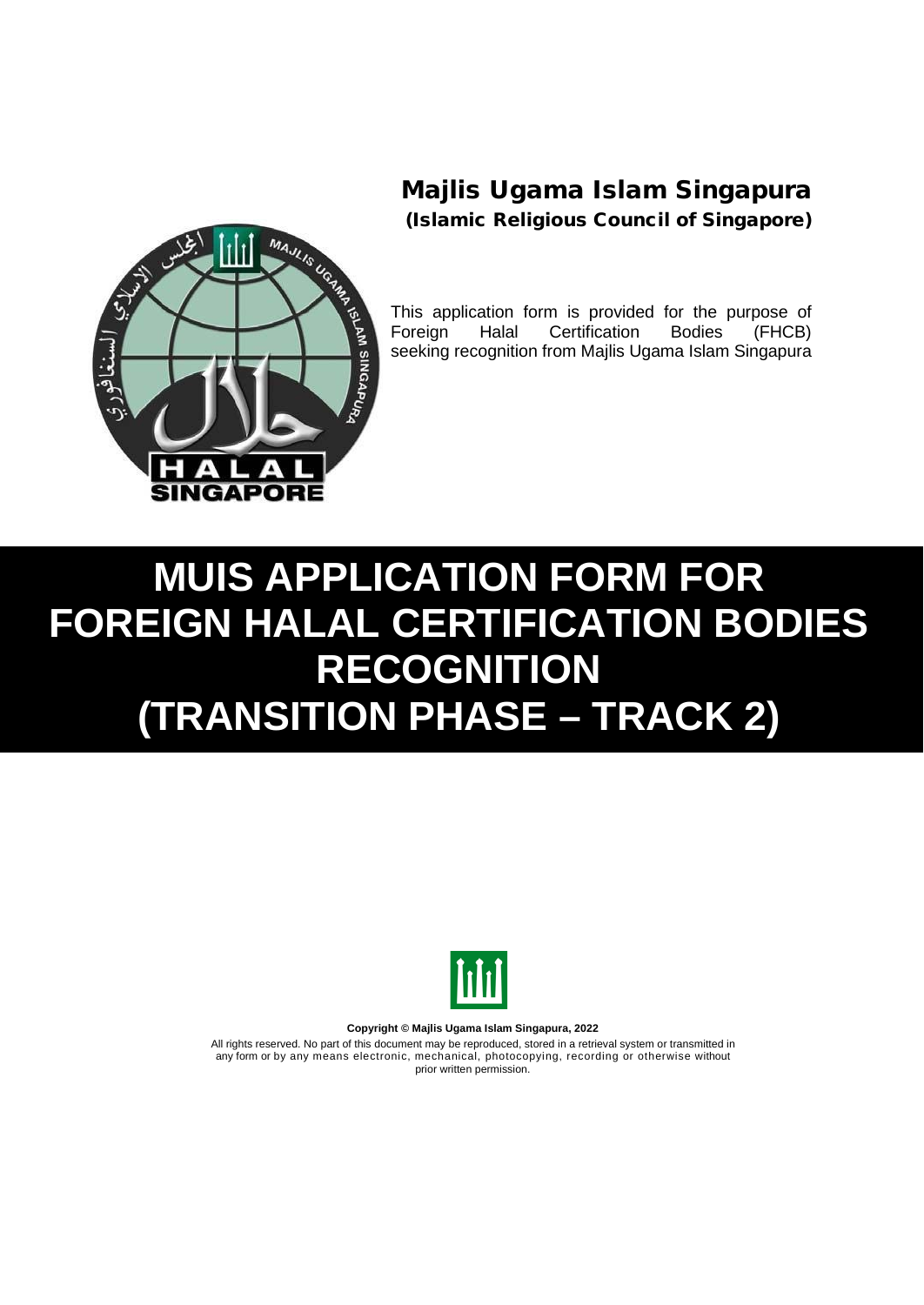## **Content**

| <b>Foreword</b>               | 3  |
|-------------------------------|----|
| <b>Scope</b>                  | 4  |
| <b>Assessment Process</b>     | 5  |
| <b>Terms &amp; Conditions</b> | 6  |
| <b>Application Form</b>       | 11 |
| <b>Annexes</b>                | 27 |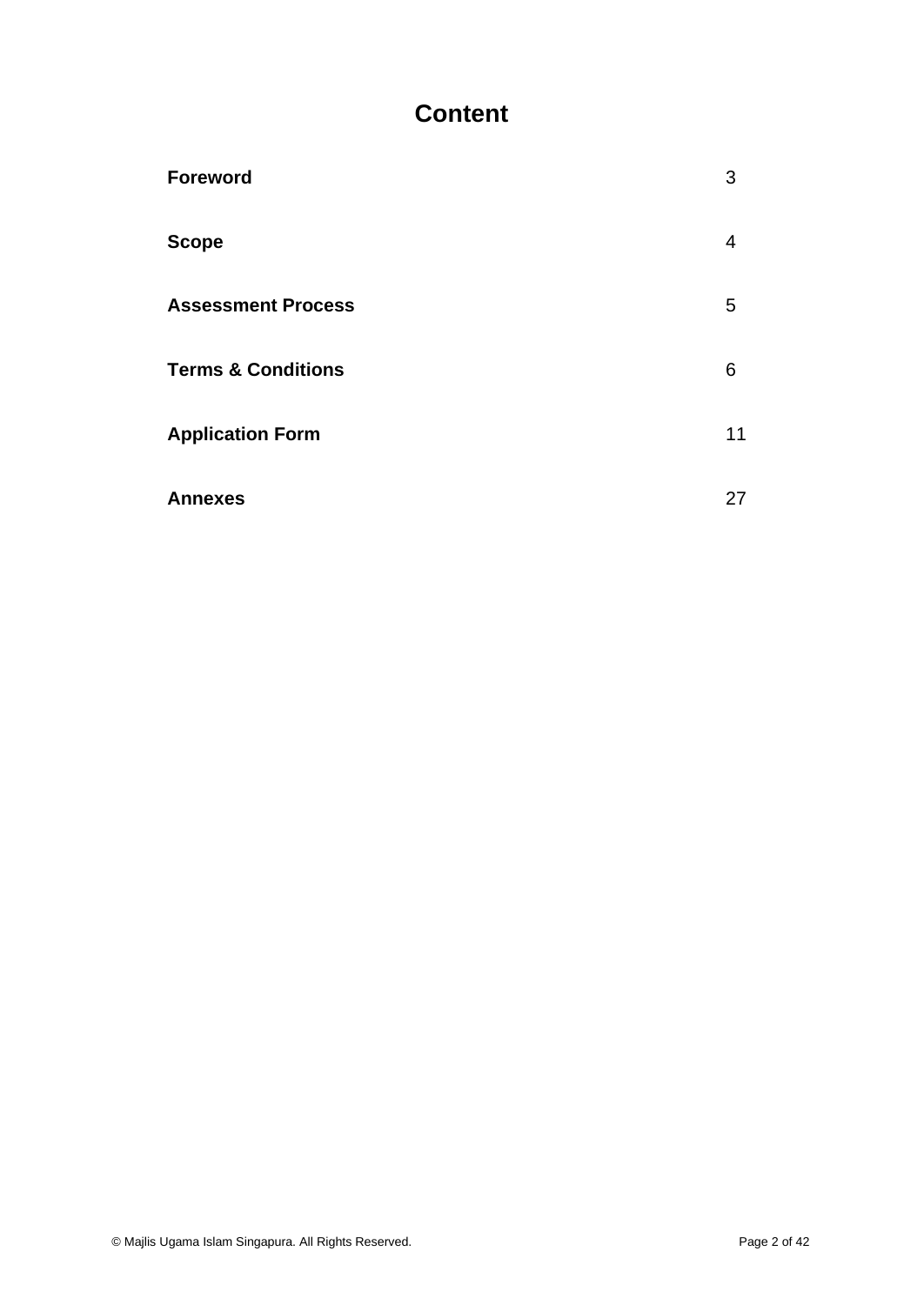### **1 FOREWORD**

#### **Majlis Ugama Islam Singapura**

This document has been developed by the Majlis Ugama Islam Singapura (Muis), also known as the Islamic Religious Council of Singapore. Muis was established in 1968 with the enactment of the Administration of Muslim Law Act (AMLA). Muis is a statutory board under the Ministry of Culture, Community and Youth (MCCY) in Singapore. Among others, Muis issues Halal certificates and regulates halal certification in Singapore.

More information on Muis' roles and responsibilities is available at **www.muis.gov.sg**.

#### **For More Information**

Halal Certification Strategic Unit Majlis Ugama Islam Singapura 23 Mayo Street Singapore 208323

**Tel** : +65-6011 0037<br>**Fax** : +65-6812 6061 **Fax** : +65-6812 6061 **Email** : info@muis.gov.sg URL : www.muis.gov.sg / www.halal.sg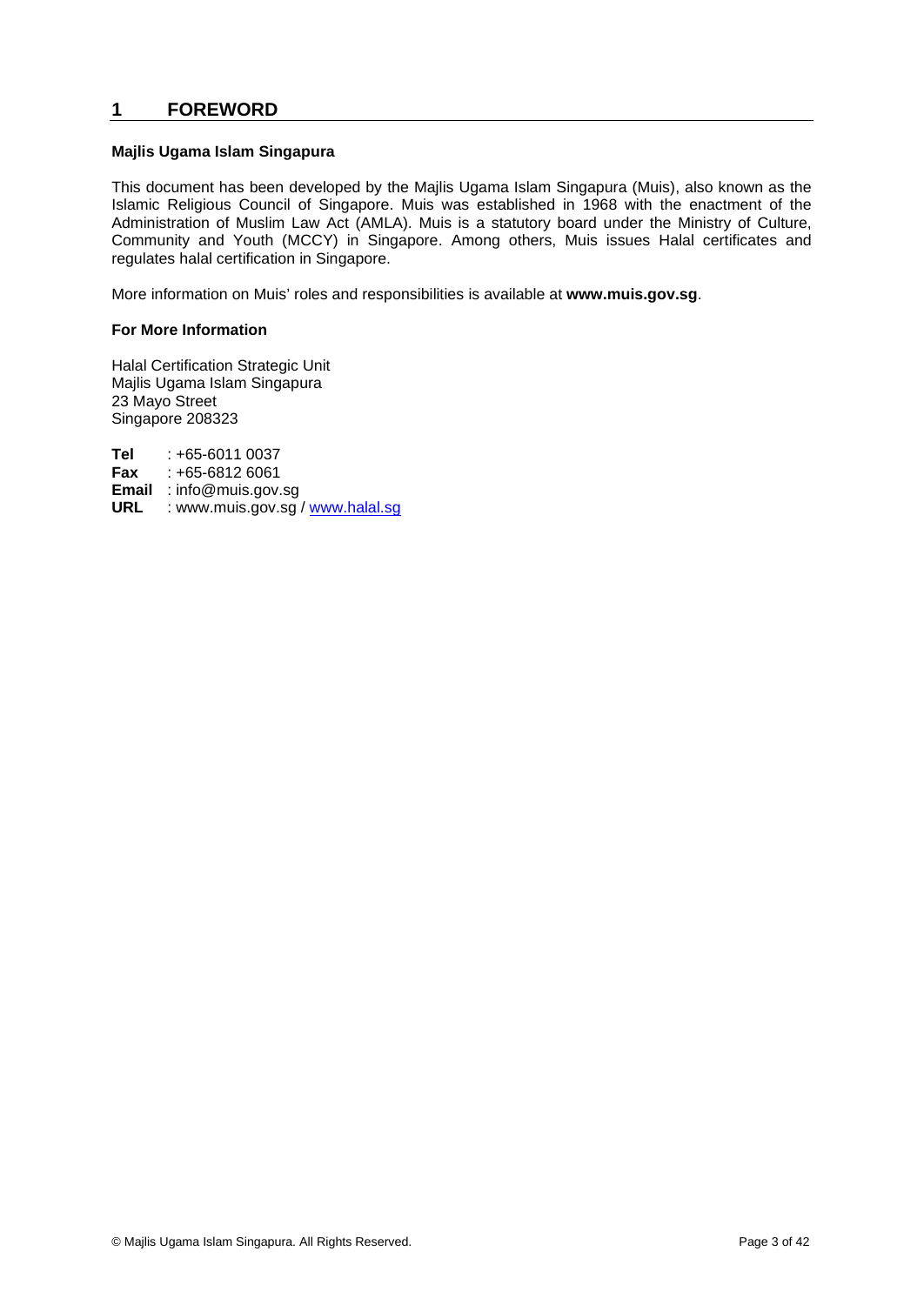### **SCOPE**

- 1.1 This document specifies the requirements that Foreign Halal Certification Bodies (FHCB) shall satisfy for the execution of Halal certification activities, such as certification of Halal product/service and/or management systems for bodies providing these activities to attain Muis recognition.
- 1.2 This procedure shall be known as **Muis Application Form for Foreign Halal Certification Bodies (FHCB) Recognition (Transition Phase – Track 2)**
- 1.3 This document provides general guidelines and criteria for Halal Certification Bodies seeking recognition from Muis under the Transition Phase (2022).
- 1.4 This document specifies the Terms & Conditions that an organisation/body operating a Halal certification system outside Singapore shall meet if it intends to have the status of its Halal certificates assessed and recognised by the Majlis Ugama Islam Singapura (hereinafter referred to as "Muis").

#### **MUIS APPLICATION FORM**

- 2.1 The Foreign Halal Certification Body shall complete and endorse this form and submit online directly to Muis together with the supporting documents specified in Section G.
- 2.2 Online application submission and the relevant supporting documents of a certain format such as zip, rar, etc might be blocked by a firewall system due to Muis' IT security policy. Alternatively, platforms such as "Wetransfer.com" can be utilize for emails with large attachments. Any hardcopy submission of the Muis Application form and the relevant supporting documents will not be processed.
- 2.3 The Foreign Halal Certification Body shall submit this form, together with the necessary information and documents, in **English** language only.
- 2.4 Any documents that are written in any other languages shall be translated to English by certified personnel before the submission to Muis. Incomplete/untranslated submissions or incorrect/false entries may automatically disqualify the application.
- 2.5 The Foreign Halal Certification Body shall comply fully with the recognition criteria and the terms & conditions before submitting this form.
- 2.6 All applications will be processed with strictest confidence.

#### **PROCEDURE SHALL BE APPLIED TO**

- 3.1 Foreign Halal Certification Bodies not recognized by Muis previously under the Transition Phase (Track 2).
- 3.2 Foreign Halal Certification Body operating a Halal certification system outside of Singapore and applying for Majlis Ugama Islam Singapura (Muis) recognition.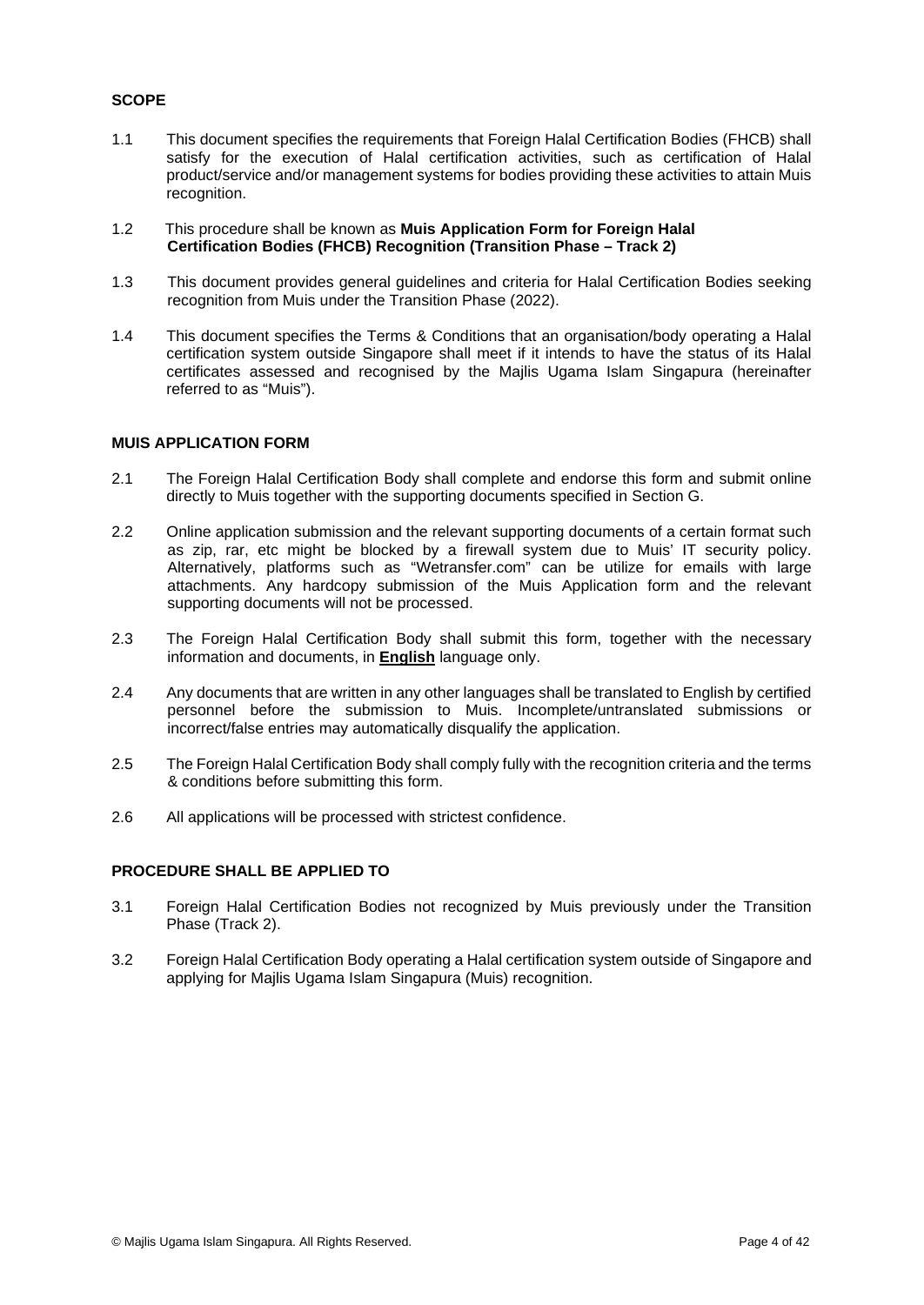## **TERMS & CONDITIONS**

### **4 CRITERIA**

As pre-requisite, the Foreign Halal Certification Body shall meet the following criteria:

- 4.1 Ensure that all products exported into Singapore for use by Muis Halal certificate holders comply with the Singapore Muis Halal Standards (SMHS) and regulations set by the Singapore Food Agency (SFA).
- 4.2 Contributes to Singapore's food supply network through certifying or in the process of certifying overseas establishments accredited by the Singapore Food Agency (SFA) under the applicable categories (https://www.sfa.gov.sg/tools-and-resources/accredited-overseas-meat-and-eggprocessing-establishment).
- 4.3 For certification of **high-risk** (e.g. animal-origin) and/or **medium-high risk** (e.g. dairy & sauces) products, complete information must be provided and rightfully declared under Annex B.
- 4.4 Be an Islamic authority and/or Muslim body that is legally registered in the country where it operates for a minimum period of two (2) years.
- 4.5 Comply with any other requirements stipulated by Muis for the purposes of recognition of its halal certificates and/or certification marks.

#### **ORGANISATIONAL REQUIREMENTS**

- 4.6 Operate in a legal building/office owned/occupied by the Foreign Halal Certification Body and sanctioned by the appropriate authority/agency in the country of origin.
- 4.7 Provide information on the Foreign Halal Certification Body:

#### Organisation Background

- i) Organisation background, overall structure, roles, other services and social activities involved in;
- ii) Registration certificate or otherwise for organisation to demonstrate that it is a legal entity in the country where it operates;
- iii) Letters / Certificate of recognition received from other Halal authorities / certification bodies;
- iv) Awards received e.g. GSO2055, ISO9001, ISO22000, ISO17065 etc certification (if any);
- v) Accreditaion/Recognition received and/or International networking and affiliation with overseas Halal authorities / certification bodies;
- vi) Curriculum vitae and qualification certificates (in English) for the following:
	- Members of Shariah Advisory Board/Committee
	- Members of Halal Management Committee
	- Halal auditors

#### Halal-related Regulation / Fatwa / Standards / Guidelines

- vii) National Halal-related regulation (if any);
- viii) Standards / Guidelines (in English) minimally on the following:
	- Halal meat and/or poultry slaughtering and process handling
	- Halal processed food and ingredients (flavours included)
		- Surveillance Process / Procedures

#### Halal Certification (For Local And / Or Overseas Certification)

- ix) Halal application form (Blank copy/sample true certified copy);
- x) Halal certification process.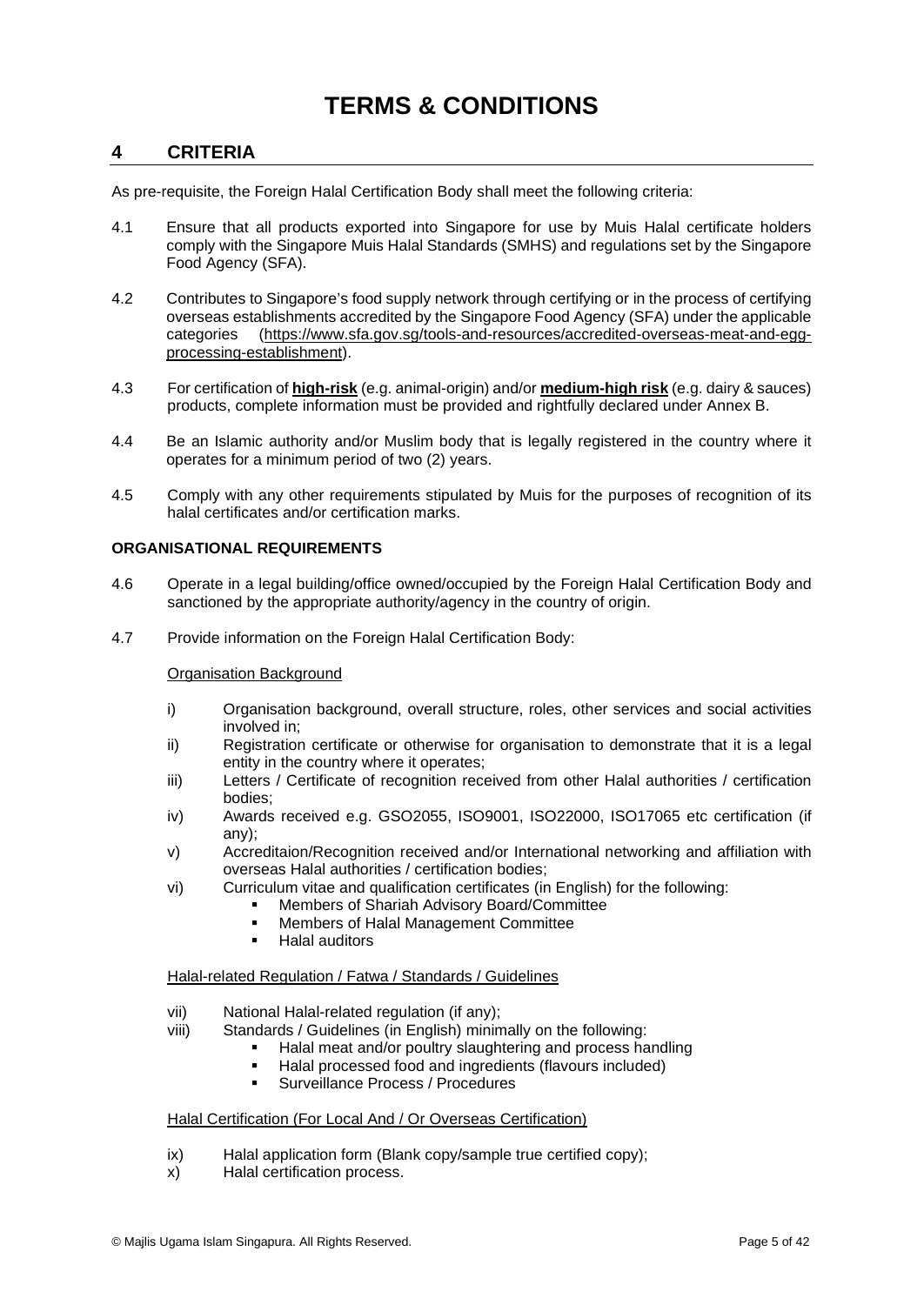- xi) Halal Certification Terms & Conditions / Requirements;
- xii) Official Halal certificate and Halal logo (Blank copy/sample true certified copy);
- Types of Halal certification schemes.
- xiv) List of Halal-certified establishments and products that the Foreign Halal Certification Body certifies.
- xv) List of Religious and Technical Questionnaire for abattoirs/slaughterhouse if it certifies such establishments.
- xvi) List of Religious and Technical Questionnaire for processing plants if it certifies such establishments.
- xvii) Halal management system:
	- Standard operating procedure for processing and approval of Halal applications
	- Standard operating procedure for issuance of Halal certificates
	- **Find and Frequency of Halal audits / inspections during pre- and post-certification stages**
	- Guidelines on use of Halal certificate and Halal logo by companies
	- **Surveillance Process / Procedures**
	- **Internal Audit Documents and Corrective Action Reports**
- xviii) Letter of Declaration (LOD) declaring that the organization is not bankrupt and free from any legal proceedings, implications and not a company of ill-repute;
- xix) Letter of Declaration (LOD) declaring that the organization is free from any criminal and/or legal proceedings, implications and not a company of ill-repute;
- xx) Letter of Declaration (LOD) declaring that the organization is not under the purview of nor affiliated to a non-muslim organization;
- xxi) Organization's audited financial statement for the past two (2) years;
- xxii) Receipts and/or statements of Foreign Halal Certification Body's donation(s) and zakat contributions;
- xxiii) Character Reference and/or reference letter from recognised local Muslim authority/lead organization stating that Foreign Halal Certification Body is actively involved and contributing to the local Muslim community/society;
- xxiv) Other relevant information.
- 4.8 Have an organization structure that comprises of:
	- i) The Halal Management Committee
	- ii) The Shariah Committee
	- iii) The Technical and Shariah Auditors
- 4.9 Have competent senior management who are Muslim with roles as follows but not limited to:
	- i) Ensure that the auditing standards adopted is based on the industry's leading practices;
	- ii) Ensure that the overall activities of the organization comply to the Halal standards adopted within the Islamic shariah law;
	- iii) Ensure Halal policies, procedures and standards are endorsed, systematically implemented and reviewed;
	- iv) Ensure adequate and competent resourcing of personnel;
	- v) Ensure proper documentation control and records system;
	- vi) Setup and appoint competent individuals for the Halal Management Committee, Shariah Committee, Technical/Shariah Auditors and any other personnel involve in the Halal certification process.
- 4.10 Have ample and competent Halal Management Committee, comprising minimally three (3) members with requirements and roles as follows but not limited to:
	- i) Minimally two (2) years of experience in Halal matters;
	- ii) Minimally a graduate diploma and/or degree or its equivalent;
	- iii) Formulation and implementation of Halal standards / certification requirements;
	- iv) Development and implementation of an effective Halal management system;
	- v) Granting of Halal certification on Shariah and scientific basis;
	- vi) Delegation of authority to competent committees or individuals as required to undertake defined functions on its behalf.
- 4.11 Have a competent Shariah Advisory Board / Committee responsible for the issuing of Fatwa and religious advice in relation to Halal certification comprising minimally three (3) members with requirements and roles as follows but not limited to: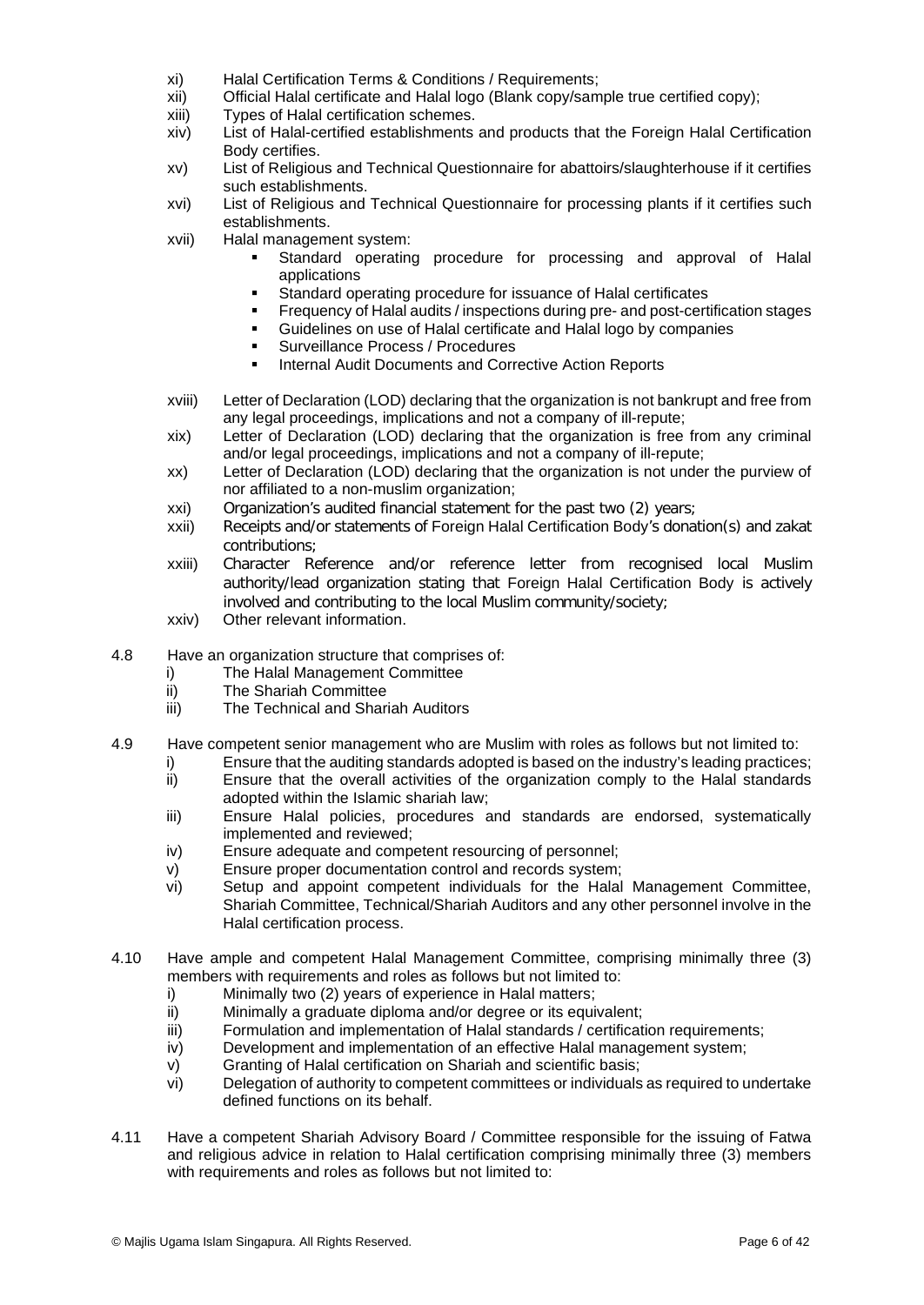- i) Minimally two (2) years of experience in Islamic Religious matters;<br>ii) Minimally a graduate diploma and/or degree or its equivalent in Is
- Minimally a graduate diploma and/or degree or its equivalent in Islamic Studies or its equivalent;
- iii) Formulation and implementation of Fatwas and Shariah guidance and decisions;<br>iv) Granting of Halal certification on Shariah and religious basis.
- Granting of Halal certification on Shariah and religious basis.
- 4.12 Have a sufficient group of full-time competent Muslim auditors having Shariah and scientific qualifications that are involved in the carrying out of Halal Technical and Shariah audits / inspections.
- 4.13 Have sufficient group of full-time competent Muslim personnel with food science/technological qualifications to facilitate in the certification of Medium – Low risk food products i.e. processed food/ingredient (flavours/sauces included).
- 4.14 Ensure segregation of duties to avoid any form of conflict of interest (e.g. The auditor and approving officer must be two separate persons).
- 4.15 Ensure a systematic documentation and record control on auditing and supervision of the certified establishments, slaughterhouses, food premises etc in accordance to the recognition category of the Foreign Halal Certification Body.
- 4.16 Ensure a systematic documentation and record control of the Foreign Halal Certification Body's Halal policies, standards, procedures, guidelines, Halal training program and any related records.
- 4.17 Attend the Halal seminars, workshops, courses, training and meetings organised by Muis as and when required. This is to facilitate understanding of the Singapore Muis Halal Standards, Terms & Conditions for the recognition of Foreign Halal Certification Bodies for Muis Halal Certification and export requirements to Singapore.
- 4.18 Comply with any other requirements stipulated by Muis for the purposes of recognition or product export to Singapore.

### **5 OTHER CONDITIONS**

#### **FINANCIAL LIABILITY AND RESPONSIBILITY**

- 5.1 The Foreign Halal Certification Body shall ensure that liability and finance as below are adequately managed:
	- i) Must have an adequate arrangement (insurance, reserves) to cover liabilities arising from operation;
	- ii) Must have the financial stability and resources required for operation; and
	- iii) Provide adequate records on corporate social responsibilities and activities as well as zakat contribution.
- 5.2 Notwithstanding anything to the contrary herein, in the event that the Foreign Halal Certification Body is found to;
	- i) Breach any of the Terms & Conditions of the recognized Foreign Halal Certification Bodies;
	- ii) Make or cause to make any false or fraudulent declaration, certification or representation, either in writing or otherwise which severely affects the integrity of the Foreign Halal Certification;
	- iii) Organisation is under the purview of non-muslim or affiliated with non-muslim entities;
	- iv) Certifying slaughterhouse/abattoirs/processing plants not abiding to shariah law and without a formal work procedure / SOP endorsed by its Shariah Committee nor a complete Muis Technical/Religious Questionnaire;
	- v) Have its registration/operating license issued by the local authority suspended;
	- vi) Cease to carry on its business in the normal circumstances for a continuous period of more than 30 days;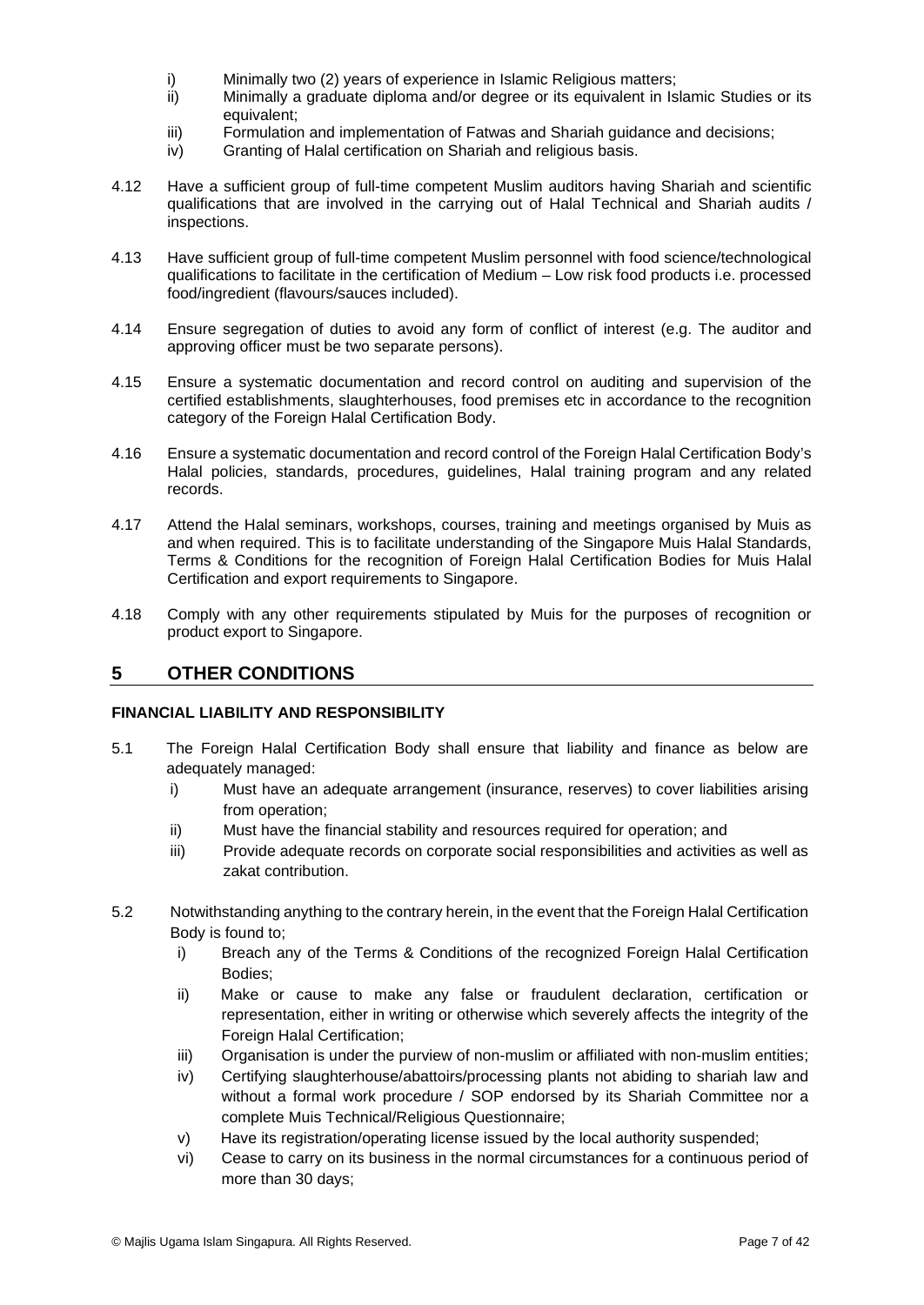- vii) Go into liquidation or bankruptcy, save for the purposes of a genuine amalgamation or reconstruction; and/or
	- a. File or be the subject of a petition for judicial management;
	- b. Appoint over all or any part of the assets or undertake a receiver, judicial manager or similar officer;
	- c. Make any arrangement for the benefit of its creditors;
- viii) Get convicted of any offence of such a nature that, in the opinion of Muis, is undesirable that the recognized Foreign Foreign Halal Certification Body should continue to hold the recognition status;
- ix) Overall in charge and controlling board members are under criminal/financial investigations;
- x) Undergo any form of corporate restructure or takeover which involve the change of the overall in charge and controlling board members to be non-Muslims;
- xi) Failed to reply, address adequately, and close the Non Conformance Report (NCR) within fourteen (14) days despite repeated reminder(s).

Muis reserves the right to reject the recognition with immediate effect upon non-compliance(s) of the terms specified in Para 4.5 by notifying the Foreign Halal Certification Body.

#### **COUNTRY WITH NO RECOGNIZED FOREIGN HALAL CERTIFICATION BODY**

5.3 For High-Risk items, a Foreign Halal Certification Body of a different country may set up a branch/franchise in a different country. This is to facilitate the certification of High-Risk items where a country has no recognized Foreign Halal Certification Body by Muis.

### **CESSATION OF MUIS RECOGNITION COLLATERALS**

5.4 The Foreign Halal Certification Body shall cease to be entitled to use Muis letter/ notification/ certificate of recognition and/or make any related claims from the date of the rejection of the recognition and shall:

- i) Forthwith deliver the letter/certificate of recognition to Muis;
- ii) Forthwith discontinue any claims of recognition;
- iii) Unless Muis otherwise directs, forthwith take such steps as are reasonable and necessary to have the claims of recognition removed, cancelled or obliterated from every place of business, or from every brochure, letter head, business cards, advertisement online and/or offline, vehicle, container or other article, whether within the certificate holder's possession, custody or control or not, to which he has applied a representation of Muis' recognition, as the case may be.

#### **RE-APPLICATION CONDITION**

5.5 Without prejudice to the foregoing, Muis may at its absolute discretion, refused any Foreign Halal Certification Body whose recognition has been rejected, under the terms and conditions of this document, from submitting a fresh new application for Muis recognition until it has proven that the Non-Conformity Report (NCR) has been closed within the stipulated timeframe given and/or the initial reasons for rejection has been adequately addressed.

#### **OTHER CONDITIONS**

5.6 The Foreign Halal Certification Body shall at all times keep Muis fully indemnified against all claims, damages, expenses or costs (including those asserted by third parties) arising directly or indirectly from any breach by the Foreign Halal Certification Body and/or applicant of any provision of the Muis Halal recognition conditions or the Foreign Halal Certification Body's recognition or otherwise arising from or in connection with the unlawful use of the Foreign Foreign Halal Certification Body's recognition or other activities associated therewith by the Foreign Halal Certification Body or applicant.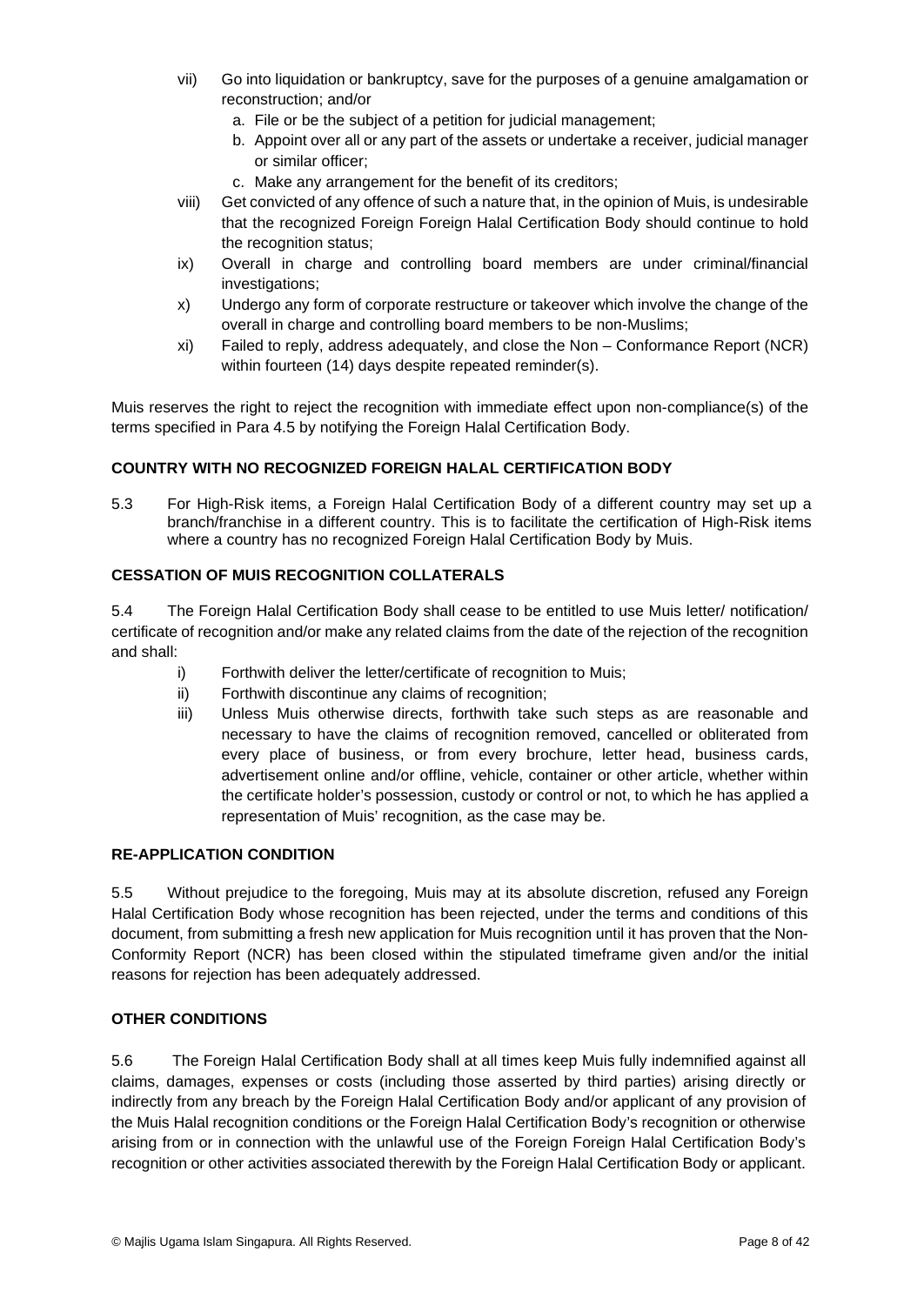5.7 Muis may, from time to time, update its Terms & Conditions and issue circulars/directives as deemed fit for compliance by the Foreign Halal Certification Body.

5.8 The applicant / Foreign Halal Certification Body shall accept Muis' decisions on all recognition related matters as binding. Muis' records of all matters relating to the recognition and application shall be conclusive and binding on the Foreign Halal Certification Body or the applicant.

5.9 Muis may review all applications and / or approvals for Foreign Halal Certification Bodies for Muis Halal Certification as it deems necessary.

5.10 Muis reserves the right to suspend, revoke/delist the recognition with immediate effect upon notifying the Foreign Halal Certification Body of the reasons. Upon the rejection of its recognition, the Foreign Halal Certification Body shall remove and discontinue any advertisement/marketing collaterals pertaining to its status as a recognised Muis Foreign Halal Certification Body.

5.11 Muis' decisions in respect of all matters shall be final and binding.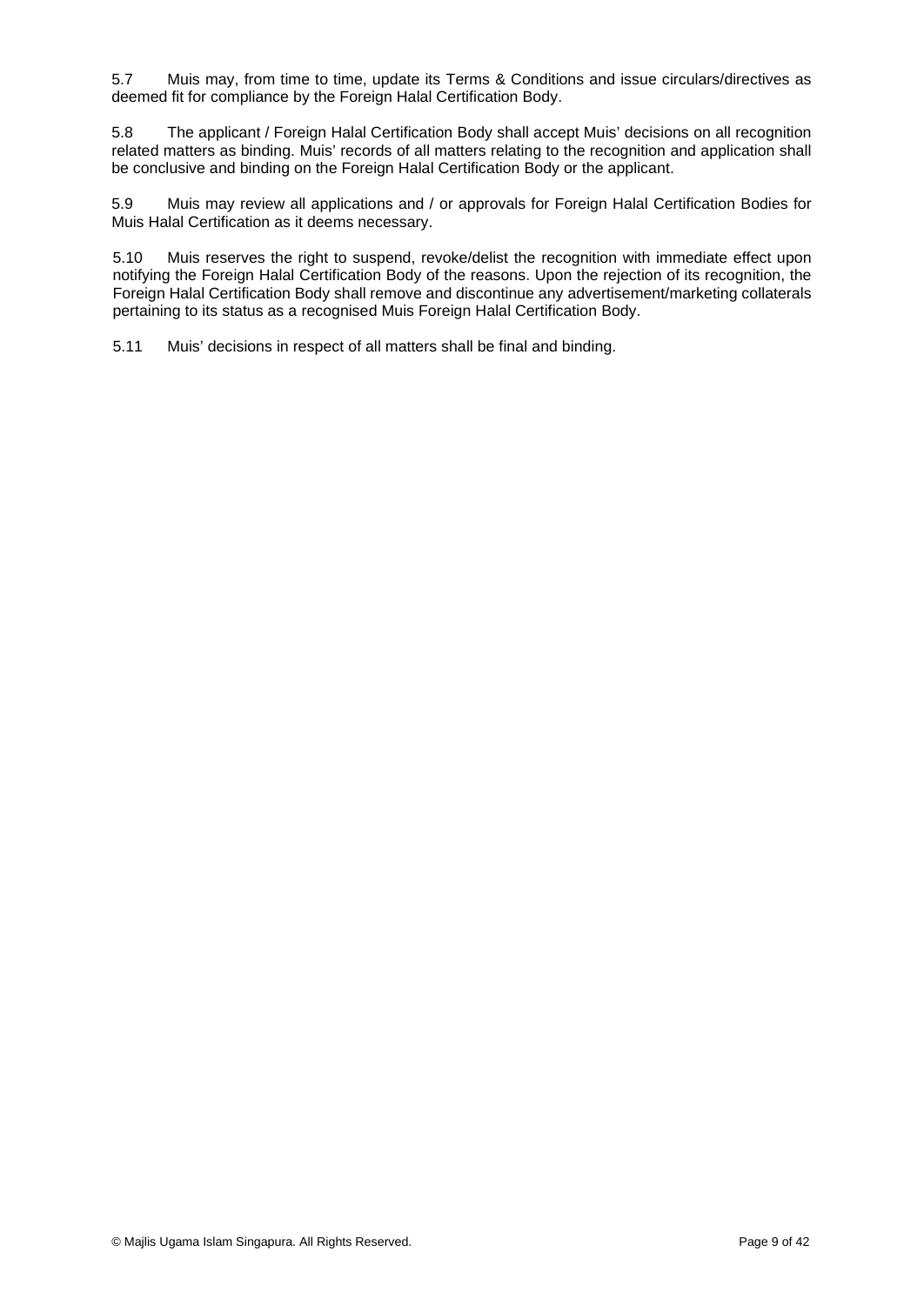## **APPLICATION FORM**

**All fields are mandatory, unless otherwise stated. You are required to complete this form and submit online\* to Muis, together with the supporting documents specified in Section G of the Muis Application Form to the following personnel and at the following email address:**

> Majlis Ugama Islam Singapura Halal Certification Strategic Unit / Halal Supply Network FHCB@muis.gov.sg

> > Attn:

Sharifuddin Mohamed Ali (Mr) Head, Halal Supply Network, Halal Certification Strategic Unit

Mohd Sarizal Bin Sapuan (Mr) Assistant Manager, Halal Supply Network, Halal Certification Strategic Unit

(\*Email attachments of a certain format such as zip, rar, etc could be blocked due to Muis' IT security policy. Alternatively, you may also utilize platforms such as "Wetransfer.com" for emails with large attachments.)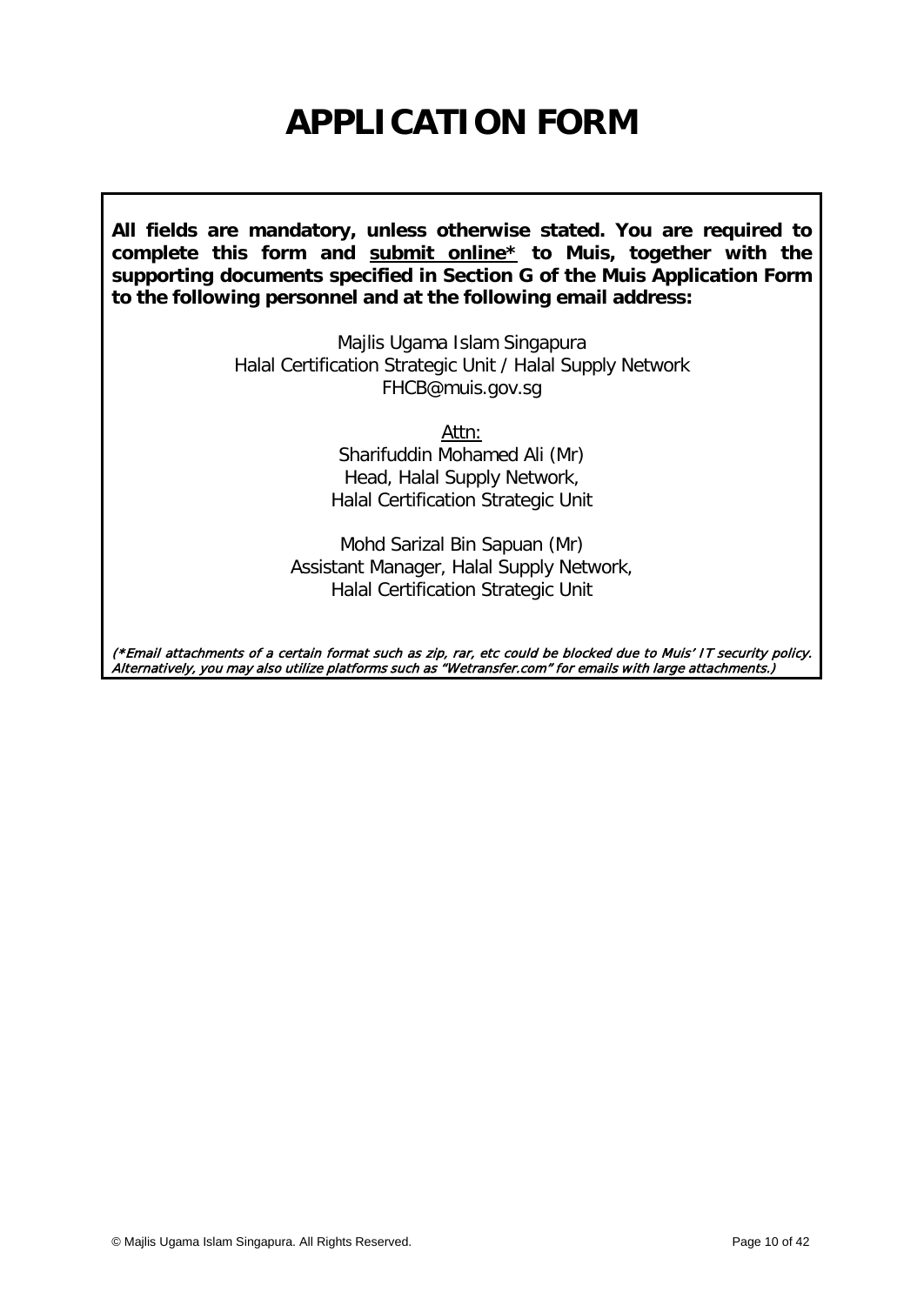| <b>SECTION A: ORGANISATION INFORMATION</b>                                                                                                                                                                             |                                                                                                                                                                                                                                     |                                                                                                                                                                                |  |
|------------------------------------------------------------------------------------------------------------------------------------------------------------------------------------------------------------------------|-------------------------------------------------------------------------------------------------------------------------------------------------------------------------------------------------------------------------------------|--------------------------------------------------------------------------------------------------------------------------------------------------------------------------------|--|
| Type of Application:<br><b>New</b><br>Renewal<br>Update of Information<br>(For name, personnel and<br>recognition type changes)                                                                                        | Type(s) of Recognition Applied for:<br><b>High Risk Items</b><br>Med - High Risk Items<br>Med - Low Risk Items<br>Low Risk Items<br>(Please complete and submit the<br>Technical & Religious Questionnaires<br>for High Risk Items) | Does your organisation certify<br>abattoirs / slaughterhouse that<br>exports to Singapore?<br>$\Box$ Yes<br><b>No</b><br>If yes, please declare and complete<br>Annex A- G.22. |  |
| Type of Organisation:                                                                                                                                                                                                  |                                                                                                                                                                                                                                     | Does your organisation have another<br>branch operating in another country?                                                                                                    |  |
| Government $\Box$ Non-profit $\Box$<br>If Others, Pls specify:                                                                                                                                                         | Commercial<br>Others                                                                                                                                                                                                                | $\Box$ Yes<br>No<br>If yes, please provide the list of<br>organisation branches as a separate                                                                                  |  |
| Name of Organisation (in full):                                                                                                                                                                                        |                                                                                                                                                                                                                                     | attachment and submit a separate<br>application for the said branch(es)                                                                                                        |  |
| <b>Head Office Address:</b>                                                                                                                                                                                            |                                                                                                                                                                                                                                     | Does your organisation conduct<br>overseas Halal certification?<br>$\blacksquare$ Yes<br>No                                                                                    |  |
| Postal Address (if different from head office address):                                                                                                                                                                |                                                                                                                                                                                                                                     | If yes, please provide the list of<br>countries as a separate attachment                                                                                                       |  |
| Is the organisation a registered entity in the country of origin?<br>Yes<br>No<br>If YES, please provide an official certificate of registration issued by<br>the appropriate governing body (Refer to Sec G, No: G.3) |                                                                                                                                                                                                                                     | Does your organisation engage third-<br>party company to conduct Halal<br>audits on your behalf?<br>$\Box$ Yes<br>No                                                           |  |
| Is the organisation or parent company Muslim-owned?<br>$ $ Yes<br>  No                                                                                                                                                 |                                                                                                                                                                                                                                     | If yes, please provide the following<br>information / documents as a<br>separate attachment:<br>1. Appointment letter of 3rd party                                             |  |
| Is the organisation affiliated to a non-muslim organisation or entity?<br>$\Box$ Yes $\Box$ No<br>If YES, indicate the name and the industry of the affiliated entity:                                                 |                                                                                                                                                                                                                                     | company<br>2. Scope of work done by the 3rd<br>party company on behalf of the<br>applicant<br>3. Particulars of the 3rd party<br>company's Halal auditors who                  |  |
| Year of Registration /<br>Establishment:                                                                                                                                                                               | Years of Involvement in Halal<br>Certification:                                                                                                                                                                                     | are assigned to conduct audits<br>on behalf of applicant                                                                                                                       |  |
| Tel No & Fax No:                                                                                                                                                                                                       | Email Address:                                                                                                                                                                                                                      | <b>Website Address:</b>                                                                                                                                                        |  |
| Country of Registration:                                                                                                                                                                                               | Total No. of Staff Involved in Halal<br>Certification:                                                                                                                                                                              | Islamic School of Thought Adopted:                                                                                                                                             |  |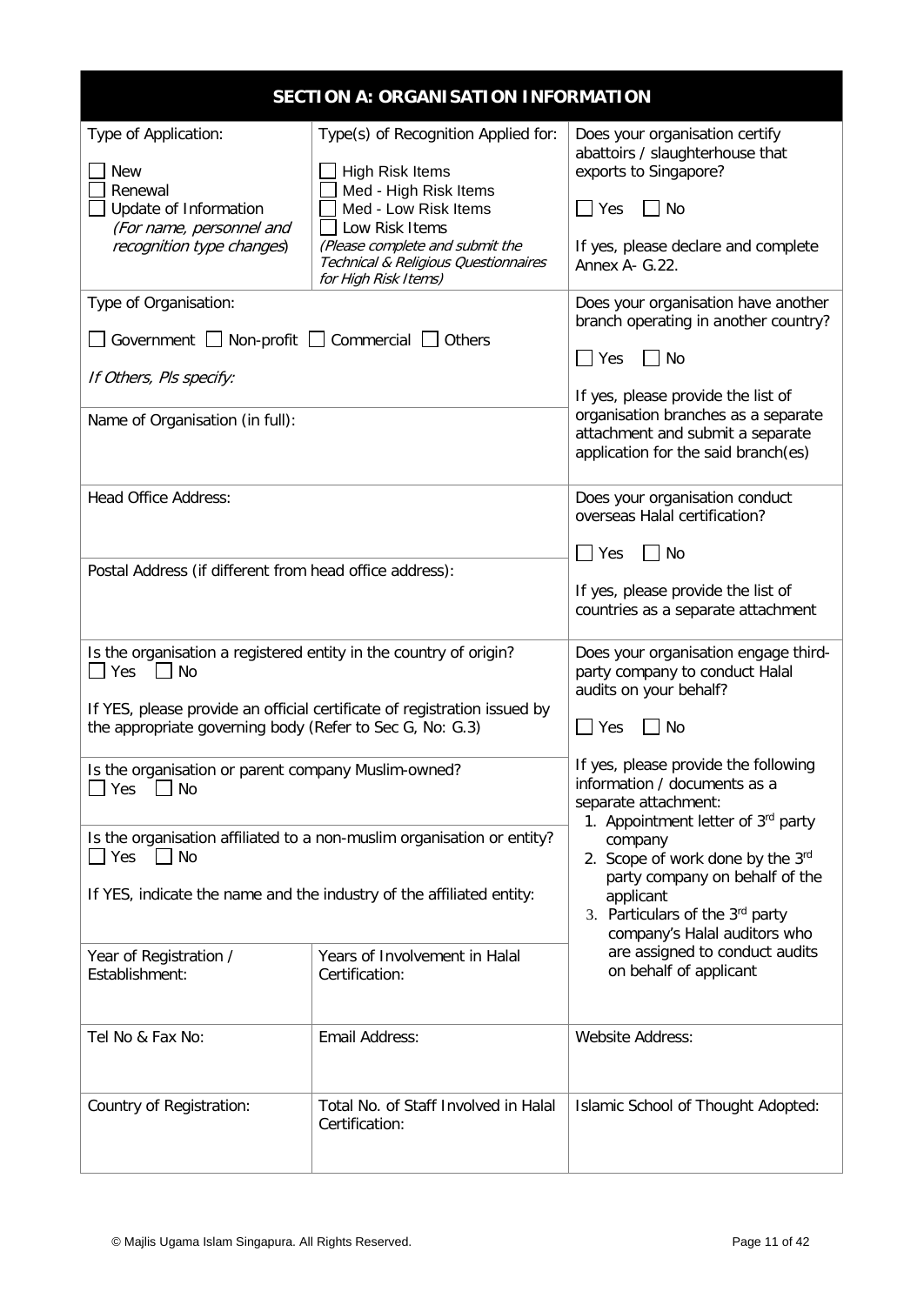| Does your organisation have its own set of Standards/Guidelines on Halal certification for High-Risk Items? |                                                                                                                            |                                         |
|-------------------------------------------------------------------------------------------------------------|----------------------------------------------------------------------------------------------------------------------------|-----------------------------------------|
| $\Box$ No<br>$\Box$ Yes                                                                                     |                                                                                                                            |                                         |
| If NO, which Country / Organisation's Standards / Guidelines have you adopted?                              |                                                                                                                            |                                         |
| Is your organisation applying for recognition for Med - High Risk Items?                                    |                                                                                                                            |                                         |
| $\Box$ No<br>$\Box$ Yes                                                                                     |                                                                                                                            |                                         |
| If YES, please declare in Section F your organization's Food Scientist/Technologist.                        |                                                                                                                            |                                         |
| Has your organisation attained any international Halal - related accreditation / certification?             |                                                                                                                            |                                         |
| $\Box$ No<br>$\Box$ Yes                                                                                     |                                                                                                                            |                                         |
| If Yes, please indicate; 3 GSO/GCC 2055 3 ISO/IEC 17065                                                     | Others:                                                                                                                    |                                         |
|                                                                                                             | <b>SECTION B: ORGANISATION PRESIDENT / CHAIRMAN</b><br>(THE CONTACT DETAILS IN SECTION B WILL BE REFLECTED IN MUIS SYSTEM) |                                         |
| Name of President/Chairman:                                                                                 |                                                                                                                            | < Please insert passport size picture > |
|                                                                                                             |                                                                                                                            |                                         |
| Designation:                                                                                                | Number of years in<br>organisation:                                                                                        |                                         |
|                                                                                                             |                                                                                                                            |                                         |
| Highest Qualification & Major of<br>Study:                                                                  | Awarded By (Institution):                                                                                                  |                                         |
| Tel No:                                                                                                     | Mobile No:                                                                                                                 | Email Address:                          |
|                                                                                                             |                                                                                                                            |                                         |
|                                                                                                             | <b>SECTION C: OVERALL IN-CHARGE OF HALAL CERTIFICATION</b><br>(Fill up SECTION C if different from SECTION B)              |                                         |
| Name:                                                                                                       |                                                                                                                            | < Please insert passport size picture > |
|                                                                                                             |                                                                                                                            |                                         |
| Designation:                                                                                                | Number of years in<br>organisation:                                                                                        |                                         |
| Highest Qualification & Major of<br>Study:                                                                  | Awarded By (Institution):                                                                                                  |                                         |
| Tel No:                                                                                                     | Mobile No:                                                                                                                 | Email Address:                          |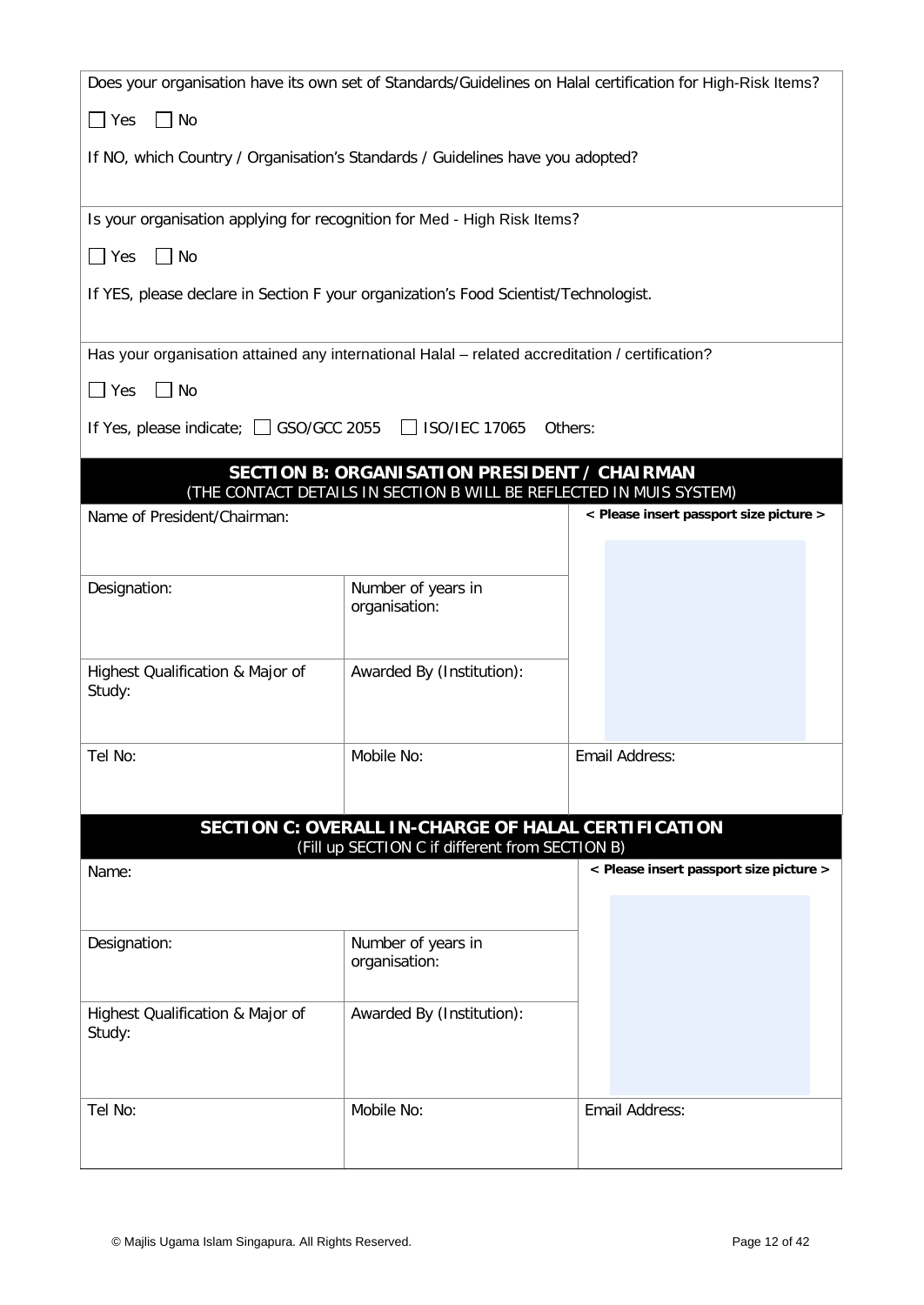## **SECTION D: SHARIAH ADVISORY BOARD**

**Board Member 1**

| <b>DUAIU IVIEIIINEI I</b>               |                           |                                                              |                                                |
|-----------------------------------------|---------------------------|--------------------------------------------------------------|------------------------------------------------|
| Name:                                   |                           | Designation:                                                 | Roles / Responsibilities:                      |
| Highest Qualification & Major of Study: | Awarded By (Institution): | Nationality:                                                 | Religion:                                      |
| Contact No:<br>$(DID)$ :<br>$(HP)$ :    | Email Address:            | Type of Involvement:<br>Full-time<br>$\Box$ Part-time        | Years of Relevant Experience<br>(Shariah Law): |
| <b>Board Member 2</b>                   |                           |                                                              |                                                |
| Name:                                   |                           | Designation:                                                 | Roles / Responsibilities:                      |
| Highest Qualification & Major of Study: | Awarded By (Institution): | Nationality:                                                 | Religion:                                      |
| Contact No:<br>(DID):<br>$(HP)$ :       | Email Address:            | Type of Involvement:<br>$\Box$ Full-time<br>$\Box$ Part-time | Years of Relevant Experience<br>(Shariah Law): |

**Board Member 3**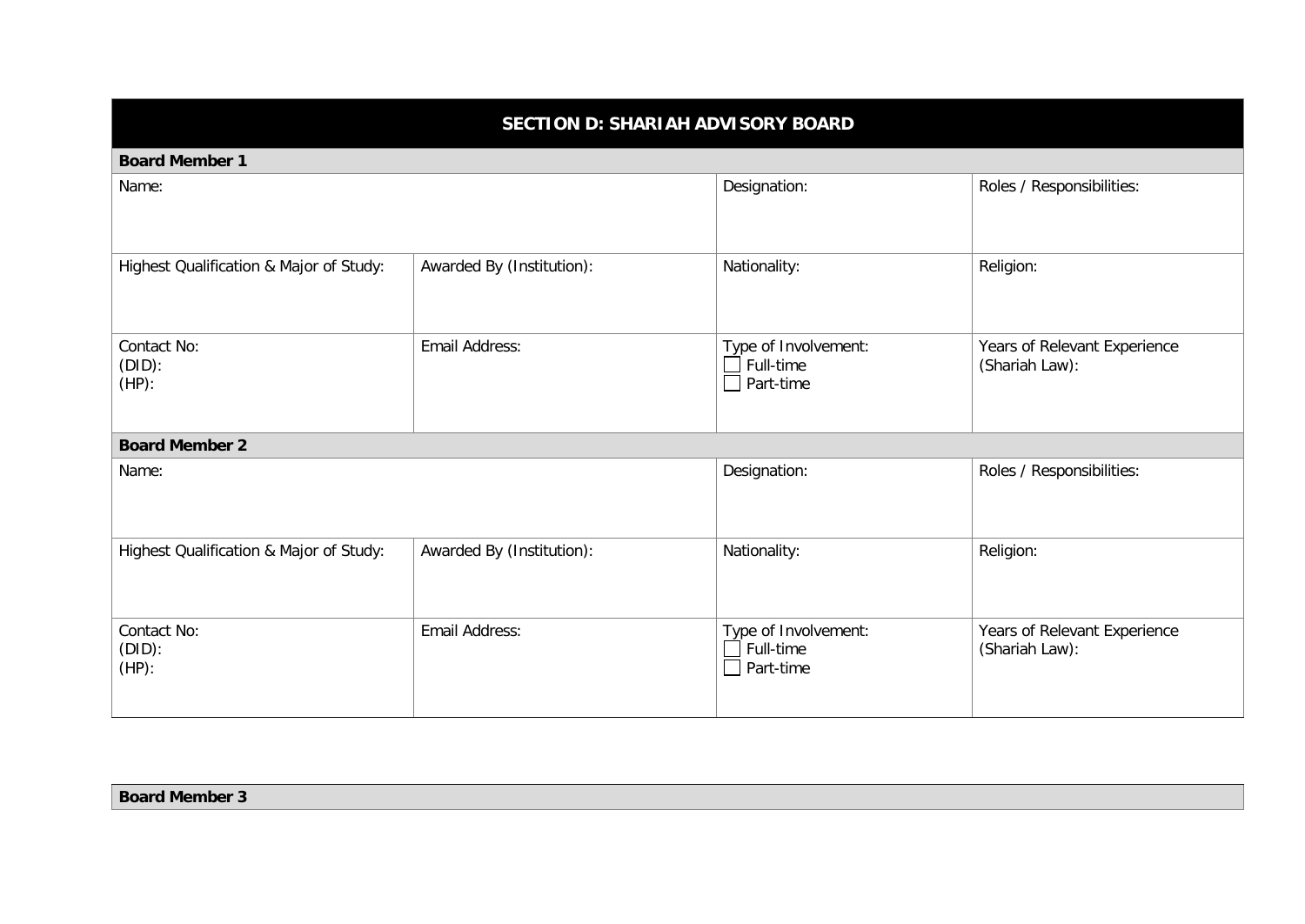| Name:                                   |                           | Designation:                                                 | Roles / Responsibilities:                      |
|-----------------------------------------|---------------------------|--------------------------------------------------------------|------------------------------------------------|
| Highest Qualification & Major of Study: | Awarded By (Institution): | Nationality:                                                 | Religion:                                      |
| Contact No:<br>$(DID)$ :<br>$(HP)$ :    | Email Address:            | Type of Involvement:<br>$\Box$ Full-time<br>$\Box$ Part-time | Years of Relevant Experience<br>(Shariah Law): |
| <b>Board Member 4</b>                   |                           |                                                              |                                                |
| Name:                                   |                           | Designation:                                                 | Roles / Responsibilities:                      |
| Highest Qualification & Major of Study: | Awarded By (Institution): | Nationality:                                                 | Religion:                                      |
| Contact No:<br>$(DID)$ :<br>$(HP)$ :    | Email Address:            | Type of Involvement:<br>$\Box$ Full-time<br>$\Box$ Part-time | Years of Relevant Experience<br>(Shariah Law): |
| <b>Board Member 5</b>                   |                           |                                                              |                                                |
| Name:                                   |                           | Designation:                                                 | Roles / Responsibilities:                      |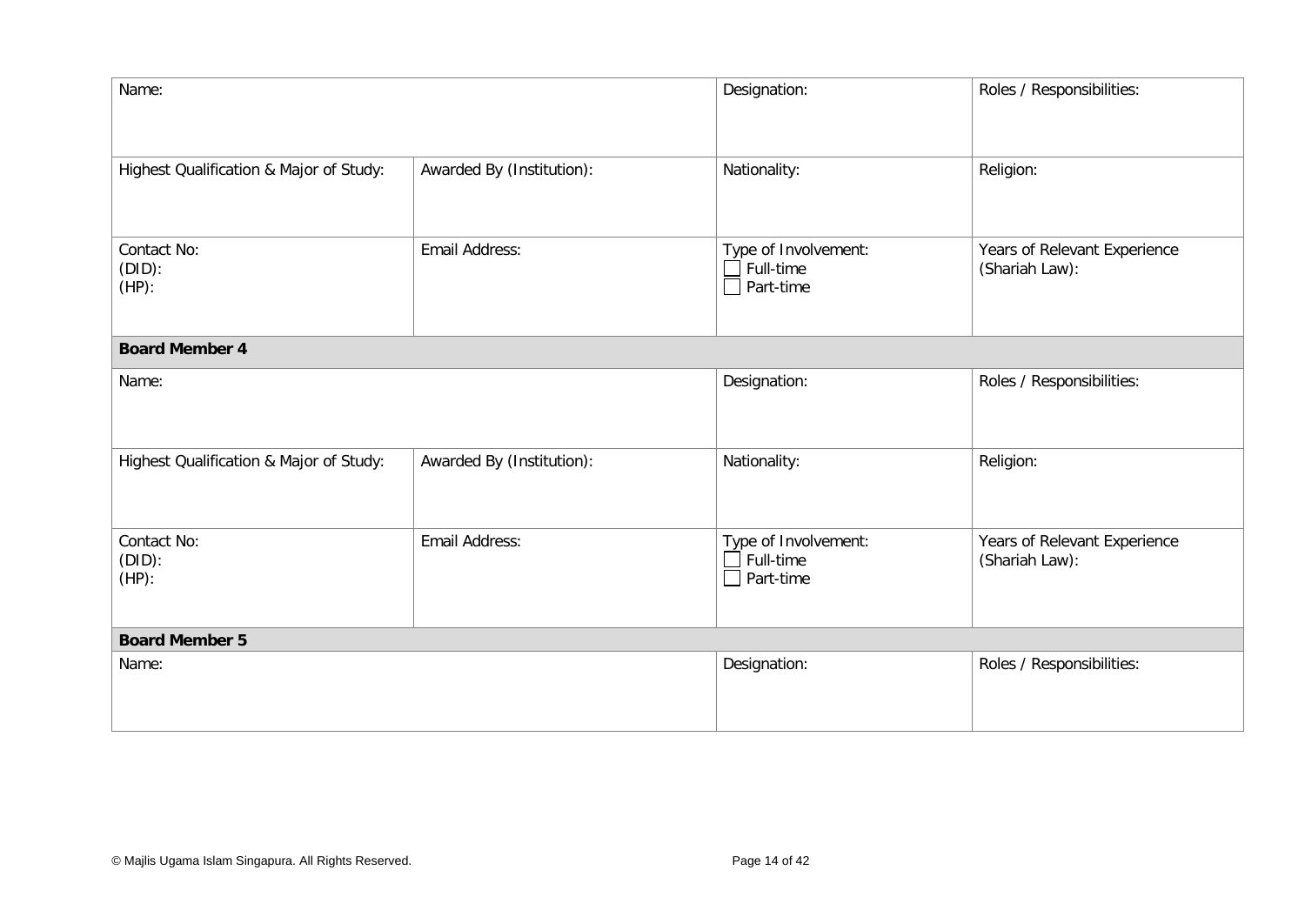| Highest Qualification & Major of Study: | Awarded By (Institution): | Nationality:                                                    | Religion:                                      |
|-----------------------------------------|---------------------------|-----------------------------------------------------------------|------------------------------------------------|
| Contact No:<br>$(DID)$ :<br>$(HP)$ :    | Email Address:            | Type of Involvement:<br>$\exists$ Full-time<br>$\Box$ Part-time | Years of Relevant Experience<br>(Shariah Law): |
| <b>Board Member 6</b>                   |                           |                                                                 |                                                |
| Name:                                   |                           | Designation:                                                    | Roles / Responsibilities:                      |
| Highest Qualification & Major of Study: | Awarded By (Institution): | Nationality:                                                    | Religion:                                      |
| Contact No:<br>(DID):<br>$(HP)$ :       | Email Address:            | Type of Involvement:<br>$\exists$ Full-time<br>$\Box$ Part-time | Years of Relevant Experience<br>(Shariah Law): |
| <b>Board Member 7</b>                   |                           |                                                                 |                                                |
| Name:                                   |                           | Designation:                                                    | Roles / Responsibilities:                      |
| Highest Qualification & Major of Study: | Awarded By (Institution): | Nationality:                                                    | Religion:                                      |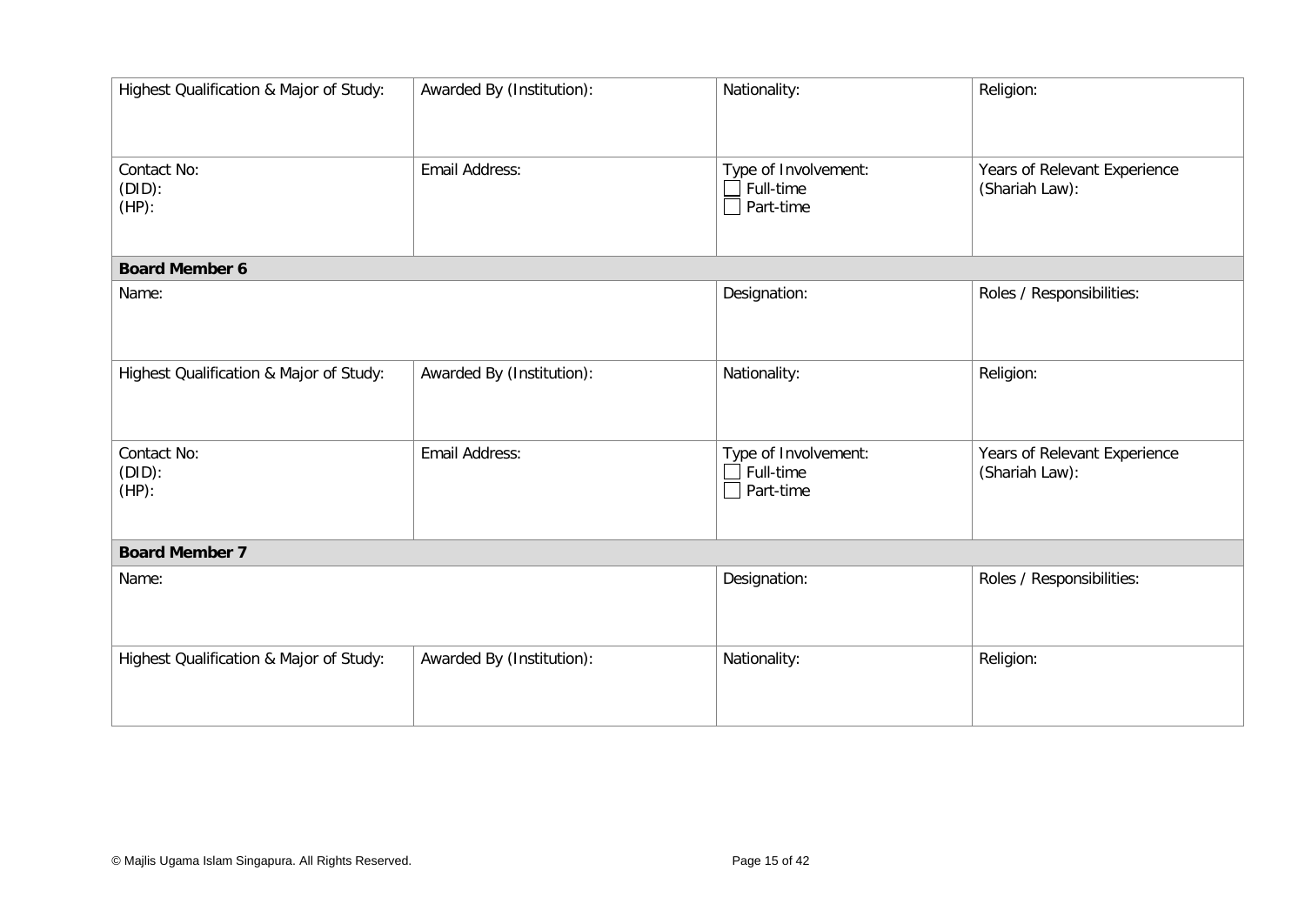| Contact No:<br>(DID):<br>$(HP)$ :       | Email Address:            | Type of Involvement:<br>$\Box$ Full-time<br>$\Box$ Part-time | Years of Relevant Experience<br>(Shariah Law): |
|-----------------------------------------|---------------------------|--------------------------------------------------------------|------------------------------------------------|
| <b>Board Member 8</b>                   |                           |                                                              |                                                |
| Name:                                   |                           | Designation:                                                 | Roles / Responsibilities:                      |
| Highest Qualification & Major of Study: | Awarded By (Institution): | Nationality:                                                 | Religion:                                      |
| Contact No:<br>$(DID)$ :<br>$(HP)$ :    | Email Address:            | Type of Involvement:<br>$\Box$ Full-time<br>$\Box$ Part-time | Years of Relevant Experience<br>(Shariah Law): |
| <b>Board Member 9</b>                   |                           |                                                              |                                                |
| Name:                                   |                           | Designation:                                                 | Roles / Responsibilities:                      |
| Highest Qualification & Major of Study: | Awarded By (Institution): | Nationality:                                                 | Religion:                                      |
| Contact No:<br>(DID):<br>$(HP)$ :       | Email Address:            | Type of Involvement:<br>$\Box$ Full-time<br>$\Box$ Part-time | Years of Relevant Experience<br>(Shariah Law): |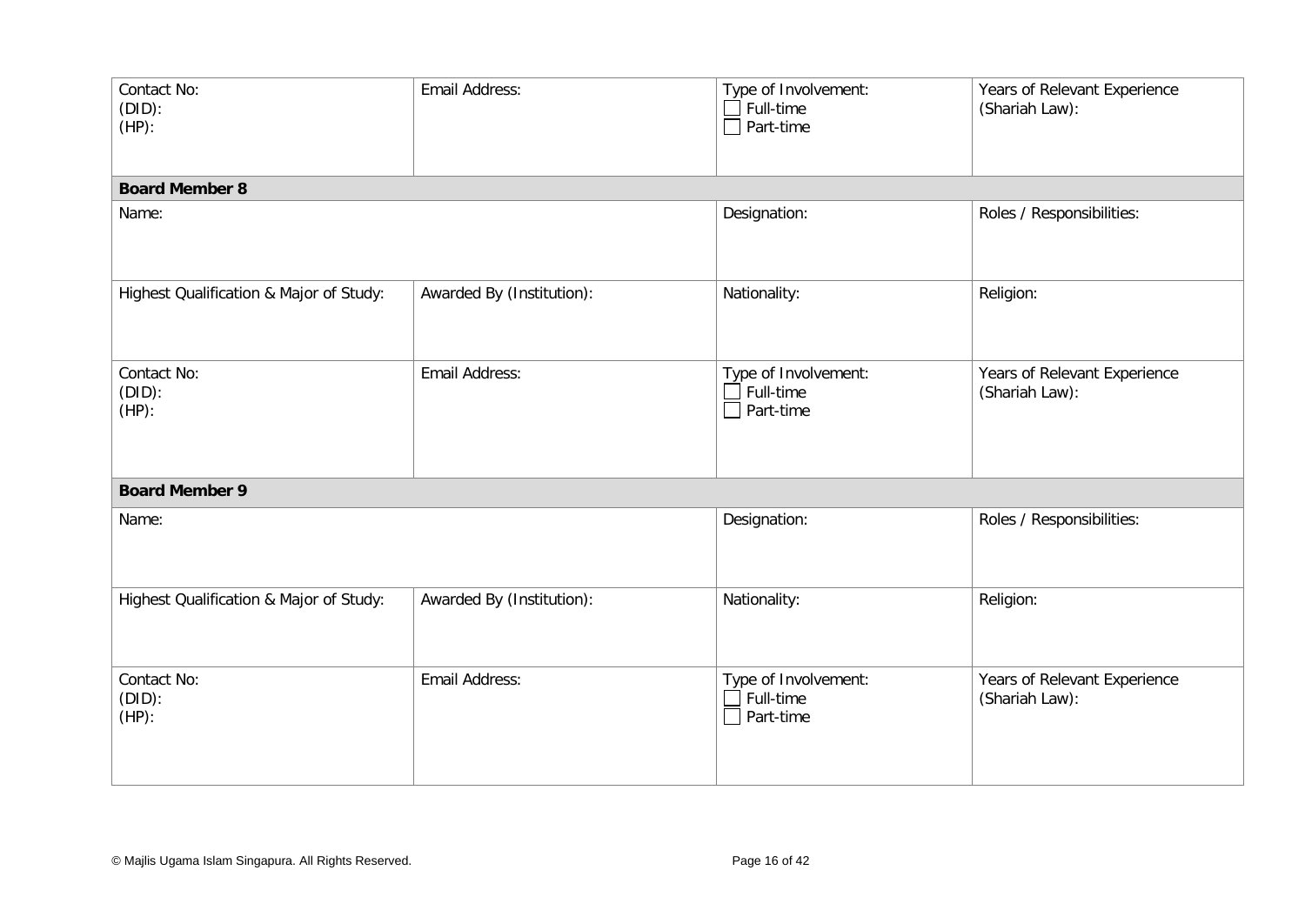| <b>Board Member 10</b>                  |                           |                                                              |                                                |
|-----------------------------------------|---------------------------|--------------------------------------------------------------|------------------------------------------------|
| Name:                                   |                           | Designation:                                                 | Roles / Responsibilities:                      |
| Highest Qualification & Major of Study: | Awarded By (Institution): | Nationality:                                                 | Religion:                                      |
| Contact No:<br>$(DID)$ :<br>$(HP)$ :    | Email Address:            | Type of Involvement:<br>$\Box$ Full-time<br>$\Box$ Part-time | Years of Relevant Experience<br>(Shariah Law): |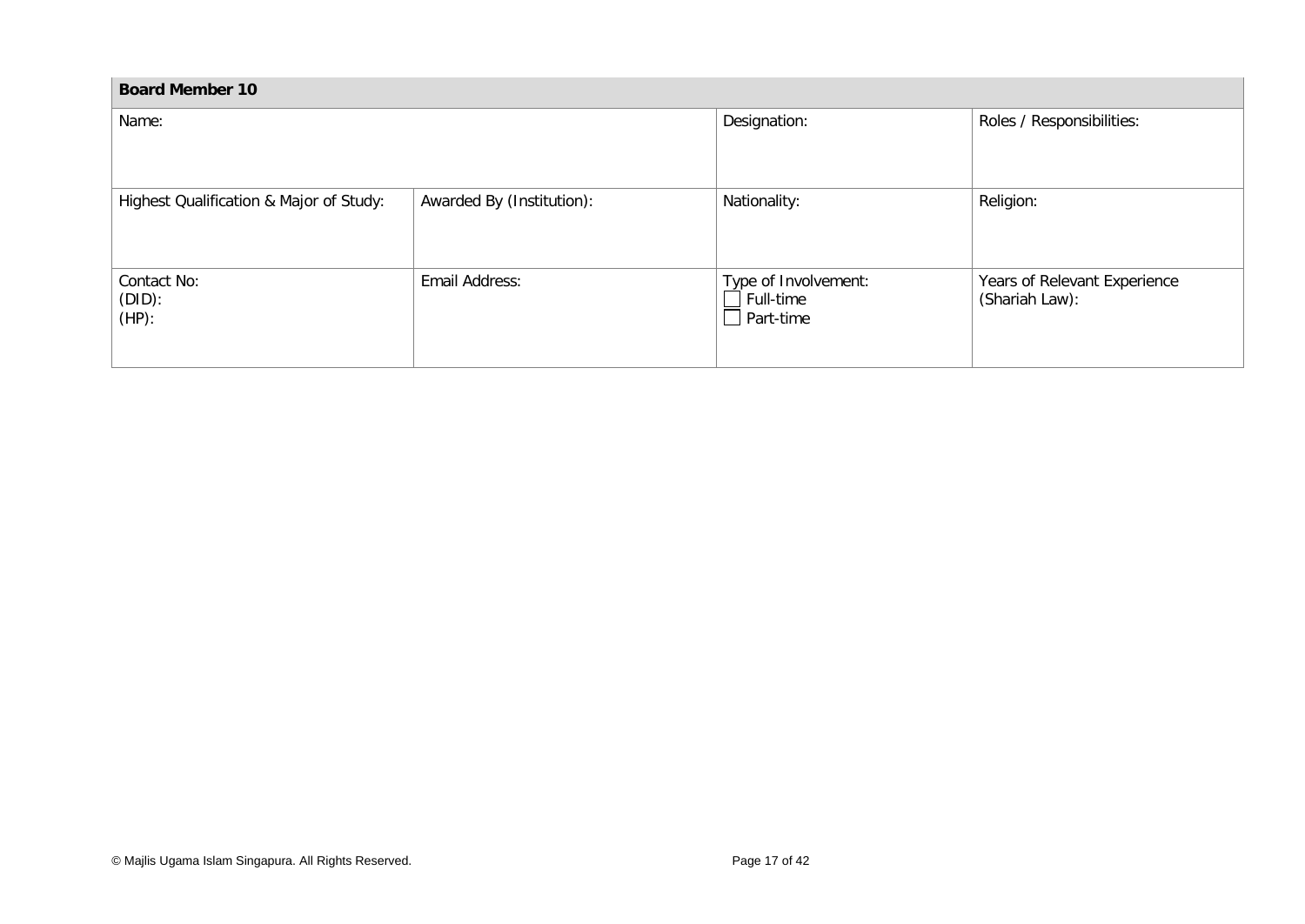### **SECTION E: HALAL MANAGEMENT COMMITTEE**

#### **Committee Member 1**

| Name:                                   |                           | Designation:                                                 | Roles / Responsibilities:                                    |
|-----------------------------------------|---------------------------|--------------------------------------------------------------|--------------------------------------------------------------|
| Highest Qualification & Major of Study: | Awarded By (Institution): | Nationality:                                                 | Religion:                                                    |
| Contact No:<br>(DID):<br>$(HP)$ :       | Email Address:            | Type of Involvement:<br>$\Box$ Full-time<br>$\Box$ Part-time | Years of Relevant Experience<br>(Halal Management/Auditing): |
| <b>Committee Member 2</b>               |                           |                                                              |                                                              |
| Name:                                   |                           | Designation:                                                 | Roles / Responsibilities:                                    |
| Highest Qualification & Major of Study: | Awarded By (Institution): | Nationality:                                                 | Religion:                                                    |
| Contact No:<br>$(DID)$ :<br>$(HP)$ :    | Email Address:            | Type of Involvement:<br>Full-time<br>$\Box$ Part-time        | Years of Relevant Experience<br>(Halal Management/Auditing): |
| <b>Committee Member 3</b>               |                           |                                                              |                                                              |
| Name:                                   |                           | Designation:                                                 | Roles / Responsibilities:                                    |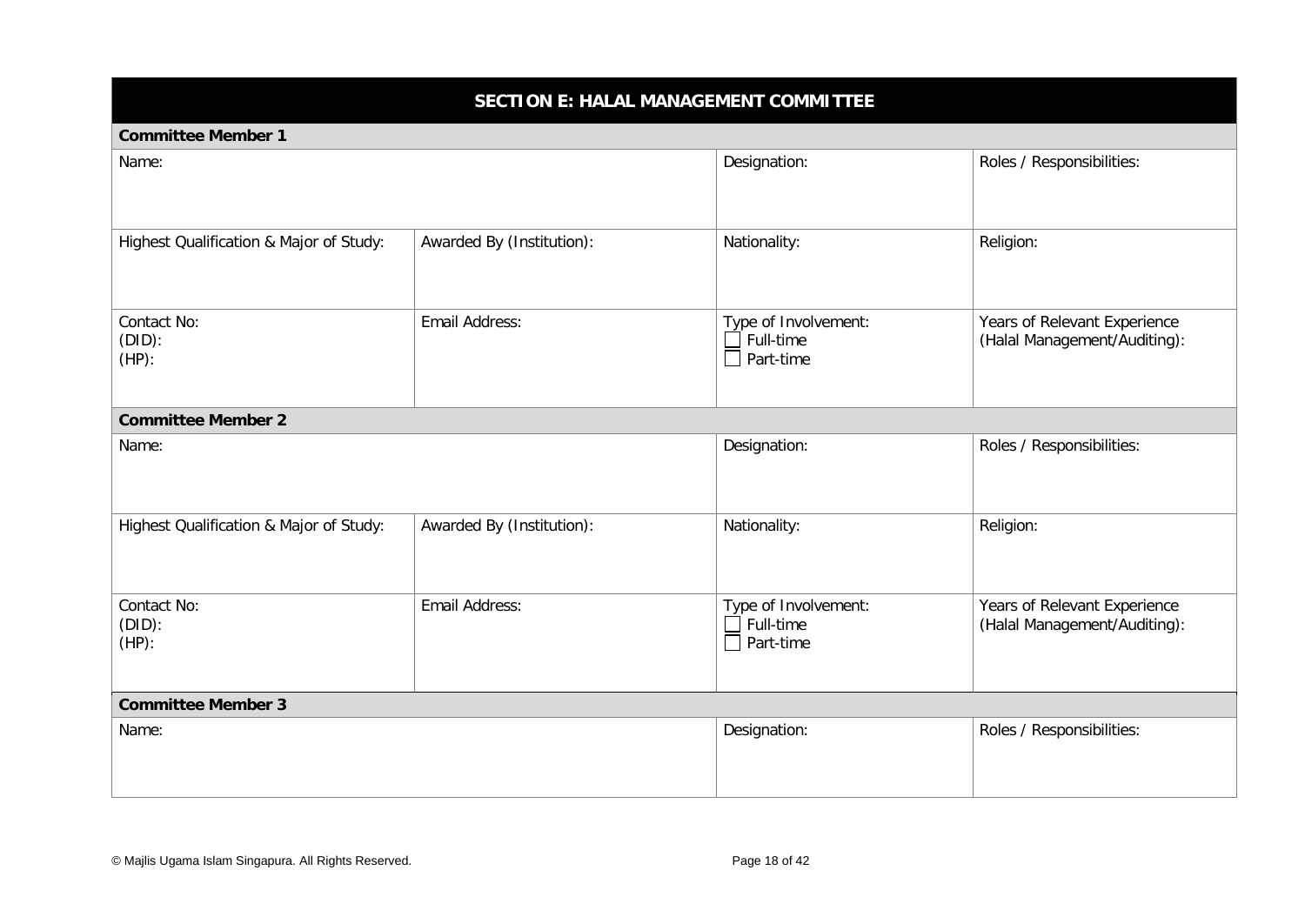| Highest Qualification & Major of Study: | Awarded By (Institution): | Nationality:                                                 | Religion:                                                    |
|-----------------------------------------|---------------------------|--------------------------------------------------------------|--------------------------------------------------------------|
| Contact No:<br>$(DID)$ :<br>$(HP)$ :    | Email Address:            | Type of Involvement:<br>Full-time<br>$\Box$ Part-time        | Years of Relevant Experience<br>(Halal Management/Auditing): |
| <b>Committee Member 4</b>               |                           |                                                              |                                                              |
| Name:                                   |                           | Designation:                                                 | Roles / Responsibilities:                                    |
| Highest Qualification & Major of Study: | Awarded By (Institution): | Nationality:                                                 | Religion:                                                    |
| Contact No:<br>$(DID)$ :<br>$(HP)$ :    | Email Address:            | Type of Involvement:<br>$\Box$ Full-time<br>$\Box$ Part-time | Years of Relevant Experience<br>(Halal Management/Auditing): |
| <b>Committee Member 5</b>               |                           |                                                              |                                                              |
| Name:                                   |                           | Designation:                                                 | Roles / Responsibilities:                                    |
| Highest Qualification & Major of Study: | Awarded By (Institution): | Nationality:                                                 | Religion:                                                    |
| Contact No:<br>$(DID)$ :<br>$(HP)$ :    | Email Address:            | Type of Involvement:<br>Full-time<br>Part-time               | Years of Relevant Experience<br>(Halal Management/Auditing): |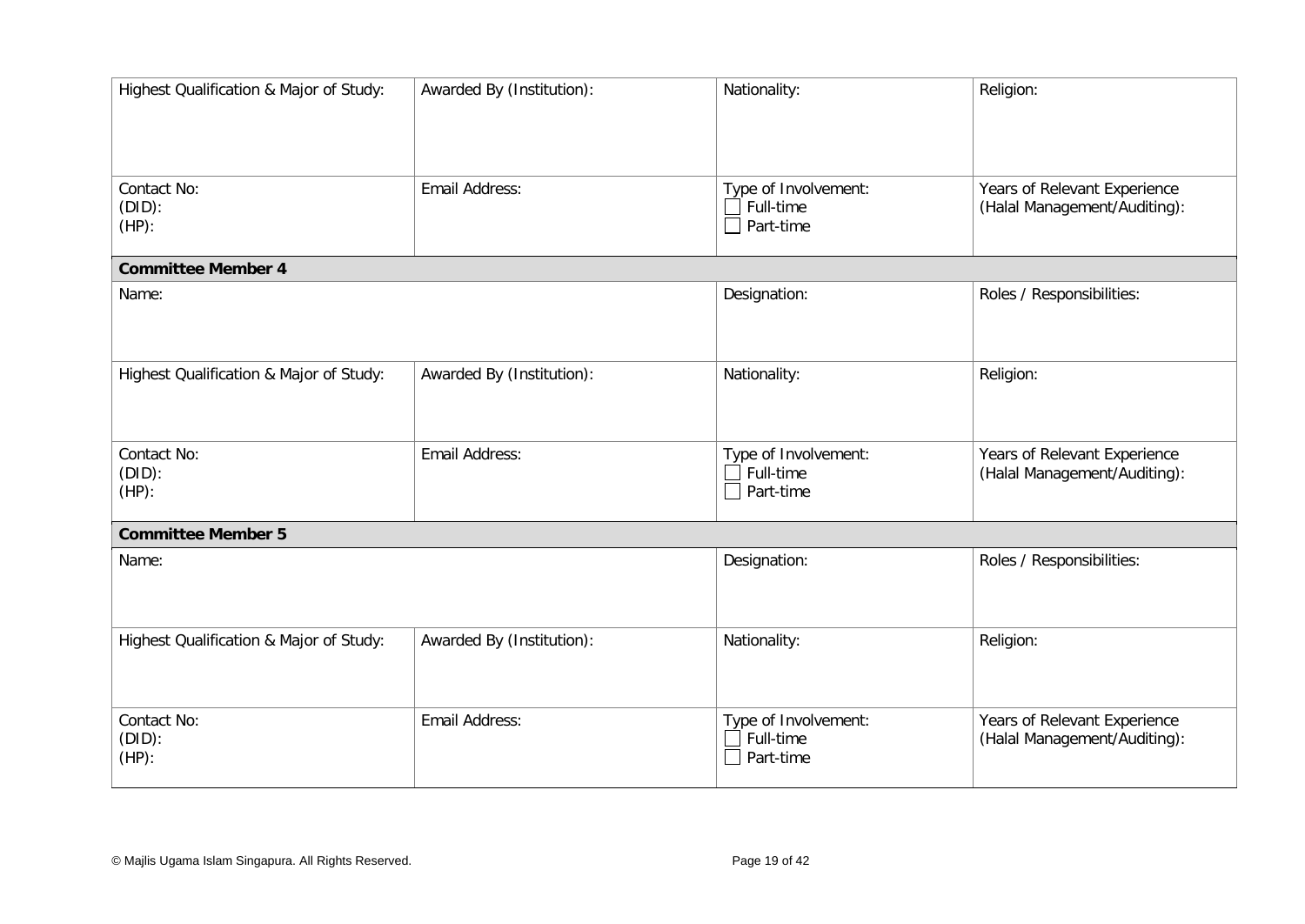## **SECTION F: HALAL AUDITORS (TECHNICAL & SHARIAH)**

#### **Halal Auditor 1 (Lead Technical Auditor)**

| Name:                                                 |                           | Designation:                                   | Roles / Responsibilities:                                    |  |
|-------------------------------------------------------|---------------------------|------------------------------------------------|--------------------------------------------------------------|--|
| Highest Qualification & Major of Study:               | Awarded By (Institution): | Nationality:                                   | Religion:                                                    |  |
| Contact No:<br>$(DID)$ :<br>$(HP)$ :                  | Email Address:            | Type of Involvement:<br>Full-time<br>Part-time | Years of Relevant Experience<br>(Halal Management/Auditing): |  |
| Halal Auditor 2 (Shariah Auditor/Representative)      |                           |                                                |                                                              |  |
| Name:                                                 |                           | Designation:                                   | Roles / Responsibilities:                                    |  |
| Highest Qualification & Major of Study:               | Awarded By (Institution): | Nationality:                                   | Religion:                                                    |  |
| Contact No:<br>$(DID)$ :<br>$(HP)$ :                  | Email Address:            | Type of Involvement:<br>Full-time<br>Part-time | Years of Relevant Experience<br>(Halal Management/Auditing): |  |
| Halal Auditor 3 (Food Science Auditor/Representative) |                           |                                                |                                                              |  |
| Name:                                                 |                           | Designation:                                   | Roles / Responsibilities:                                    |  |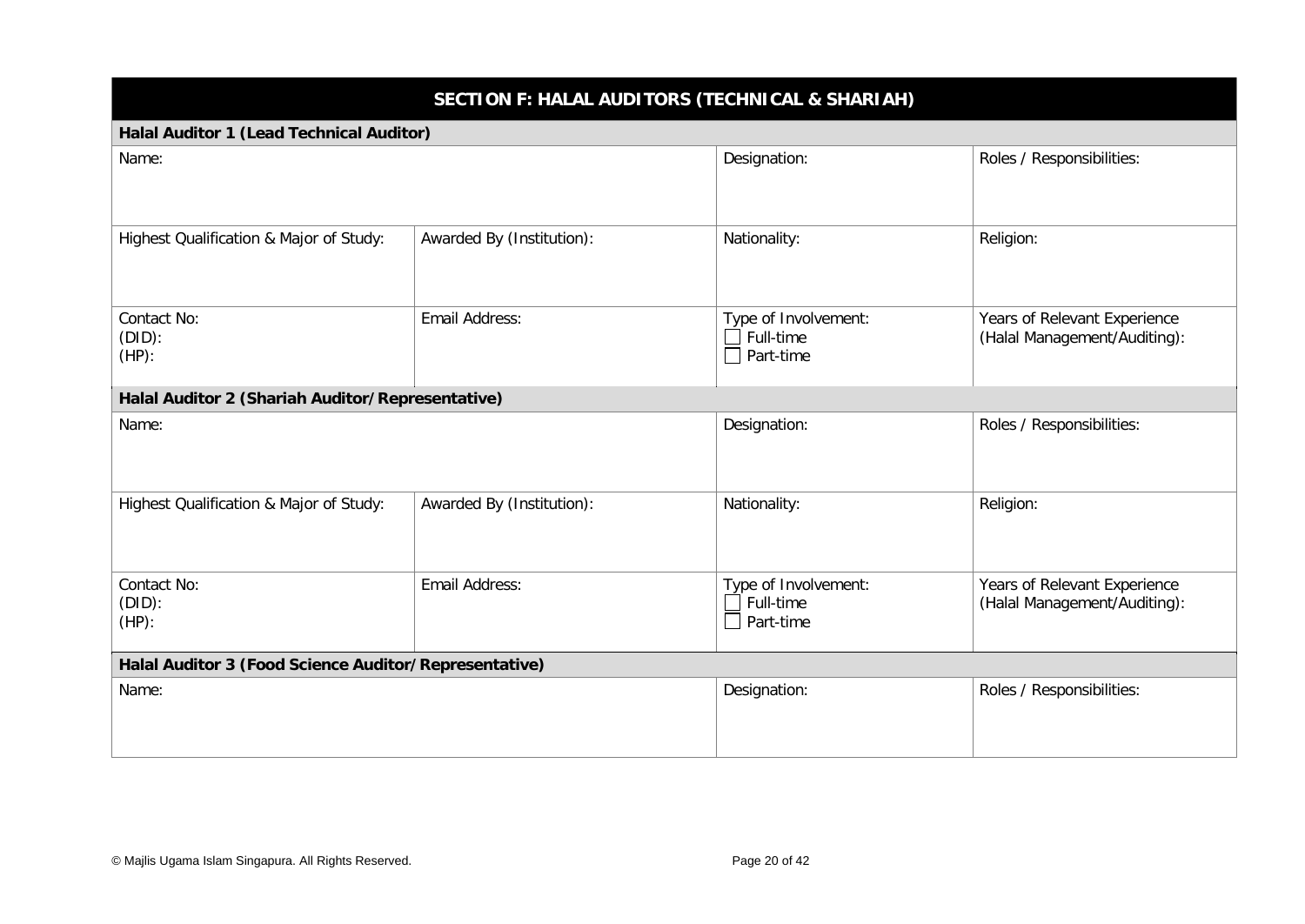| Highest Qualification & Major of Study: | Awarded By (Institution): | Nationality:                                                 | Religion:                                                    |
|-----------------------------------------|---------------------------|--------------------------------------------------------------|--------------------------------------------------------------|
| Contact No:<br>$(DID)$ :<br>$(HP)$ :    | Email Address:            | Type of Involvement:<br>Full-time<br>$\Box$ Part-time        | Years of Relevant Experience<br>(Halal Management/Auditing): |
| <b>Halal Auditor 4</b>                  |                           |                                                              |                                                              |
| Name:                                   |                           | Designation:                                                 | Roles / Responsibilities:                                    |
| Highest Qualification & Major of Study: | Awarded By (Institution): | Nationality:                                                 | Religion:                                                    |
| Contact No:<br>$(DID)$ :<br>$(HP)$ :    | Email Address:            | Type of Involvement:<br>$\Box$ Full-time<br>$\Box$ Part-time | Years of Relevant Experience<br>(Halal Management/Auditing): |
| <b>Halal Auditor 5</b>                  |                           |                                                              |                                                              |
| Name:                                   |                           | Designation:                                                 | Roles / Responsibilities:                                    |
| Highest Qualification & Major of Study: | Awarded By (Institution): | Nationality:                                                 | Religion:                                                    |
| Contact No:<br>(DID):<br>$(HP)$ :       | Email Address:            | Type of Involvement:<br>$\Box$ Full-time<br>$\Box$ Part-time | Years of Relevant Experience<br>(Halal Management/Auditing): |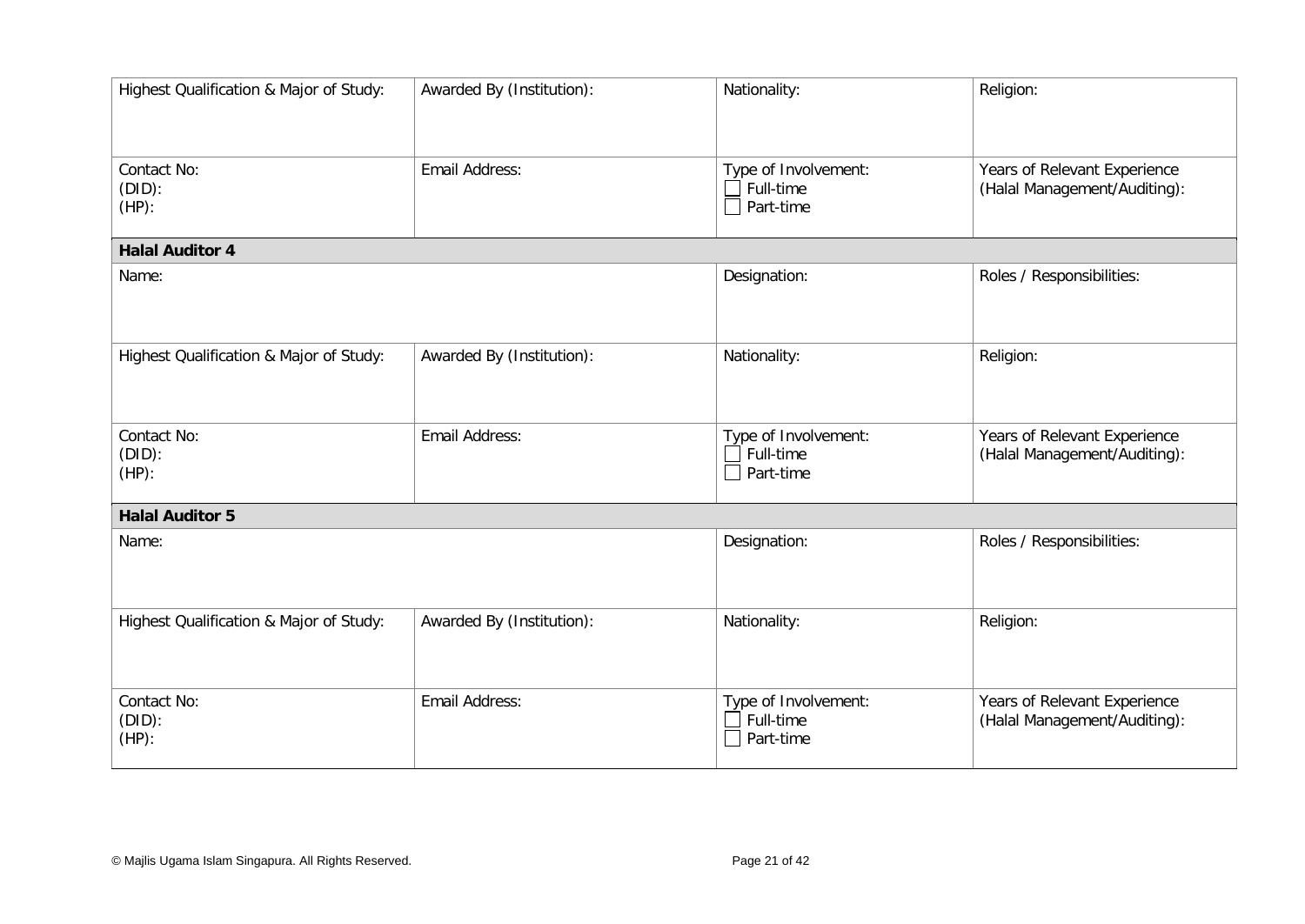| <b>Halal Auditor 6</b>                  |                           |                                                |                                                              |  |  |
|-----------------------------------------|---------------------------|------------------------------------------------|--------------------------------------------------------------|--|--|
| Name:                                   |                           | Designation:                                   | Roles / Responsibilities:                                    |  |  |
| Highest Qualification & Major of Study: | Awarded By (Institution): | Nationality:                                   | Religion:                                                    |  |  |
| Contact No:<br>(DID):<br>$(HP)$ :       | Email Address:            | Type of Involvement:<br>Full-time<br>Part-time | Years of Relevant Experience<br>(Halal Management/Auditing): |  |  |
| <b>Halal Auditor 7</b>                  |                           |                                                |                                                              |  |  |
| Name:                                   |                           | Designation:                                   | Roles / Responsibilities:                                    |  |  |
| Highest Qualification & Major of Study: | Awarded By (Institution): | Nationality:                                   | Religion:                                                    |  |  |
| Contact No:<br>(DID):<br>$(HP)$ :       | Email Address:            | Type of Involvement:<br>Full-time<br>Part-time | Years of Relevant Experience<br>(Halal Management/Auditing): |  |  |
| <b>Halal Auditor 8</b>                  |                           |                                                |                                                              |  |  |
| Name:                                   |                           | Designation:                                   | Roles / Responsibilities:                                    |  |  |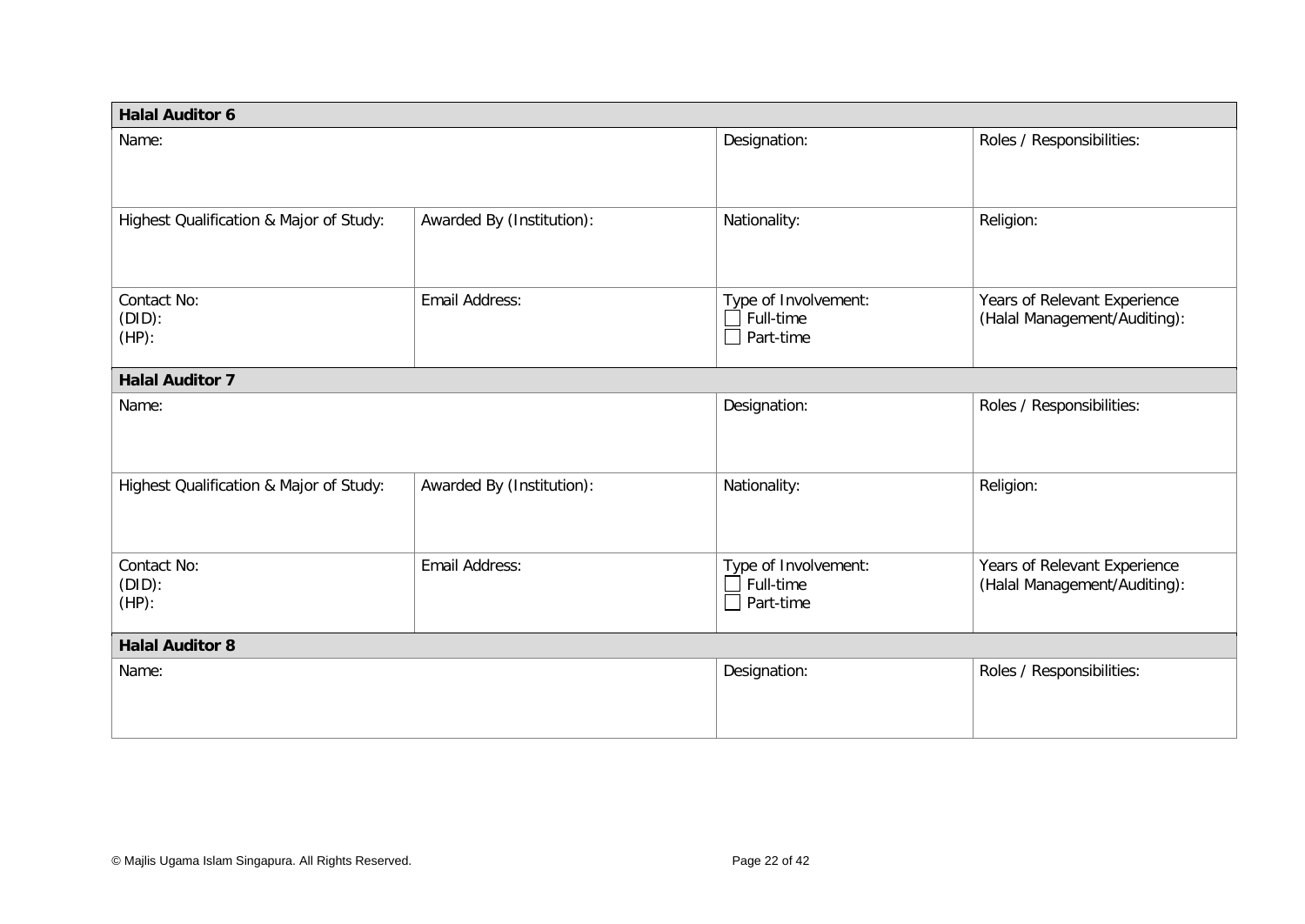| Highest Qualification & Major of Study: | Awarded By (Institution): | Nationality:                                                    | Religion:                                                    |
|-----------------------------------------|---------------------------|-----------------------------------------------------------------|--------------------------------------------------------------|
| Contact No:<br>$(DID)$ :<br>$(HP)$ :    | Email Address:            | Type of Involvement:<br>$\exists$ Full-time<br>$\Box$ Part-time | Years of Relevant Experience<br>(Halal Management/Auditing): |
| <b>Halal Auditor 9</b>                  |                           |                                                                 |                                                              |
| Name:                                   |                           | Designation:                                                    | Roles / Responsibilities:                                    |
| Highest Qualification & Major of Study: | Awarded By (Institution): | Nationality:                                                    | Religion:                                                    |
| Contact No:<br>$(DID)$ :<br>$(HP)$ :    | Email Address:            | Type of Involvement:<br>$\Box$ Full-time<br>$\Box$ Part-time    | Years of Relevant Experience<br>(Halal Management/Auditing): |
| <b>Halal Auditor 10</b>                 |                           |                                                                 |                                                              |
| Name:                                   |                           | Designation:                                                    | Roles / Responsibilities:                                    |
| Highest Qualification & Major of Study: | Awarded By (Institution): | Nationality:                                                    | Religion:                                                    |
| Contact No:<br>(DID):<br>$(HP)$ :       | Email Address:            | Type of Involvement:<br>$\exists$ Full-time<br>$\Box$ Part-time | Years of Relevant Experience<br>(Halal Management/Auditing): |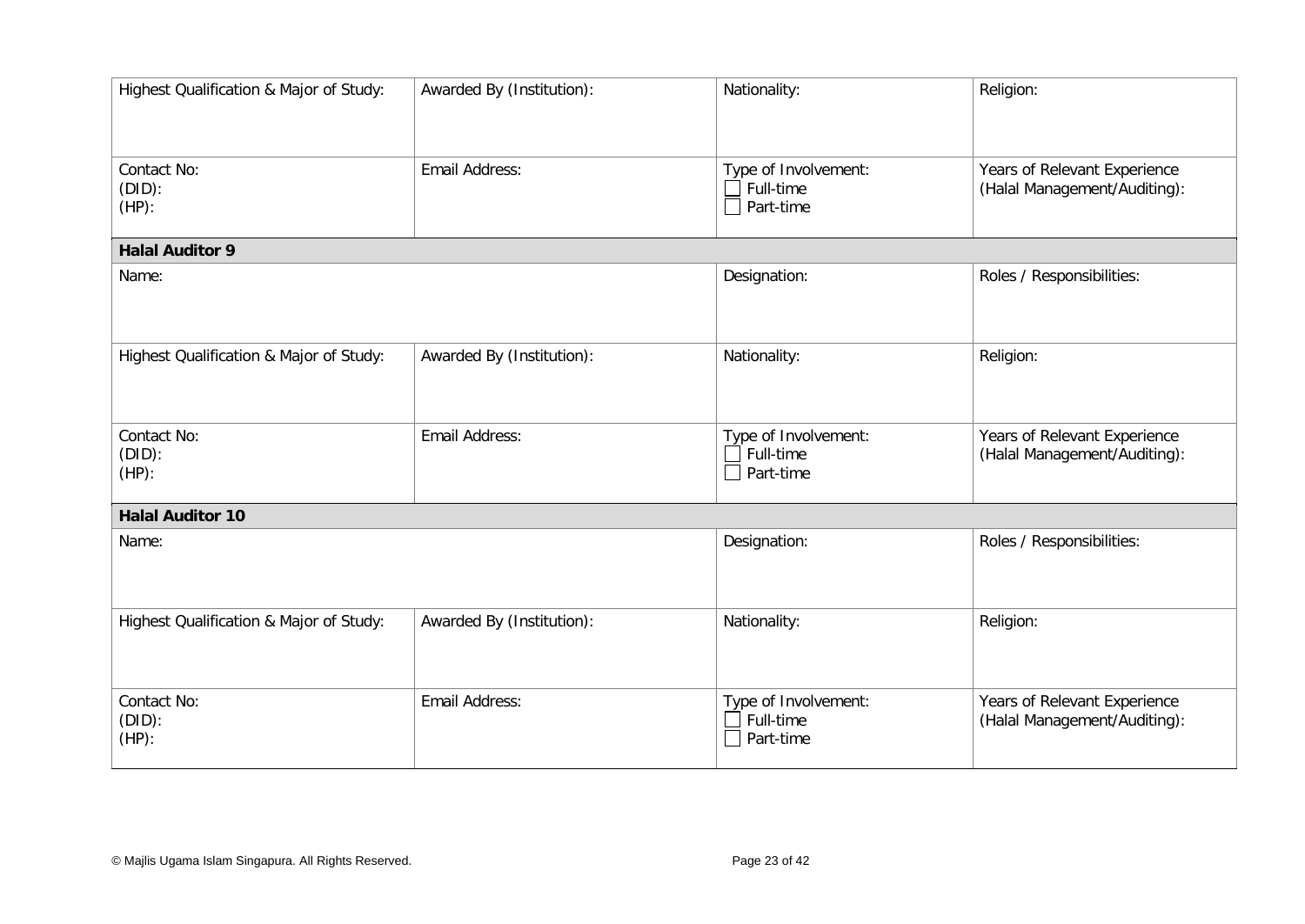| <b>SECTION G: APPLICATION CHECKLIST</b><br>You are reminded to check your application against this checklist before submission. Inadequate/incomplete<br>submission may result in delays in processing or the application may be rejected) |                                                                                                                                                                                                                                                                                                                                                                      |                                 |  |
|--------------------------------------------------------------------------------------------------------------------------------------------------------------------------------------------------------------------------------------------|----------------------------------------------------------------------------------------------------------------------------------------------------------------------------------------------------------------------------------------------------------------------------------------------------------------------------------------------------------------------|---------------------------------|--|
| G.1                                                                                                                                                                                                                                        | Completed MUIS application form                                                                                                                                                                                                                                                                                                                                      | Yes $ $<br>No I                 |  |
| G.2                                                                                                                                                                                                                                        | Letter of Declaration (LOD) stating (i) the details of the establishments that your<br>organization currently certifies (ii) these establishments are registered and legal<br>entities in your country and (iii) these establishments are currently accredited by its<br>Singapore counterpart (Singapore's competent authority) i.e. SFA - Singapore Food<br>Agency | $Yes \Box No \Box$              |  |
| G.3                                                                                                                                                                                                                                        | Organisation's registration certificate to indicate that it is a registered legal entity in<br>the country where it operates                                                                                                                                                                                                                                         | Yes $\Box$<br>No                |  |
| G.4                                                                                                                                                                                                                                        | Information on organisation background, organisational chart / structure, roles,<br>services and social activities involved                                                                                                                                                                                                                                          | Yes $\Box$<br>No <sub>1</sub>   |  |
| G.5                                                                                                                                                                                                                                        | Letters of recognition / international networking and affiliation received from other<br>Halal authorities / certification bodies                                                                                                                                                                                                                                    | Yes $\Box$<br>No                |  |
| G.6                                                                                                                                                                                                                                        | Information on awards received e.g. ISO/IEC 17065, ISO9001 certification (if any)                                                                                                                                                                                                                                                                                    | $Yes \mid \mid No \mid$         |  |
| G.7                                                                                                                                                                                                                                        | Curriculum vitae and qualification certificates of Shariah Advisory Board members                                                                                                                                                                                                                                                                                    | Yes $\Box$<br>No                |  |
| G.8                                                                                                                                                                                                                                        | Curriculum vitae and qualification certificates of Halal Management Committee<br>members                                                                                                                                                                                                                                                                             | Yes $\Box$<br>No                |  |
| G.9                                                                                                                                                                                                                                        | Curriculum vitae and qualification certificates of Halal auditors                                                                                                                                                                                                                                                                                                    | Yes $  \;  $<br>No <sub>1</sub> |  |
| G.10                                                                                                                                                                                                                                       | Letter of Declaration stating that your organization is not (i) bankrupt, (ii) free from<br>any criminal / judicial proceedings and (iii) not affiliated with a non-muslim<br>organization                                                                                                                                                                           | <b>No</b><br>Yes $  \;  $       |  |
| G.11                                                                                                                                                                                                                                       | Standards / Guidelines on Halal meat and poultry                                                                                                                                                                                                                                                                                                                     | Yes $\Box$<br>No                |  |
| G.12                                                                                                                                                                                                                                       | Standards / Guidelines on Halal processed food and ingredients (flavours included)                                                                                                                                                                                                                                                                                   | Yes $\Box$<br>No                |  |
| G.13                                                                                                                                                                                                                                       | Sample Halal application form (Blank template and completed/signed sample)                                                                                                                                                                                                                                                                                           | Yes $\Box$<br>No                |  |
| G.14                                                                                                                                                                                                                                       | Information or Standard operating procedure on Halal certification process                                                                                                                                                                                                                                                                                           | Yes $\Box$<br>No                |  |
| G.15                                                                                                                                                                                                                                       | Information on Halal Certification Terms & Conditions / Requirements                                                                                                                                                                                                                                                                                                 | Yes $\Box$<br>No                |  |
| G.16                                                                                                                                                                                                                                       | Information on types of Halal certification schemes                                                                                                                                                                                                                                                                                                                  | Yes $  \;  $<br>No              |  |
| G.17                                                                                                                                                                                                                                       | Sample official Halal logo, Halal certificate and/or Halal slaughtering certificate<br>(Blank template and completed/signed sample required)                                                                                                                                                                                                                         | Yes $\Box$<br>No                |  |
| G.18                                                                                                                                                                                                                                       | Tabulated List of Halal-certified establishments and products<br>(Refer to Annex A)                                                                                                                                                                                                                                                                                  | Yes $\Box$<br>No                |  |
| G.19                                                                                                                                                                                                                                       | Standard operating procedure for processing and approval of Halal applications                                                                                                                                                                                                                                                                                       | Yes $\Box$<br>No                |  |
| G.20                                                                                                                                                                                                                                       | Standard operating procedure for issuance of Halal certificates                                                                                                                                                                                                                                                                                                      | $Yes$ $\Box$<br>No              |  |
| G.21                                                                                                                                                                                                                                       | Information on frequency of Halal audits / inspections during pre- and post-<br>certification stages (post-surveillance report)                                                                                                                                                                                                                                      | Yes $\Box$<br>No                |  |
| G.22                                                                                                                                                                                                                                       | Guidelines on use of Halal certificate and Halal logo by companies                                                                                                                                                                                                                                                                                                   | Yes $\Box$<br>No                |  |
| G.23                                                                                                                                                                                                                                       | Technical and Religious Questionnaire For Slaughterhouse/Abattoirs<br>(Refer to Template in Annex B)                                                                                                                                                                                                                                                                 | $Yes$    <br>No                 |  |
| G.24                                                                                                                                                                                                                                       | Technical and Religious Questionnaire For Processing Plant<br>(Refer to Template in Annex B)                                                                                                                                                                                                                                                                         | Yes $\Box$<br>No                |  |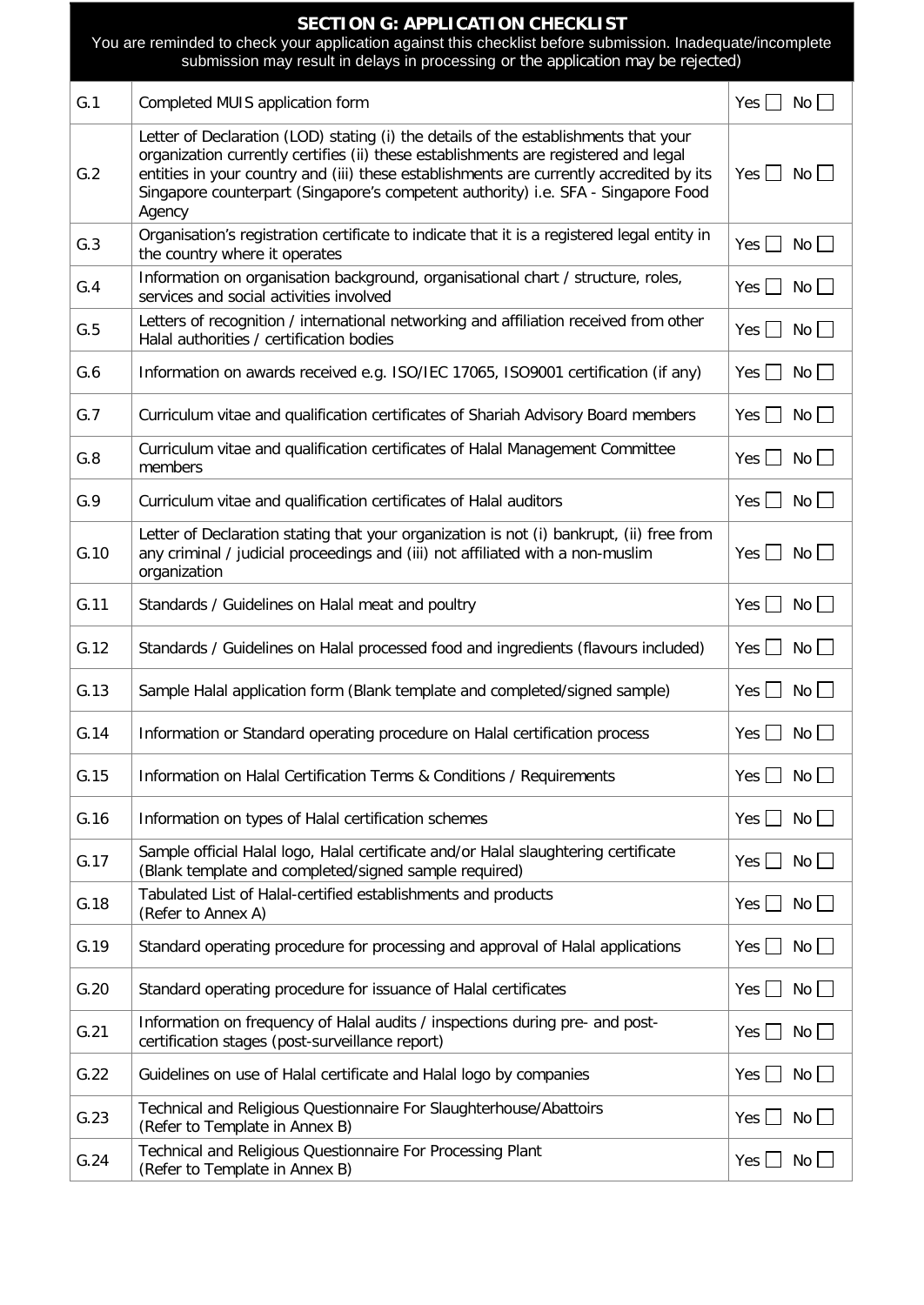| G.25 | Organization's audited financial statement for the past 3 years                                                                                                                                    | Yes $\Box$ No $\Box$ |
|------|----------------------------------------------------------------------------------------------------------------------------------------------------------------------------------------------------|----------------------|
| G.26 | Receipts and/or statements of FHCB's donation(s) and/or zakat contributions                                                                                                                        | $Yes \Box No \Box$   |
| G.27 | Character Reference and Reference letter from the local Muslim authority or lead<br>organization stating that FHCB is actively involved and contributing to the local<br>Muslim community/society. | $Yes$ $\Box$<br>No L |
| G.28 | Other relevant information<br>(e.g. translated documents/interim certificates/ pictures of product packaging)                                                                                      | Yes l<br>No l        |

## **SECTION H: DECLARATION**

We hereby agree to the Terms & Conditions in relation to the recognition of Foreign Halal Certifying Bodies for Muis Halal Certification and we have agreed to abide and be bound by them and any subsequent amendments, alterations and additions made by us.

All the above information supplied by us and supporting documents, to the best of our knowledge and belief, are true and we have not willfully suppressed any material facts which are requested for in this application.

Any false declaration/breach of the Terms & Conditions will be subjected to our application being canceled, rejected and/or withdrawn.

| Organisation Stamp/Seal: |
|--------------------------|
|                          |
|                          |
|                          |
|                          |
|                          |
|                          |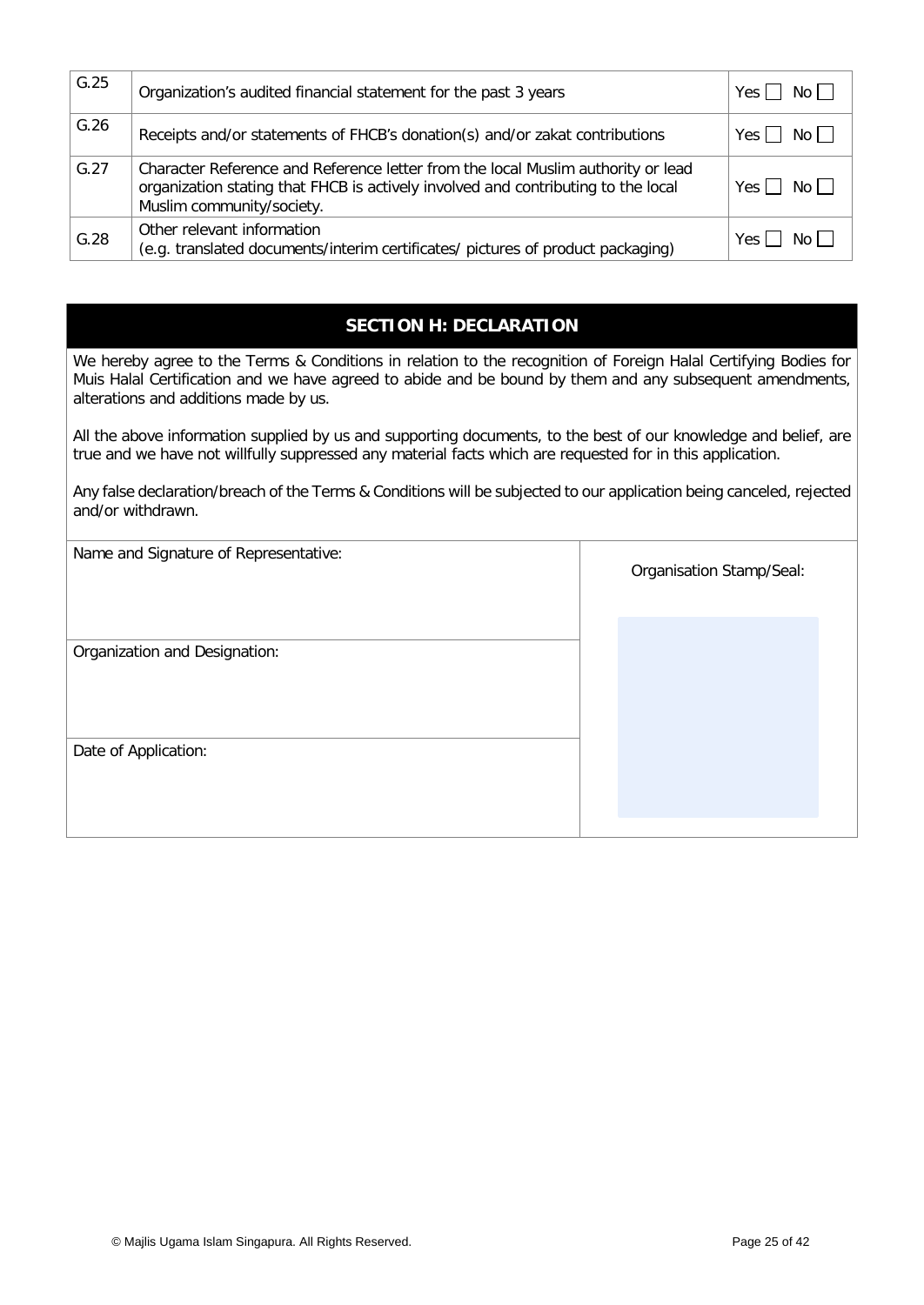|                                                                                          | <b>Insert FHCB</b><br>logo here                                       | <b>FHCB Name:</b><br><b>FHCB Address:</b><br><b>Country FHCB is registered:</b><br>Category of FHCB recognition: |                             |                                                                                                                      |                                                                                                  |                                            |                                                                                      |                                                                       |                                                                    |                                           |                                                                                    | $\overline{\text{Hil}}$ |
|------------------------------------------------------------------------------------------|-----------------------------------------------------------------------|------------------------------------------------------------------------------------------------------------------|-----------------------------|----------------------------------------------------------------------------------------------------------------------|--------------------------------------------------------------------------------------------------|--------------------------------------------|--------------------------------------------------------------------------------------|-----------------------------------------------------------------------|--------------------------------------------------------------------|-------------------------------------------|------------------------------------------------------------------------------------|-------------------------|
| S/No                                                                                     | Name of Halal<br><b>Certified</b><br><b>Companies and</b><br>Premises | <b>Address Details,</b><br><b>State and Country</b><br>of Origin                                                 | <b>Plant No</b><br>(If any) | Type of<br>Certification<br>(Abattoirs /<br>Slaughterhouse /<br><b>Food Processing</b><br>Plants / Food<br>Products) | <b>Name of Certified</b><br><b>Products</b><br>(as per reflected in<br><b>Halal Certificate)</b> | <b>FHCB</b><br>Product<br>Code<br>(If Any) | Category of<br><b>Certification</b><br>(Meat/<br>Poultry /<br>Processed<br>Food etc) | <b>Types of</b><br><b>Stunning utilised</b><br>(N.A. for<br>products) | Type of<br>Slaughter<br>(Machine/<br>Hand)<br>(NA for<br>products) | <b>Expiry Date</b><br>of<br>Certification | <b>Name of Singapore</b><br>company / supplier /<br>trader products<br>imported to | Remarks                 |
| $\begin{array}{c} 1) \\ 2) \\ 3) \\ 4) \\ 5) \\ 6) \\ 7) \\ 8) \\ 9) \\ 10) \end{array}$ |                                                                       |                                                                                                                  |                             |                                                                                                                      |                                                                                                  |                                            |                                                                                      |                                                                       |                                                                    |                                           |                                                                                    |                         |
|                                                                                          |                                                                       |                                                                                                                  |                             |                                                                                                                      |                                                                                                  |                                            |                                                                                      |                                                                       |                                                                    |                                           |                                                                                    |                         |
|                                                                                          |                                                                       |                                                                                                                  |                             |                                                                                                                      |                                                                                                  |                                            |                                                                                      |                                                                       |                                                                    |                                           |                                                                                    |                         |
|                                                                                          |                                                                       |                                                                                                                  |                             |                                                                                                                      |                                                                                                  |                                            |                                                                                      |                                                                       |                                                                    |                                           |                                                                                    |                         |
|                                                                                          |                                                                       |                                                                                                                  |                             |                                                                                                                      |                                                                                                  |                                            |                                                                                      |                                                                       |                                                                    |                                           |                                                                                    |                         |
|                                                                                          |                                                                       |                                                                                                                  |                             |                                                                                                                      |                                                                                                  |                                            |                                                                                      |                                                                       |                                                                    |                                           |                                                                                    |                         |
|                                                                                          |                                                                       |                                                                                                                  |                             |                                                                                                                      |                                                                                                  |                                            |                                                                                      |                                                                       |                                                                    |                                           |                                                                                    |                         |
|                                                                                          |                                                                       |                                                                                                                  |                             |                                                                                                                      |                                                                                                  |                                            |                                                                                      |                                                                       |                                                                    |                                           |                                                                                    |                         |
|                                                                                          |                                                                       |                                                                                                                  |                             |                                                                                                                      |                                                                                                  |                                            |                                                                                      |                                                                       |                                                                    |                                           |                                                                                    |                         |
|                                                                                          |                                                                       |                                                                                                                  |                             |                                                                                                                      |                                                                                                  |                                            |                                                                                      |                                                                       |                                                                    |                                           |                                                                                    |                         |
| 11)                                                                                      |                                                                       |                                                                                                                  |                             |                                                                                                                      |                                                                                                  |                                            |                                                                                      |                                                                       |                                                                    |                                           |                                                                                    |                         |
| $\overline{12)}$<br>$\overline{13}$                                                      |                                                                       |                                                                                                                  |                             |                                                                                                                      |                                                                                                  |                                            |                                                                                      |                                                                       |                                                                    |                                           |                                                                                    |                         |
| 14)                                                                                      |                                                                       |                                                                                                                  |                             |                                                                                                                      |                                                                                                  |                                            |                                                                                      |                                                                       |                                                                    |                                           |                                                                                    |                         |
|                                                                                          |                                                                       |                                                                                                                  |                             |                                                                                                                      |                                                                                                  |                                            |                                                                                      |                                                                       |                                                                    |                                           |                                                                                    |                         |
| $\frac{15}{16}$                                                                          |                                                                       |                                                                                                                  |                             |                                                                                                                      |                                                                                                  |                                            |                                                                                      |                                                                       |                                                                    |                                           |                                                                                    |                         |
| 17)                                                                                      |                                                                       |                                                                                                                  |                             |                                                                                                                      |                                                                                                  |                                            |                                                                                      |                                                                       |                                                                    |                                           |                                                                                    |                         |
| 18)                                                                                      |                                                                       |                                                                                                                  |                             |                                                                                                                      |                                                                                                  |                                            |                                                                                      |                                                                       |                                                                    |                                           |                                                                                    |                         |
| 19)                                                                                      |                                                                       |                                                                                                                  |                             |                                                                                                                      |                                                                                                  |                                            |                                                                                      |                                                                       |                                                                    |                                           |                                                                                    |                         |
| 20)                                                                                      |                                                                       |                                                                                                                  |                             |                                                                                                                      |                                                                                                  |                                            |                                                                                      |                                                                       |                                                                    |                                           |                                                                                    |                         |
| 21)                                                                                      |                                                                       |                                                                                                                  |                             |                                                                                                                      |                                                                                                  |                                            |                                                                                      |                                                                       |                                                                    |                                           |                                                                                    |                         |
| 22)                                                                                      |                                                                       |                                                                                                                  |                             |                                                                                                                      |                                                                                                  |                                            |                                                                                      |                                                                       |                                                                    |                                           |                                                                                    |                         |
| 23)                                                                                      |                                                                       |                                                                                                                  |                             |                                                                                                                      |                                                                                                  |                                            |                                                                                      |                                                                       |                                                                    |                                           |                                                                                    |                         |
| 24)                                                                                      |                                                                       |                                                                                                                  |                             |                                                                                                                      |                                                                                                  |                                            |                                                                                      |                                                                       |                                                                    |                                           |                                                                                    |                         |
| 25)                                                                                      |                                                                       |                                                                                                                  |                             |                                                                                                                      |                                                                                                  |                                            |                                                                                      |                                                                       |                                                                    |                                           |                                                                                    |                         |
|                                                                                          |                                                                       |                                                                                                                  |                             |                                                                                                                      |                                                                                                  |                                            |                                                                                      |                                                                       |                                                                    |                                           |                                                                                    |                         |
| $\frac{26}{27}$                                                                          |                                                                       |                                                                                                                  |                             |                                                                                                                      |                                                                                                  |                                            |                                                                                      |                                                                       |                                                                    |                                           |                                                                                    |                         |
| $\overline{28}$                                                                          |                                                                       |                                                                                                                  |                             |                                                                                                                      |                                                                                                  |                                            |                                                                                      |                                                                       |                                                                    |                                           |                                                                                    |                         |
| 29)                                                                                      |                                                                       |                                                                                                                  |                             |                                                                                                                      |                                                                                                  |                                            |                                                                                      |                                                                       |                                                                    |                                           |                                                                                    |                         |

## **ANNEX A – G.18 (Tabulated List of FHCB Halal Certified Establishments & Products)**

**NAME AND DESIGNATION OF IN-CHARGE: DATE:**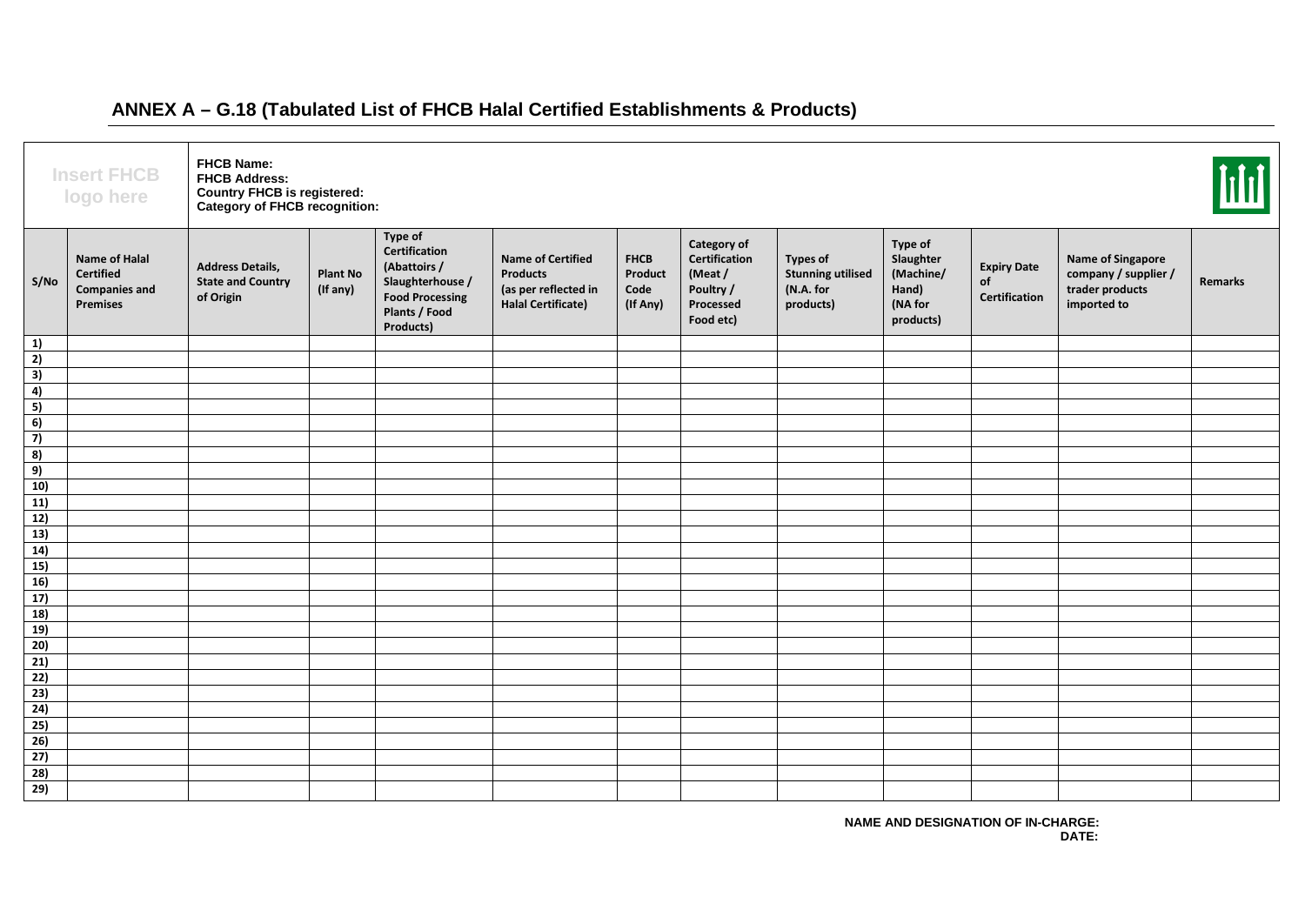



## **ANNEX B – G.23 (Technical and Religious Questionnaire For Slaughterhouse / Abattoirs)**

## **QUESTIONNAIRE FOR ABATTOIRS - TECHNICAL**

|                | <b>ABATTOIR - TECHNICAL</b>                                                                                                                                                                                                                                                                                                                 |  |  |  |  |  |
|----------------|---------------------------------------------------------------------------------------------------------------------------------------------------------------------------------------------------------------------------------------------------------------------------------------------------------------------------------------------|--|--|--|--|--|
|                | <b>INSTRUCTIONS</b><br>1. Please complete all questions in this questionnaire.<br>2. Head of Shariah Board and Notary Public are required to verify the information<br>submitted in this questionnaire, by:<br>a. An initial on every page<br>b. Signature & stamp in the column provided<br>3. Failing the above, this document is invalid |  |  |  |  |  |
| $\mathbf{1}$   | Name of Government/<br>Veterinary Authority/Body<br>issuing license/registration<br>to abattoir                                                                                                                                                                                                                                             |  |  |  |  |  |
| $\overline{2}$ | Date of submission                                                                                                                                                                                                                                                                                                                          |  |  |  |  |  |
| $\overline{3}$ | Abattoir's Name                                                                                                                                                                                                                                                                                                                             |  |  |  |  |  |
| 4              | <b>Address of Abattoir</b>                                                                                                                                                                                                                                                                                                                  |  |  |  |  |  |
| 5              | Plant No.                                                                                                                                                                                                                                                                                                                                   |  |  |  |  |  |
| 6              | Brand of the products                                                                                                                                                                                                                                                                                                                       |  |  |  |  |  |
| 7              | Type of animal species <sup>1</sup><br>slaughtered at this Plant                                                                                                                                                                                                                                                                            |  |  |  |  |  |

<sup>&</sup>lt;sup>1</sup> Animal Species – Halal Animals = Chicken, Duck, Goat, Lamb, Sheep, Cow, Buffalo, Deer etc. Non-Halal Animal = Pork etc.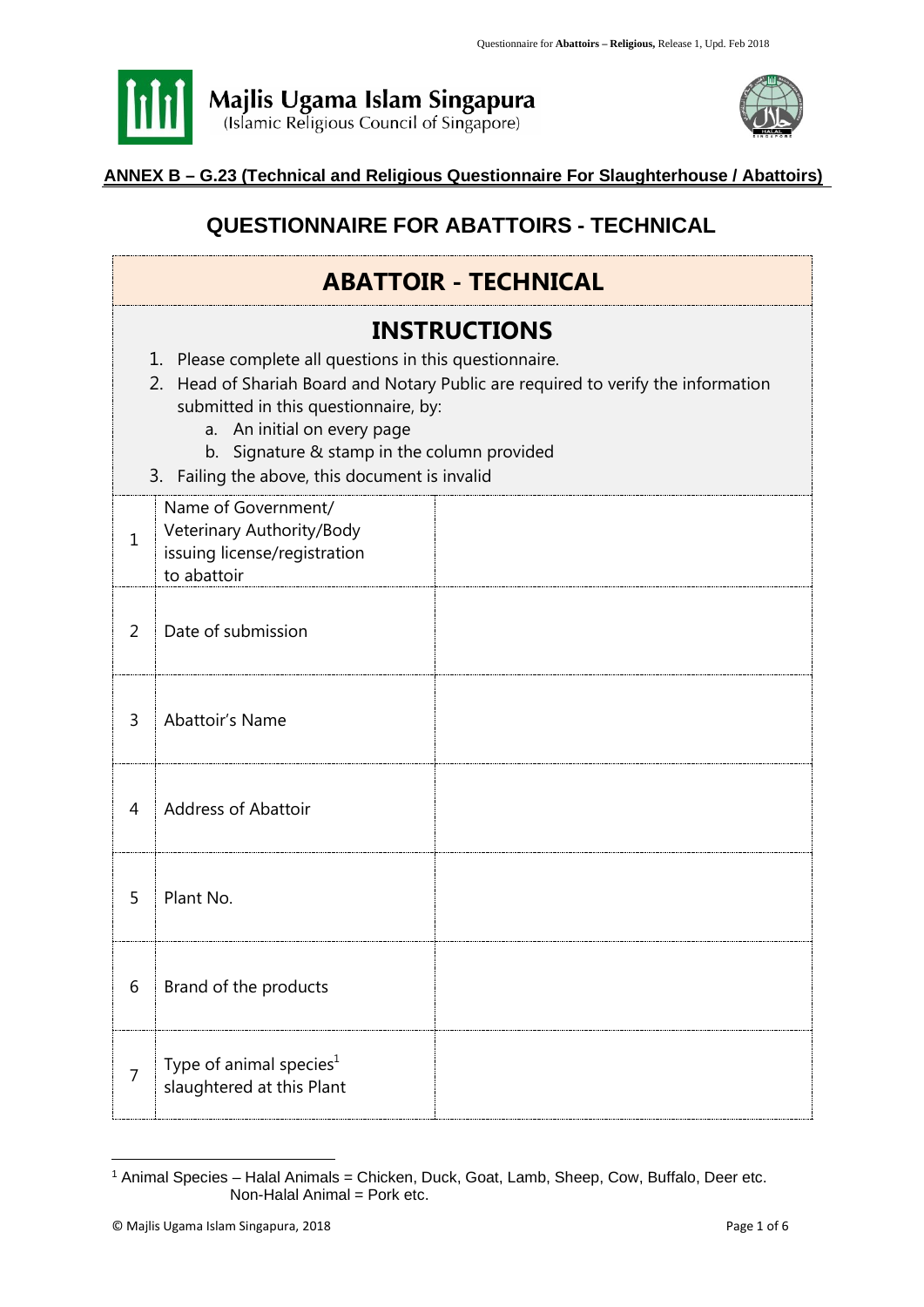



|    | <b>ABATTOIR - TECHNICAL</b>                                                                                                                                                                                                 |                                                             |                                                       |  |  |
|----|-----------------------------------------------------------------------------------------------------------------------------------------------------------------------------------------------------------------------------|-------------------------------------------------------------|-------------------------------------------------------|--|--|
| 8  | Stunning Method (Elaborate)<br>$\Box$ Electric Stunner <sup>2</sup><br>$\Box$ Captive Bolt<br>□ Hand-Held Mushroom Stunner<br>$\Box$ Pneumatic Percussive Stunner<br>$\Box$ Firearms <sup>3</sup><br>$\Box$ Other (Specify) | Provide details of stunning as an attachment                |                                                       |  |  |
| 9  | When is the stunning done?<br>(Before or after slitting /<br>slaughtering)                                                                                                                                                  | $\square$ BEFORE                                            | $\Box$ AFTER                                          |  |  |
| 10 | Type of Slaughter<br>(Machine / Hand slaughter)                                                                                                                                                                             | $\Box$ MACHINE<br>For Machine Slaughter skip<br>question 12 | $\Box$ HAND<br>For Hand Slaughter skip<br>question 11 |  |  |
| 11 | FOR MACHINE SLAUGHTER:<br>Details of the machine used                                                                                                                                                                       | Please indicate Brand & Model of Machine used:              |                                                       |  |  |
| 12 | FOR HAND SLAUGHTER:<br>Is the slaughter vertical or<br>horizontal?                                                                                                                                                          | $\Box$ Vertical                                             | $\Box$ Horizontal                                     |  |  |
| 13 | Are the slaughtered animals<br>processed at this location?                                                                                                                                                                  | $\square$ Yes<br>If Yes, please complete<br>question 14     | $\Box$ No<br>If No, please skip to<br>question 15     |  |  |
| 14 | Please indicate the details of the<br>Processing Plant (Name / Address<br>/ Plant No)                                                                                                                                       | Please indicate Plant Name / Address / Plant No:            |                                                       |  |  |
| 15 | Name, Designation, Signature &<br>Stamp of FHCB certifying the<br>Abattoir                                                                                                                                                  |                                                             |                                                       |  |  |

<sup>&</sup>lt;sup>2</sup> For electric stunning, provide voltage used, duration of stun, Number of Electrodes used. For Water bathstunning, specify voltage & duration of stun.

<sup>3</sup> All other types of Stun, provide relevant details of stunning and illustrate with pictures.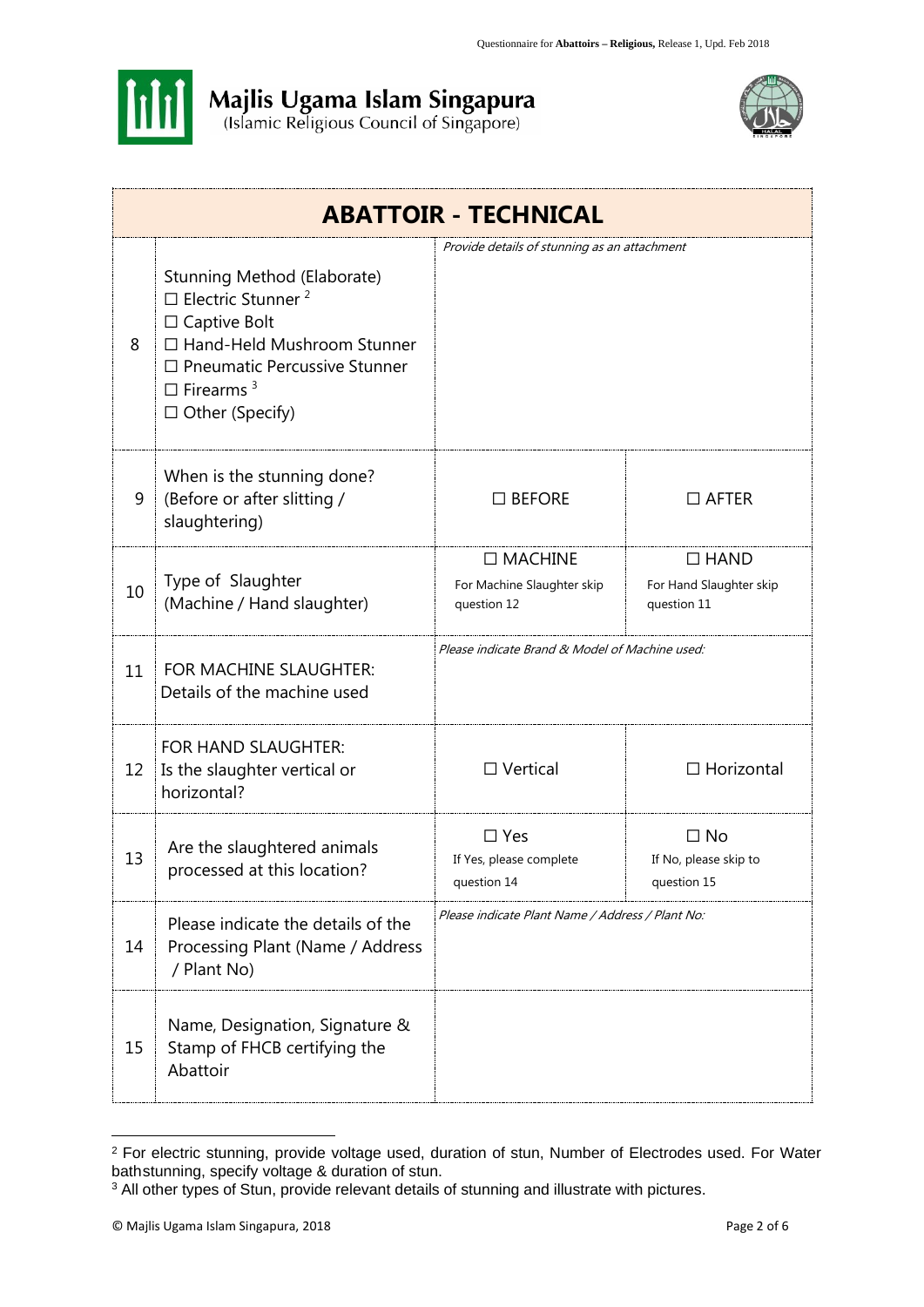



| <b>GLOSSARY</b>                                                                     |                                                                                                                                                                                                        |  |  |  |
|-------------------------------------------------------------------------------------|--------------------------------------------------------------------------------------------------------------------------------------------------------------------------------------------------------|--|--|--|
| <b>Animal Species</b>                                                               | Refers to the type of animals for e.g. Chicken, Duck, Goat, Lamb,<br>Sheep, Cow, Buffalo and Pork etc.                                                                                                 |  |  |  |
| <b>Halal Animal species</b>                                                         | Animal species when slaughtered according to Islamic rites may be<br>certified Halal. E.g., Chicken, Duck, Goat, Lamb, Sheep, Cow, Buffalo<br>etc.                                                     |  |  |  |
| <b>Non-Halal Animal</b><br>species                                                  | Animal species regardless of how they are slaughtered can never be<br>certified Halal. E.g., Not limited to Pork, Dog and other carnivorous<br>animals etc.                                            |  |  |  |
| <b>Non-Halal slaughter of</b><br><b>Halal animals species</b>                       | Halal animals not slaughtered according to Islamic rites                                                                                                                                               |  |  |  |
| <b>Processing</b>                                                                   | Processing refers to cutting in small parts, chopping, mincing etc.                                                                                                                                    |  |  |  |
| <b>External Processing Plant</b>                                                    | Plant located at an external location for the purpose of processing.<br>The plant may or may not be owned and / or operated by the<br>Abattoir owner/operator                                          |  |  |  |
| Slaughter men are<br>appointed by your<br>organisation?                             | Certifying Body may appoint slaughter men to conduct slaughtering<br>at the abattoir regardless of who pays their remuneration.                                                                        |  |  |  |
| Slaughter men on your<br>organisations pay roll?                                    | The slaughter men appointed by your organisation may be on your<br>pay roll or on the pay roll of the Abattoir                                                                                         |  |  |  |
| Halal & Non-Halal<br>slaughtering of Halal<br>animal at the same<br><b>location</b> | For e.g. Chicken or lamb may be slaughtered in a Halal manner or<br>non-Halal manner. Provide slaughtering schedule for Halal & non-<br>Halal. (Refer definition of Halal and Non-Halal animals above) |  |  |  |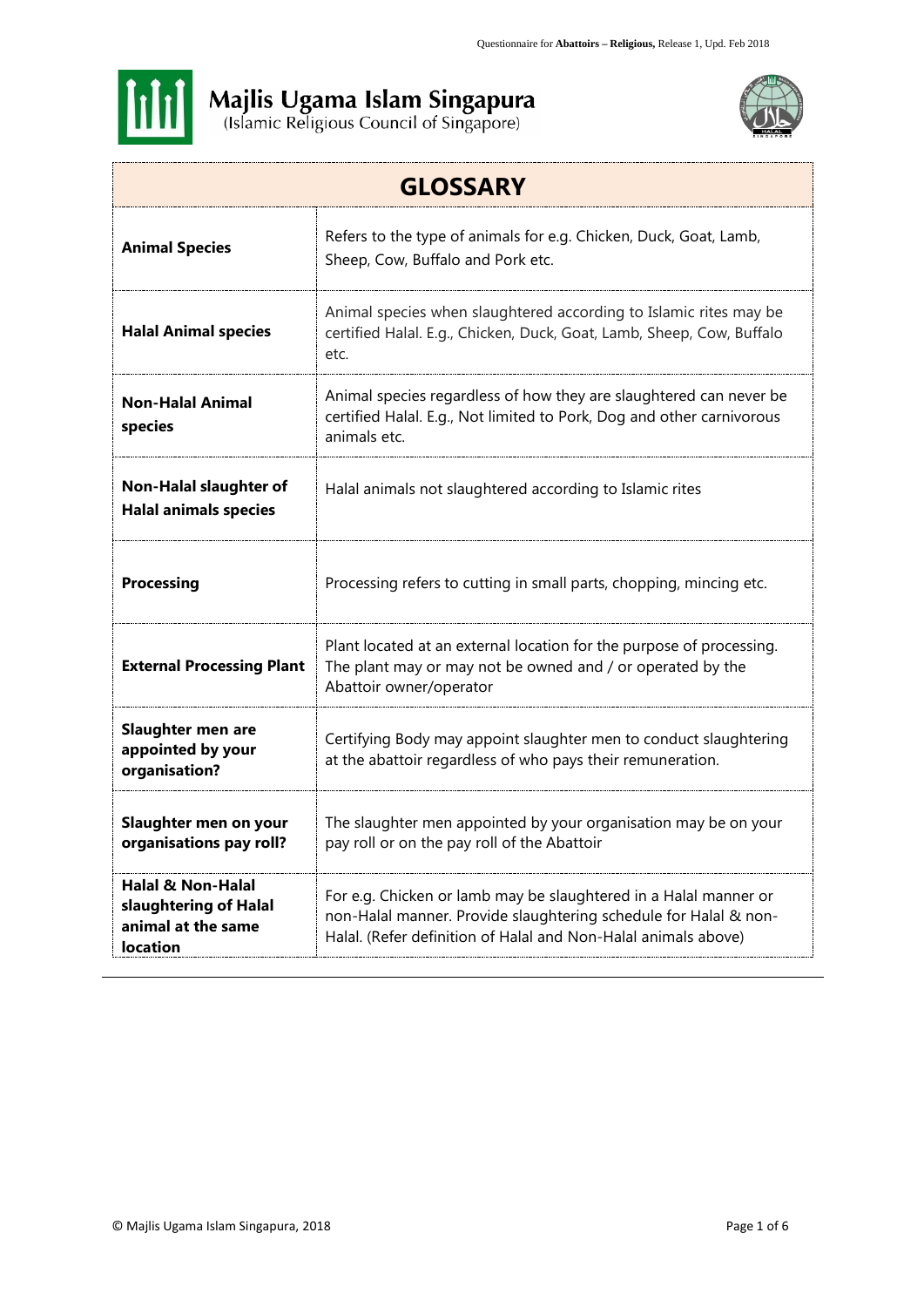



## **QUESTIONNAIRE FOR ABATTOIRS - RELIGIOUS**

## **ABATTOIR - RELIGIOUS**

## **INSTRUCTIONS**

- 4. Please complete all questions in this questionnaire.
- 5. Head of Shariah Board and Notary Public are required to verify the information submitted in this questionnaire, by:
	- a. An initial on every page
	- b. Signature & stamp in the column provided
- 6. Failing the above, this document is invalid

| $\mathbf{1}$   | Name of the Certifying Body<br>submitting this form              |  |
|----------------|------------------------------------------------------------------|--|
| 2              | Date of submission                                               |  |
| $\overline{3}$ | Abattoir's Name                                                  |  |
| $\overline{4}$ | Address of Abattoir                                              |  |
| 5              | Plant No.                                                        |  |
| 6              | Brand of the products                                            |  |
| $\overline{7}$ | Type of animal species <sup>1</sup><br>slaughtered at this Plant |  |

<sup>&</sup>lt;sup>1</sup> Animal Species – Halal Animals = Chicken, Duck, Goat, Lamb, Sheep, Cow, Buffalo, Deer etc. Non-Halal Animal = Pork etc.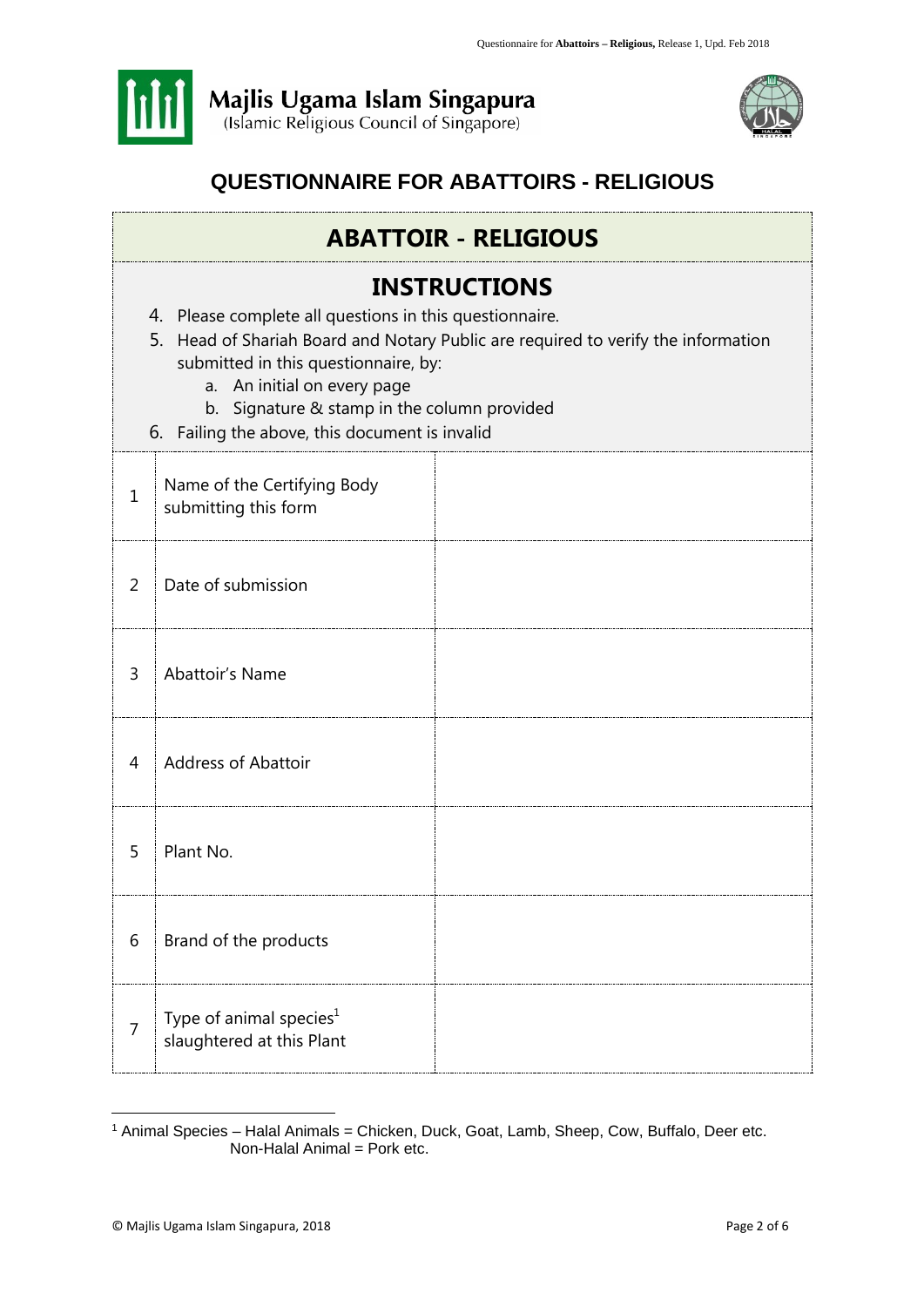



| <b>ABATTOIR - RELIGIOUS</b> |                                                                                                                                                                                                                             |                                                                                   |                                                           |  |  |
|-----------------------------|-----------------------------------------------------------------------------------------------------------------------------------------------------------------------------------------------------------------------------|-----------------------------------------------------------------------------------|-----------------------------------------------------------|--|--|
| 8                           | Is there a separate line for Halal &<br>Non-Halal slaughter of Halal<br>animal species?                                                                                                                                     | $\Box$ YES<br>$\Box$ NO                                                           |                                                           |  |  |
| 9                           | Stunning Method (Elaborate)<br>$\Box$ Electric Stunner <sup>2</sup><br>$\Box$ Captive Bolt<br>□ Hand-Held Mushroom Stunner<br>$\Box$ Pneumatic Percussive Stunner<br>$\Box$ Firearms <sup>3</sup><br>$\Box$ Other (Specify) | Provide details of stunning as an attachment                                      |                                                           |  |  |
| 10                          | When is the stunning done?<br>(Before or after slitting /<br>slaughtering)                                                                                                                                                  | $\square$ BEFORE                                                                  | $\Box$ AFTER                                              |  |  |
| 11                          | Is the bird / animal alive post<br>stunning?                                                                                                                                                                                | $\square$ YES                                                                     | $\Box$ NO                                                 |  |  |
| 12                          | How question no.11 is ensured<br>prior to slaughter?                                                                                                                                                                        |                                                                                   |                                                           |  |  |
| 13                          | Type of Slaughter<br>(Machine / Hand slaughter)                                                                                                                                                                             | $\square$ MACHINE<br>For Machine Slaughter skip<br>questions 16-21                | $\Box$ HAND<br>For Hand Slaughter skip<br>questions 14-15 |  |  |
| 14                          | FOR MACHINE SLAUGHTER:<br>Details of the machine used                                                                                                                                                                       | Attach pictures & specs of machine used. For<br>old models, include pictures only |                                                           |  |  |

<sup>&</sup>lt;sup>2</sup> For electric stunning, provide voltage used, duration of stun, Number of Electrodes used. For Water bathstunning, specify voltage & duration of stun.

<sup>&</sup>lt;sup>3</sup> All other types of Stun, provide relevant details of stunning and illustrate with pictures.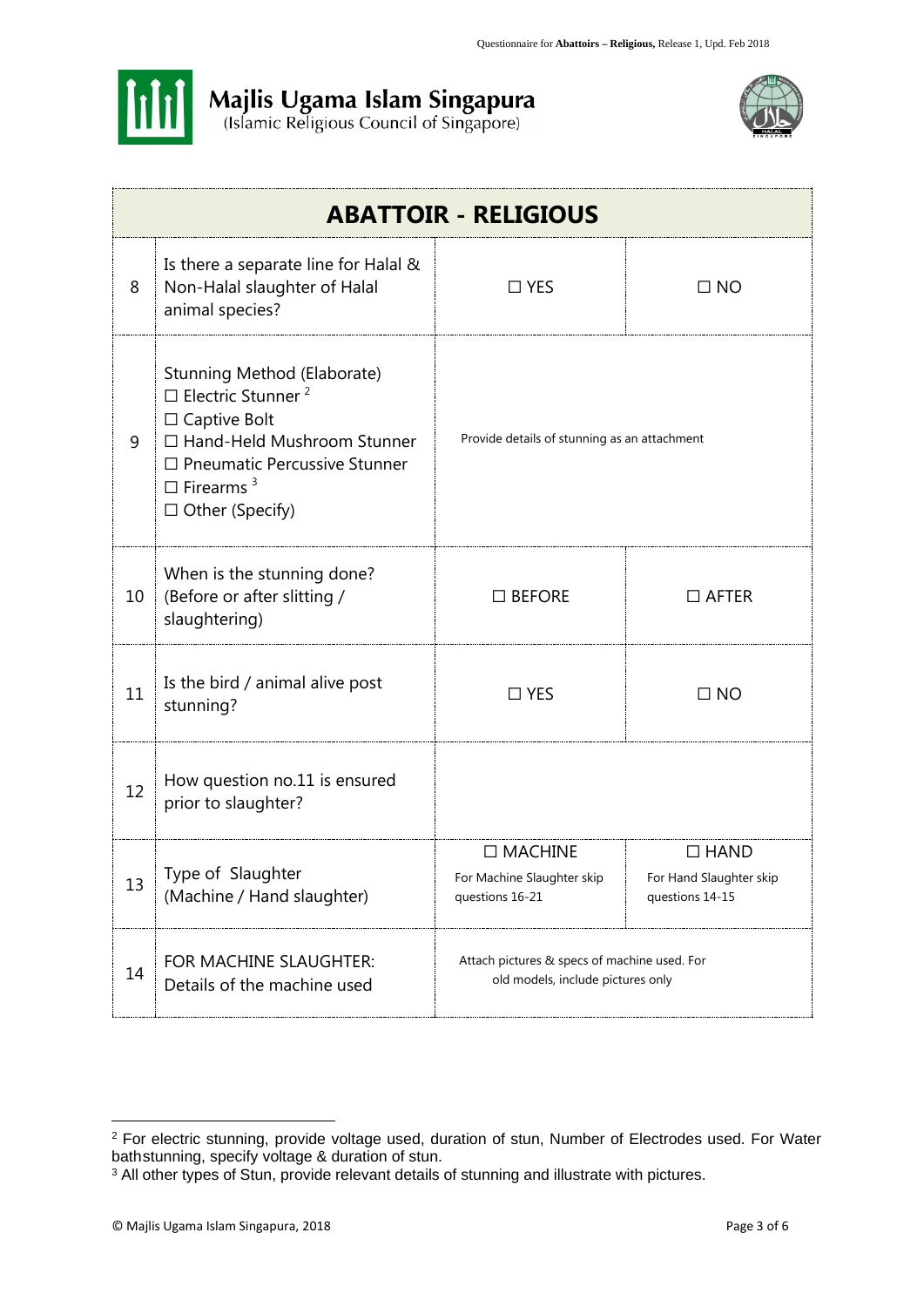



|    | <b>ABATTOIR - RELIGIOUS</b>                                                                                                                                                            |               |                       |  |  |  |
|----|----------------------------------------------------------------------------------------------------------------------------------------------------------------------------------------|---------------|-----------------------|--|--|--|
| 15 | FOR MACHINE SLAUGHTER:<br>% of accuracy and the consistency<br>in severing the animals / poultry<br>trachea, oesophagus and jugular<br>veins if machine used. (Estimate <sup>4</sup> ) |               |                       |  |  |  |
| 16 | FOR HAND SLAUGHTER:<br>Who does the Halal Slaughtering?                                                                                                                                | $\Box$ MUSLIM | $\Box$ PEOPLE OF BOOK |  |  |  |
| 17 | FOR HAND SLAUGHTER:<br>Who does the Non-Halal<br>Slaughtering of Halal animal?                                                                                                         | $\Box$ MUSLIM | $\Box$ PEOPLE OF BOOK |  |  |  |
| 18 | FOR HAND SLAUGHTER:<br>How many slaughter men work at<br>this location?                                                                                                                |               |                       |  |  |  |
| 19 | FOR HAND SLAUGHTER:<br>Number of Muslim & Non-Muslim<br>slaughter men                                                                                                                  |               |                       |  |  |  |
| 20 | FOR HAND SLAUGHTER:<br>Are the Slaughter men appointed<br>by your organisation?                                                                                                        | $\Box$ YES    | $\square$ NO          |  |  |  |
| 21 | FOR HAND SLAUGHTER:<br>Are the Slaughter men on your<br>organisations' pay roll?                                                                                                       | $\Box$ YES    | $\Box$ NO             |  |  |  |
| 22 | If Halal & Non-Halal Slaughtering<br>of Halal animal is done at this<br>location, provide slaughtering<br>schedules                                                                    | $\Box$ YES    | $\Box$ NO             |  |  |  |

<sup>4</sup> Indicate number of Hand slaughtered and / or discarded poultry for every Halal batch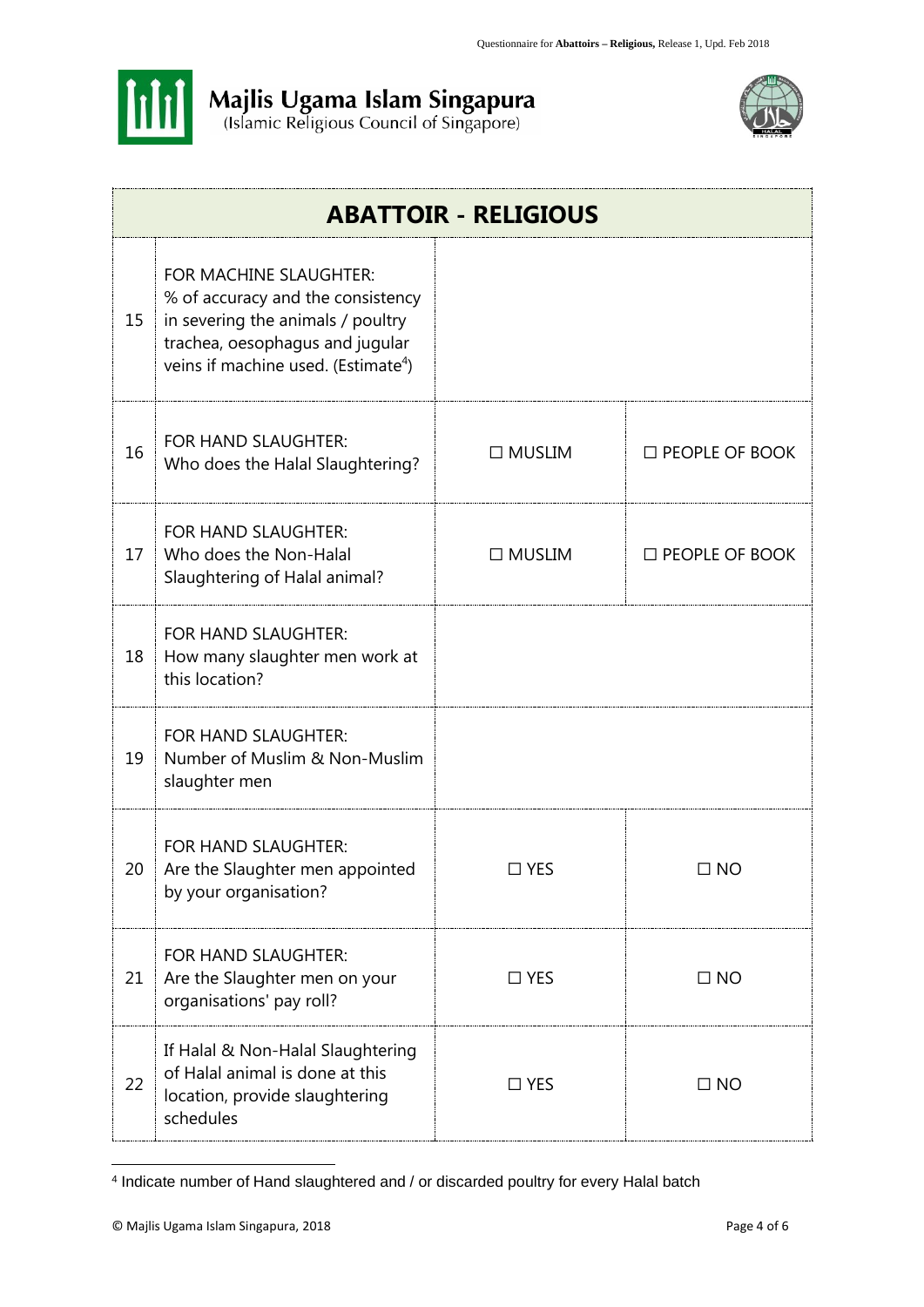



|    | <b>ABATTOIR - RELIGIOUS</b>                                                                                                                                                              |                                                                                        |                                                                                           |  |
|----|------------------------------------------------------------------------------------------------------------------------------------------------------------------------------------------|----------------------------------------------------------------------------------------|-------------------------------------------------------------------------------------------|--|
| 23 | Provide details of monitoring and<br>control measures observed to<br>ensure no cross mixing of Halal<br>and non-Halal slaughtered animals<br>from start to finish, including<br>storage. |                                                                                        |                                                                                           |  |
| 24 | How are innards belonging to<br>Halal and non-Halal slaughtered<br>Halal animals handled?                                                                                                |                                                                                        |                                                                                           |  |
| 25 | Do all cartons of the certified meat<br>products bear your organisation's<br>Halal Mark / Logo?                                                                                          | $\Box$ YES<br>Provide details of Halal<br>Mark on packaging &<br>carton                | $\Box$ NO<br>Describe measures taken<br>to address traceability &<br>verification         |  |
| 26 | Provide list of Muslim slaughter<br>men & Muslim Supervisor under<br>your organisation pay roll at this<br>location.                                                                     | Provide their Name & ID No. as a separate attachment                                   |                                                                                           |  |
| 27 | Name of the other certifying<br>body(s) if any, certifying this<br>abattoir                                                                                                              |                                                                                        |                                                                                           |  |
| 28 | Are the slaughtered animals                                                                                                                                                              | $\square$ YES<br>Skip question 29                                                      | $\square$ NO<br>Proceed to next question                                                  |  |
|    | processed at this location?                                                                                                                                                              |                                                                                        |                                                                                           |  |
| 29 | Is the external Processing Plant<br>Certified by your Organisation?                                                                                                                      | $\square$ YES<br>Proceed to complete<br>"Processing Plant-<br>Religious" Questionnaire | $\Box$ NO<br>Provide details of the<br>Certifying Body certifying<br>the Processing Plant |  |
| 30 | NAME, DESIGNATION, SIGNATURE<br>& STAMP OF THE AUTHORISED<br>SHARIAH HEAD OF THE<br><b>CERTIFYING BODY</b>                                                                               |                                                                                        |                                                                                           |  |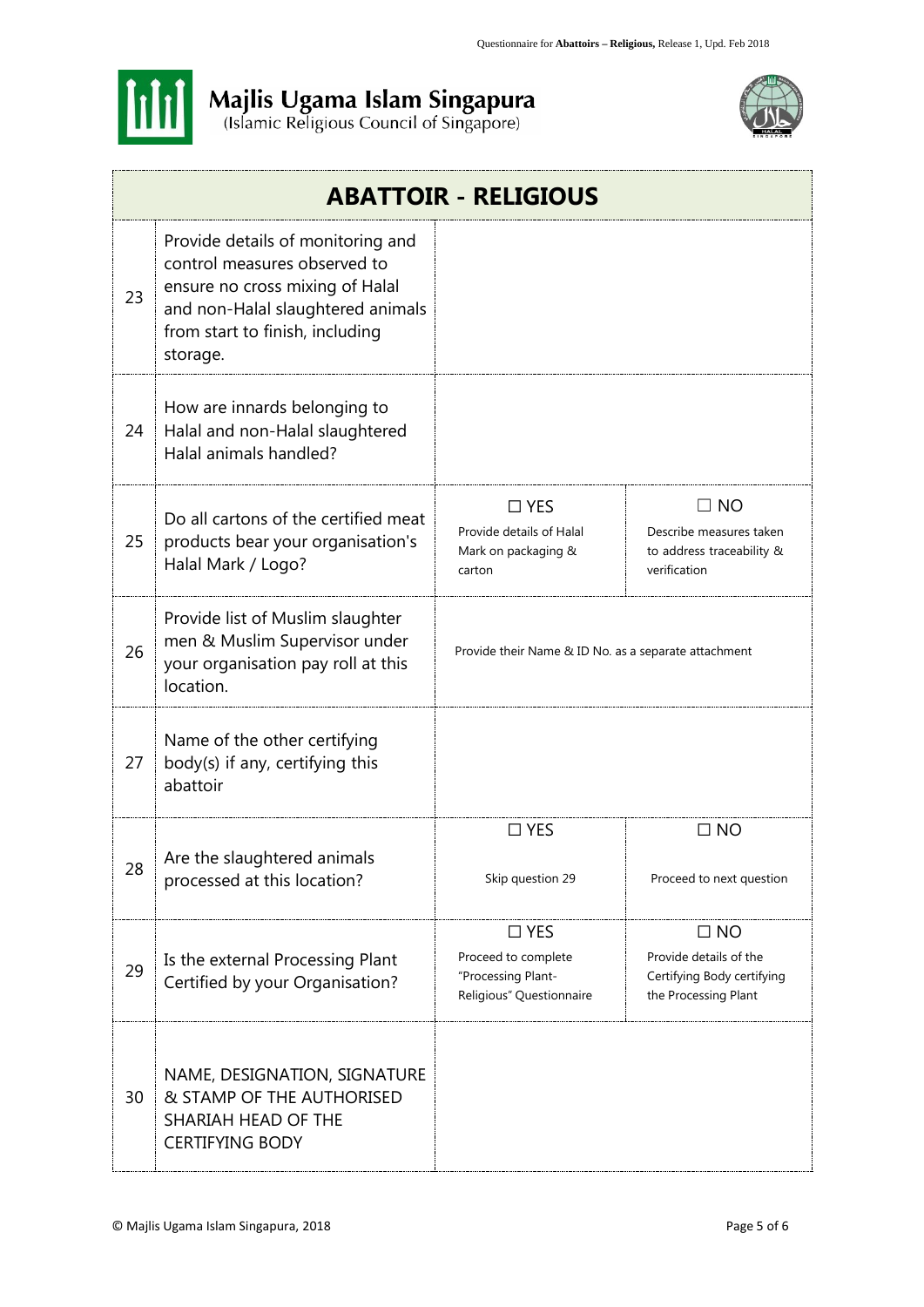



| <b>GLOSSARY</b>                                                                         |                                                                                                                                                                                                        |  |  |
|-----------------------------------------------------------------------------------------|--------------------------------------------------------------------------------------------------------------------------------------------------------------------------------------------------------|--|--|
| <b>Animal Species</b>                                                                   | Refers to the type of animals for e.g. Chicken, Duck, Goat, Lamb,<br>Sheep, Cow, Buffalo and Pork etc.                                                                                                 |  |  |
| <b>Halal Animal species</b>                                                             | Animal species when slaughtered according to Islamic rites may be<br>certified Halal. E.g., Chicken, Duck, Goat, Lamb, Sheep, Cow, Buffalo<br>etc.                                                     |  |  |
| <b>Non-Halal Animal</b><br>species                                                      | Animal species regardless of how they are slaughtered can never be<br>certified Halal. E.g., Not limited to Pork, Dog and other carnivorous<br>animals etc.                                            |  |  |
| <b>Non-Halal slaughter of</b><br><b>Halal animals species</b>                           | Halal animals not slaughtered according to Islamic rites                                                                                                                                               |  |  |
| <b>Processing</b>                                                                       | Processing refers to cutting in small parts, chopping, mincing etc.                                                                                                                                    |  |  |
| <b>External Processing Plant</b>                                                        | Plant located at an external location for the purpose of processing.<br>The plant may or may not be owned and / or operated by the<br>Abattoir owner/operator                                          |  |  |
| <b>Slaughter men are</b><br>appointed by your<br>organisation?                          | Certifying Body may appoint slaughter men to conduct slaughtering<br>at the abattoir regardless of who pays their remuneration.                                                                        |  |  |
| Slaughter men on your<br>organisations pay roll?                                        | The slaughter men appointed by your organisation may be on your<br>pay roll or on the pay roll of the Abattoir                                                                                         |  |  |
| <b>Halal &amp; Non-Halal</b><br>slaughtering of Halal<br>animal at the same<br>location | For e.g. Chicken or lamb may be slaughtered in a Halal manner or<br>non-Halal manner. Provide slaughtering schedule for Halal & non-<br>Halal. (Refer definition of Halal and Non-Halal animals above) |  |  |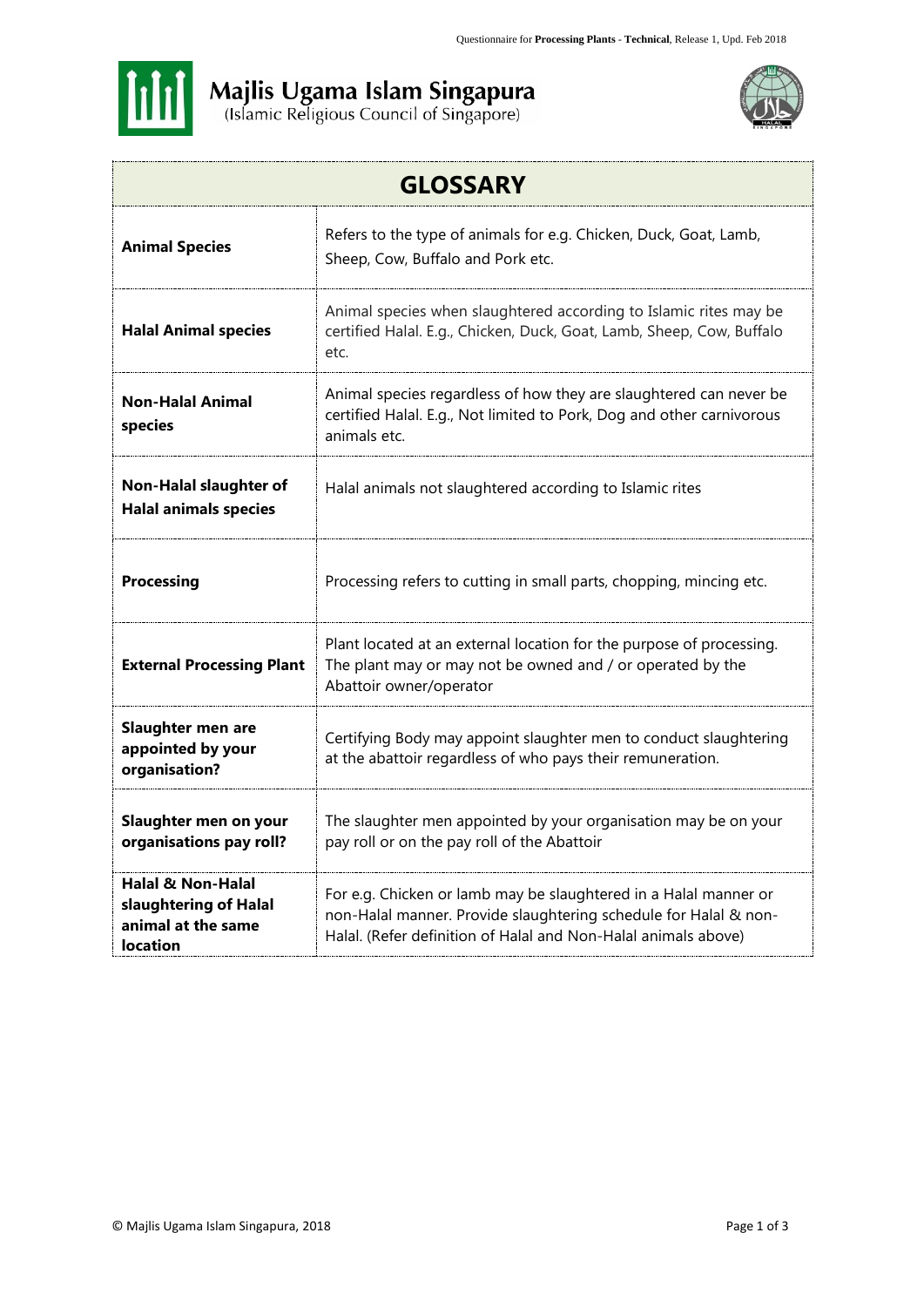



## **ANNEX B – G.24 (Technical and Religious Questionnaire For Processing Plants)**

## **QUESTIONNAIRE FOR PROCESSING PLANTS - TECHNICAL**

| <b>PROCESSING PLANT - TECHNICAL</b>                                                                                                                                                                                                                                                                                                                                               |                                                                                                         |  |  |
|-----------------------------------------------------------------------------------------------------------------------------------------------------------------------------------------------------------------------------------------------------------------------------------------------------------------------------------------------------------------------------------|---------------------------------------------------------------------------------------------------------|--|--|
| <b>INSTRUCTIONS</b><br>1. Please complete all questions in this questionnaire.<br>2. Government appointed Veterinarian stationed at the respective Processing Plant is<br>required to verify the information submitted in this questionnaire, by:<br>a. An initial on every page<br>b. Signature & stamp in the column provided<br>3. Failing the above, this document is invalid |                                                                                                         |  |  |
| $\mathbf{1}$                                                                                                                                                                                                                                                                                                                                                                      | Name of Government/ Veterinary<br>Authority/Body issuing<br>license/registration to Processing<br>Plant |  |  |
| $\overline{2}$                                                                                                                                                                                                                                                                                                                                                                    | Date of submission                                                                                      |  |  |
| $\overline{3}$                                                                                                                                                                                                                                                                                                                                                                    | <b>Processing Plant's Name</b>                                                                          |  |  |
| 4                                                                                                                                                                                                                                                                                                                                                                                 | Address of Processing Plant                                                                             |  |  |
| 5                                                                                                                                                                                                                                                                                                                                                                                 | Plant No.                                                                                               |  |  |
| 6                                                                                                                                                                                                                                                                                                                                                                                 | Brand of the products                                                                                   |  |  |
| 7                                                                                                                                                                                                                                                                                                                                                                                 | Type of animal species <sup>1</sup> processed<br>at this Plant                                          |  |  |

<sup>&</sup>lt;sup>1</sup> Animal Species – Halal Animals = Chicken, Duck, Goat, Lamb, Sheep, Cow, Buffalo, Deer etc. Non-Halal Animal = Pork, Dog etc.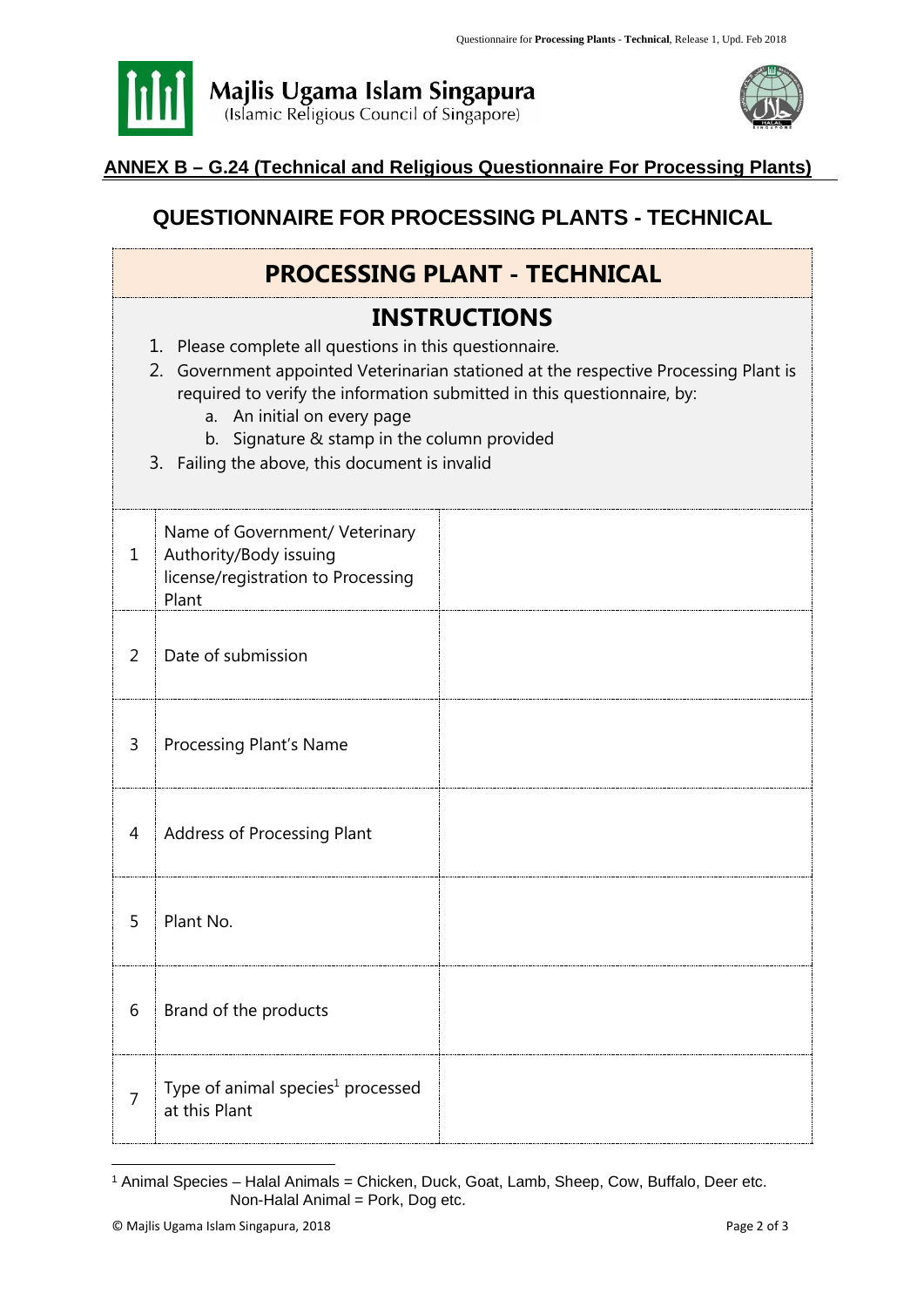



| <b>PROCESSING PLANT - TECHNICAL</b> |                                                                                     |                                                                                                  |  |
|-------------------------------------|-------------------------------------------------------------------------------------|--------------------------------------------------------------------------------------------------|--|
| 8                                   | List of abattoirs that send<br>slaughtered animals to this plant<br>for processing? | List all the Abattoir/Plant Numbers that send<br>slaughteredanimals for processing at this plant |  |
| 9                                   | Name, Designation, Signature<br>& Stamp of FHCB certifying<br>the Abattoir          |                                                                                                  |  |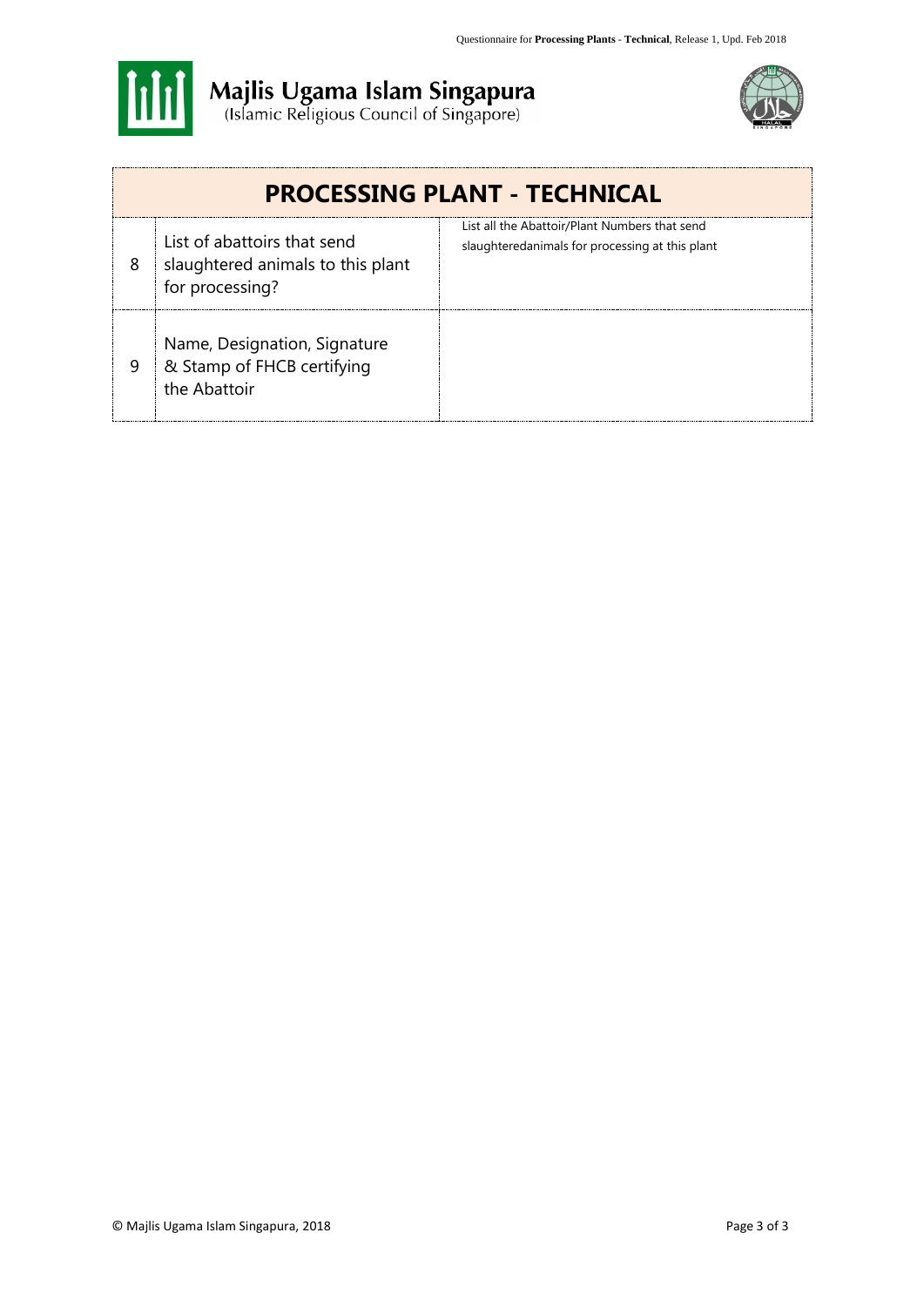



| <b>GLOSSARY</b>                                                                     |                                                                                                                                                                                                        |  |  |
|-------------------------------------------------------------------------------------|--------------------------------------------------------------------------------------------------------------------------------------------------------------------------------------------------------|--|--|
| <b>Animal Species</b>                                                               | Refers to the type of animals for e.g. Chicken, Duck, Goat, Lamb,<br>Sheep, Cow, Buffalo and Pork etc.                                                                                                 |  |  |
| <b>Halal Animal species</b>                                                         | Animal species when slaughtered according to Islamic rites may be<br>certified Halal. E.g., Chicken, Duck, Goat, Lamb, Sheep, Cow, Buffalo<br>etc.                                                     |  |  |
| <b>Non-Halal Animal</b><br>species                                                  | Animal species regardless of how they are slaughtered can never be<br>certified Halal. E.g., Not limited to Pork, Dog and other carnivorous<br>animals etc.                                            |  |  |
| <b>Non-Halal slaughter of</b><br><b>Halal animals species</b>                       | Halal animals not slaughtered according to Islamic rites                                                                                                                                               |  |  |
| <b>Processing</b>                                                                   | Processing refers to cutting in small parts, chopping, mincing etc.                                                                                                                                    |  |  |
| <b>External Processing Plant</b>                                                    | Plant located at an external location for the purpose of processing.<br>The plant may or may not be owned and / or operated by the<br>Abattoir owner/operator                                          |  |  |
| Slaughter men are<br>appointed by your<br>organisation?                             | Certifying Body may appoint slaughter men to conduct slaughtering<br>at the abattoir regardless of who pays their remuneration.                                                                        |  |  |
| Slaughter men on your<br>organisations pay roll?                                    | The slaughter men appointed by your organisation may be on your<br>pay roll or on the pay roll of the Abattoir                                                                                         |  |  |
| Halal & Non-Halal<br>slaughtering of Halal<br>animal at the same<br><b>location</b> | For e.g. Chicken or lamb may be slaughtered in a Halal manner or<br>non-Halal manner. Provide slaughtering schedule for Halal & non-<br>Halal. (Refer definition of Halal and Non-Halal animals above) |  |  |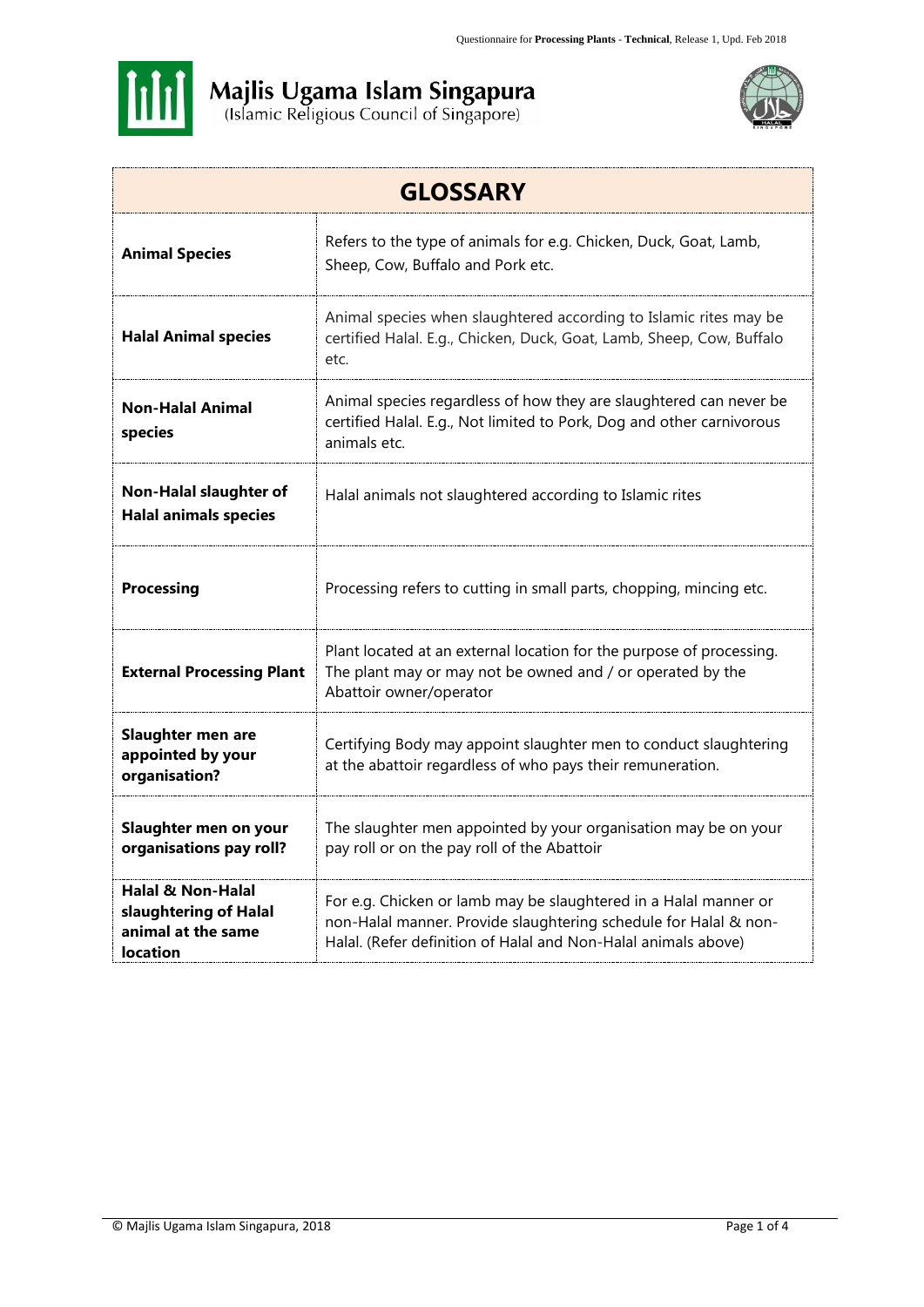



## **QUESTIONNAIRE FOR PROCESSING PLANTS - RELIGIOUS**

## **PROCESSING PLANT - RELIGIOUS**

## **INSTRUCTIONS**

- 1. Please complete all questions in this questionnaire.
- 2. Head of Shariah Board and Notary Public are required to verify the information submitted in this questionnaire, by:
	- a. An initial on every page
	- b. Signature & stamp in the column provided
- 3. Failing the above, this document is invalid

| $\mathbf{1}$   | Name of the Certifying Body<br>submitting this form            |  |
|----------------|----------------------------------------------------------------|--|
| $\overline{2}$ | Date of submission                                             |  |
| 3              | Name of Processing Plant                                       |  |
| $\overline{4}$ | Address of Processing Plant                                    |  |
| 5              | Plant No.                                                      |  |
| 6              | Brand of the products                                          |  |
| 7              | Type of animal species <sup>1</sup> processed<br>at this Plant |  |

<sup>&</sup>lt;sup>1</sup> Animal Species – Halal Animals = Chicken, Duck, Goat, Lamb, Sheep, Cow, Buffalo, Deer etc. Non-Halal Animal = Pork etc.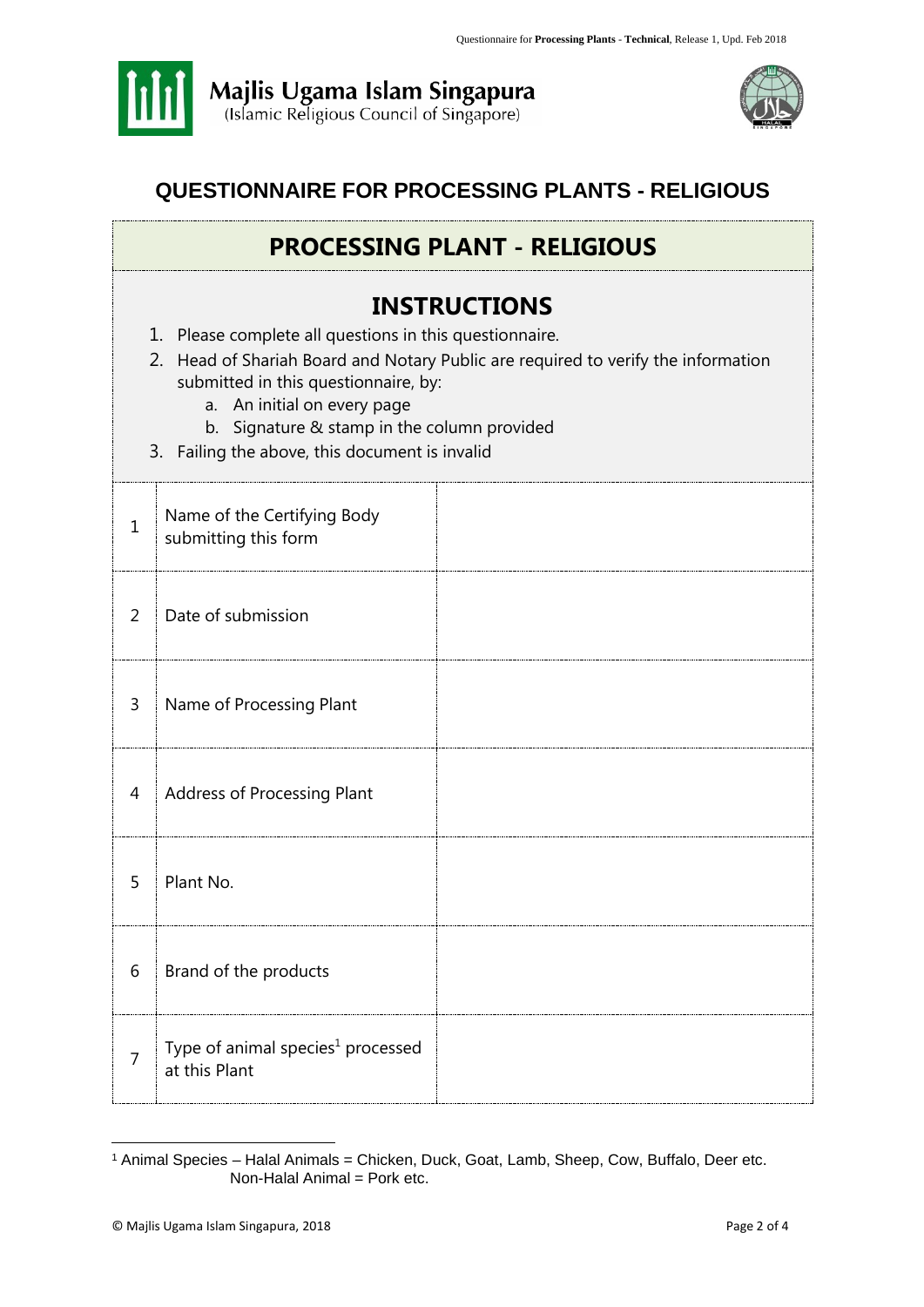



|    | <b>PROCESSING PLANT - RELIGIOUS</b>                                                             |                                                                                                |                                                                                                                                       |  |
|----|-------------------------------------------------------------------------------------------------|------------------------------------------------------------------------------------------------|---------------------------------------------------------------------------------------------------------------------------------------|--|
| 8  | Does this processing plant process<br>Halal & Non-Halal meat from Halal<br>animal species?      | $\Box$ YES                                                                                     | $\Box$ NO                                                                                                                             |  |
| 9  | Which other abattoirs send<br>slaughtered animals to this plant<br>for processing?              | List all the Abattoir Numbers that send<br>slaughtered animals for processing to this<br>plant |                                                                                                                                       |  |
| 10 | Are all the abattoirs listed in<br>question 9, Halal certified by your<br>organisation?         | $\Box$ YES                                                                                     | $\Box$ NO<br>Provide details of the<br>abattoirs that are not<br>certified by your<br>organisation, but<br>processed at this location |  |
| 11 | Do all cartons of the certified meat<br>products bear your organisation's<br>Halal Mark / Logo? | $\Box$ YES<br>Provide details of Halal<br>Mark on packaging &<br>carton                        | $\Box$ NO<br>Describe measures taken<br>to address traceability &<br>verification                                                     |  |
| 12 | Is the Muslim supervisor employed<br>at this location appointed by your<br>organisation?        | $\square$ YES                                                                                  | $\Box$ NO                                                                                                                             |  |
| 13 | Is the Muslim supervisor employed<br>at this location on your<br>organisations' pay roll?       | $\Box$ YES                                                                                     | $\Box$ NO                                                                                                                             |  |
| 14 | Name & ID no. of the Muslim<br>Supervisor                                                       |                                                                                                |                                                                                                                                       |  |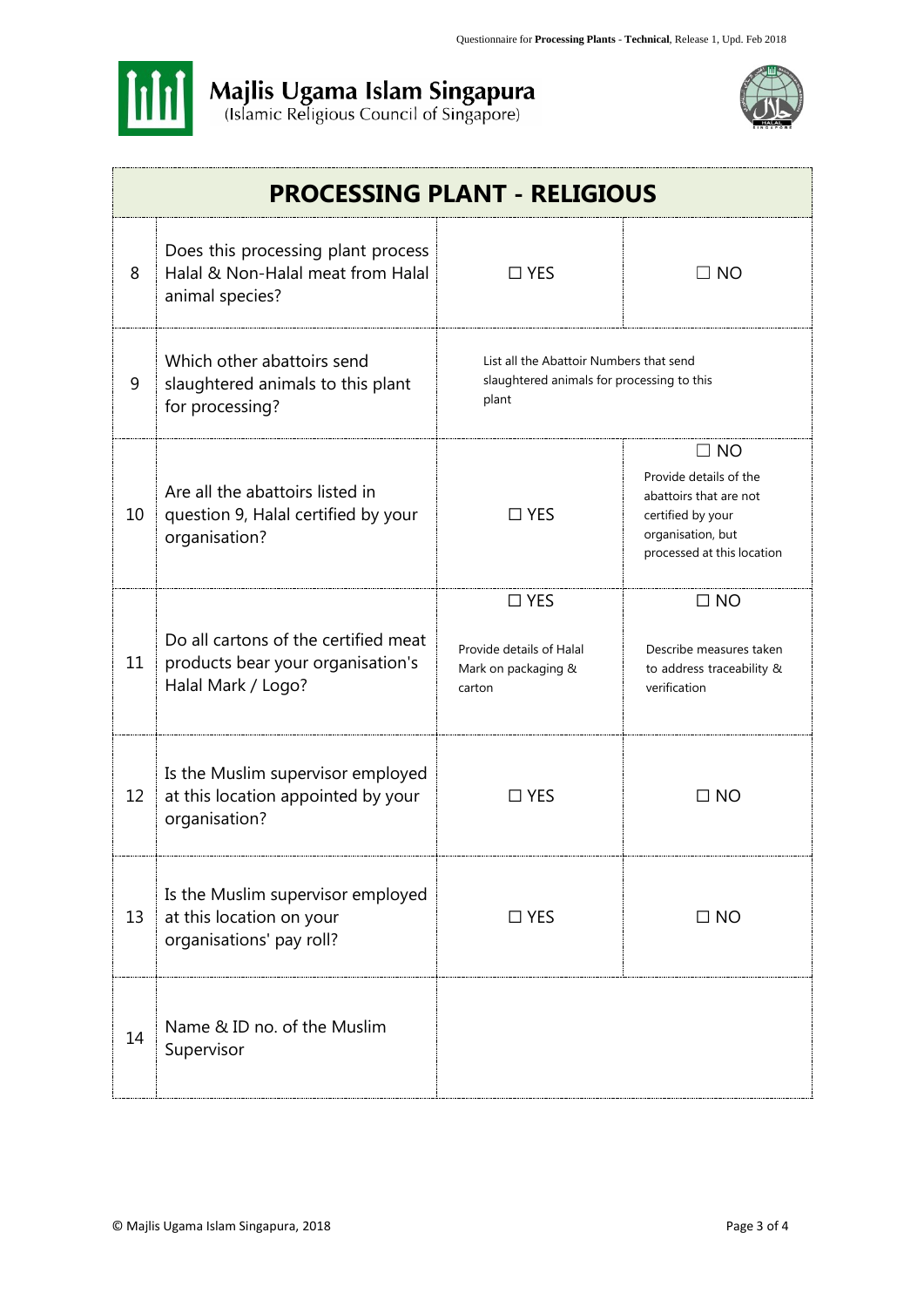



## **PROCESSING PLANT - RELIGIOUS** 15 NAME, DESIGNATION, SIGNATURE & STAMP OF THE AUTHORISED SHARIAH HEAD OF THE CERTIFYING BODY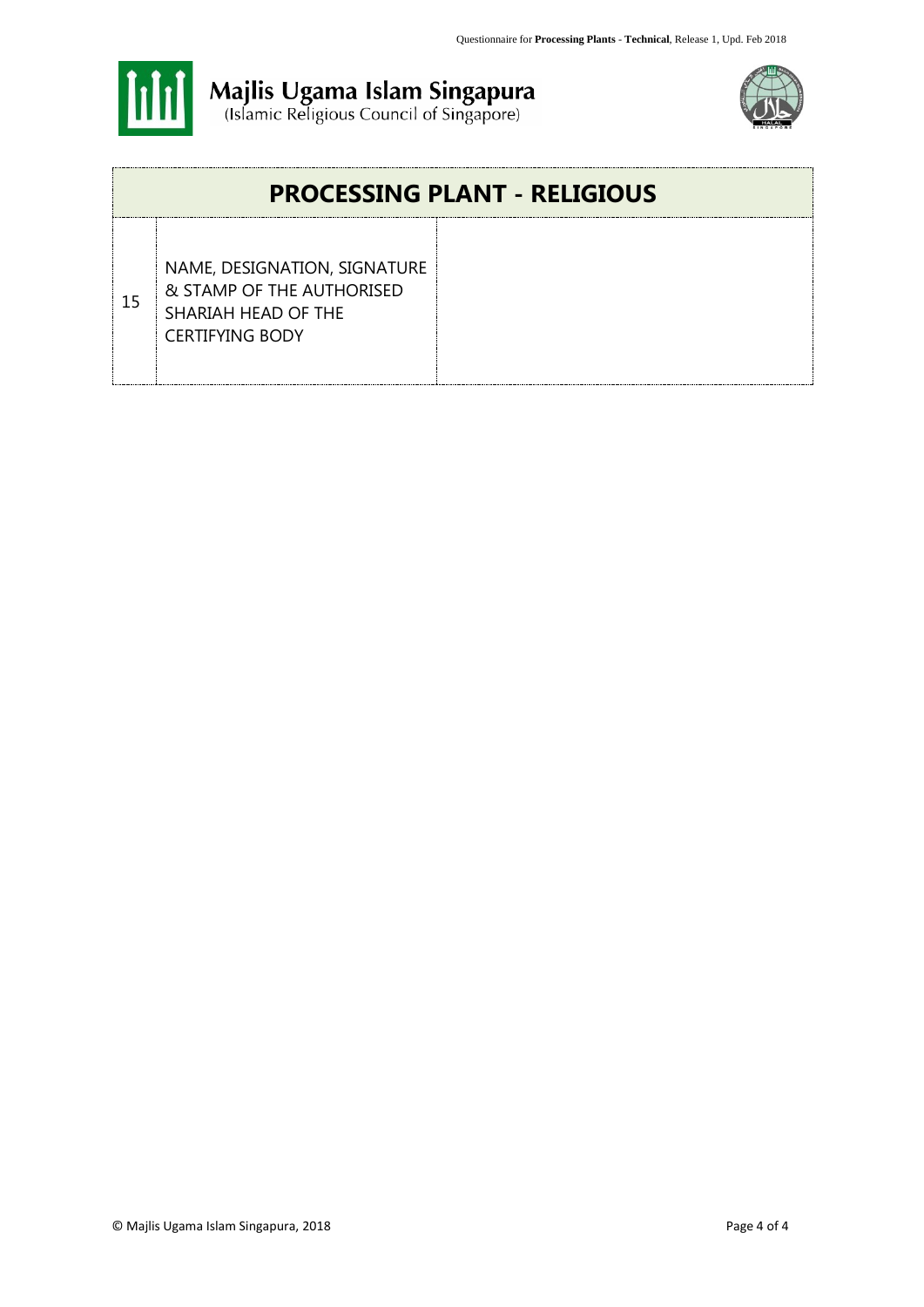| <b>ANNEX A - GLOSSARY</b>                                                                      |                                                                                                                                                                                                        |  |  |
|------------------------------------------------------------------------------------------------|--------------------------------------------------------------------------------------------------------------------------------------------------------------------------------------------------------|--|--|
| <b>Animal Species</b>                                                                          | Refers to the type of animals for e.g. Chicken, Duck, Goat, Lamb,<br>Sheep, Cow, Buffalo and Pork etc.                                                                                                 |  |  |
| <b>Halal Animal species</b>                                                                    | Animal species when slaughtered according to Islamic rites may be<br>certified Halal. E.g., Chicken, Duck, Goat, Lamb, Sheep, Cow, Buffalo<br>etc.                                                     |  |  |
| <b>Non-Halal Animal</b><br>species                                                             | Animal species regardless of how they are slaughtered can never be<br>certified Halal. E.g., Not limited to Pork, Dog and other carnivorous<br>animals etc.                                            |  |  |
| <b>Non-Halal slaughter of</b><br><b>Halal animals species</b>                                  | Halal animals not slaughtered according to Islamic rites                                                                                                                                               |  |  |
| <b>Processing</b>                                                                              | Processing refers to cutting in small parts, chopping, mincing etc.                                                                                                                                    |  |  |
| <b>External Processing Plant</b>                                                               | Plant located at an external location for the purpose of processing.<br>The plant may or may not be owned and / or operated by the<br>Abattoir owner/operator                                          |  |  |
| Slaughter men are<br>appointed by your<br>organisation?                                        | Certifying Body may appoint slaughter men to conduct slaughtering<br>at the abattoir regardless of who pays their remuneration.                                                                        |  |  |
| Slaughter men on your<br>organisations pay roll?                                               | The slaughter men appointed by your organisation may be on your<br>pay roll or on the pay roll of the Abattoir                                                                                         |  |  |
| <b>Halal &amp; Non-Halal</b><br>slaughtering of Halal<br>animal at the same<br><b>location</b> | For e.g. Chicken or lamb may be slaughtered in a Halal manner or<br>non-Halal manner. Provide slaughtering schedule for Halal & non-<br>Halal. (Refer definition of Halal and Non-Halal animals above) |  |  |